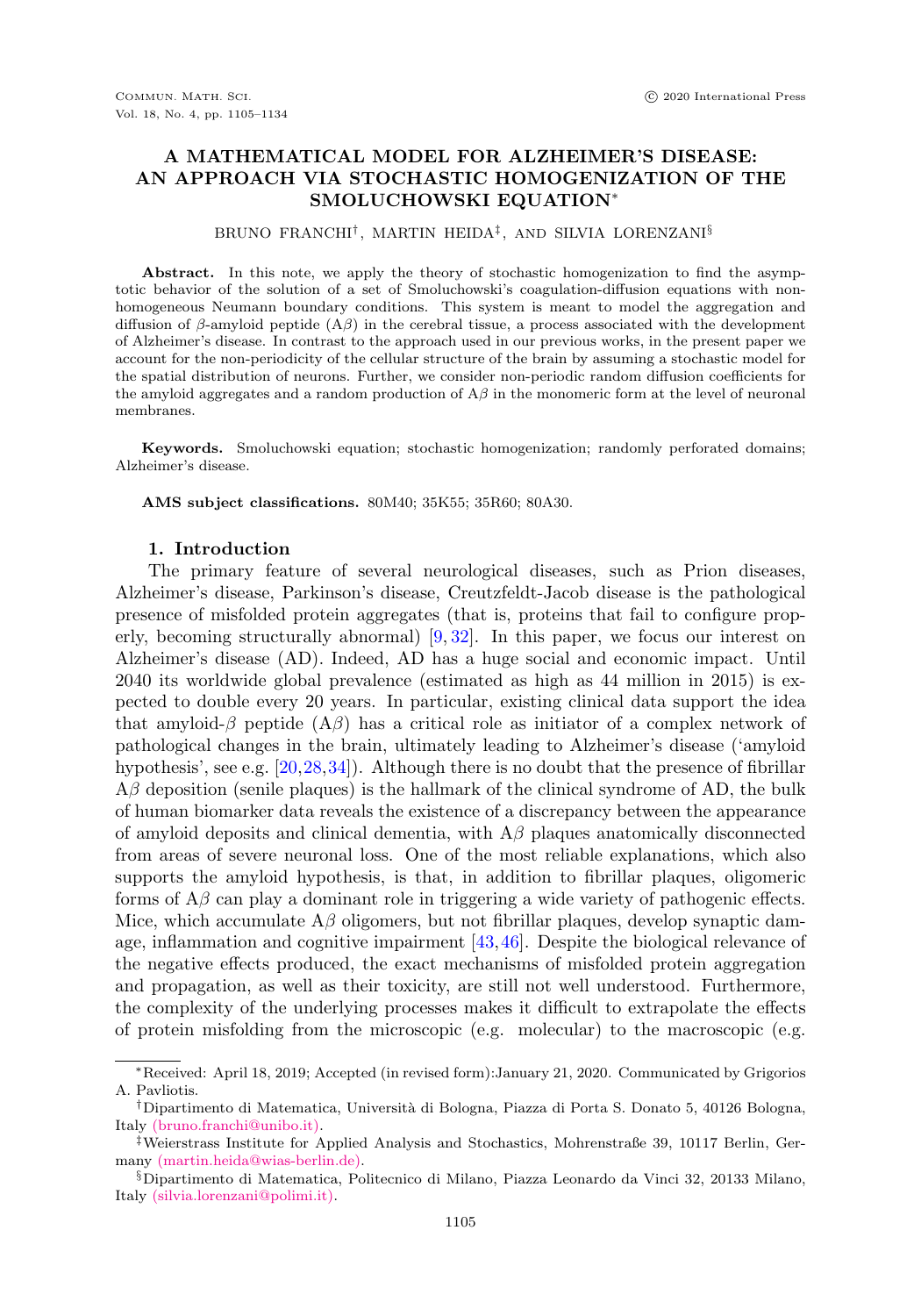organs) scale, preventing the development of effective therapeutic interventions. In order to complement the medical and biological research, the last few decades have seen the emergence of several mathematical models that can help to provide a better insight into the laws governing the processes of protein aggregation and the effects of toxicity spreading. The mathematical approaches considered so far can be predominantly divided into two different classes: on the one hand, there are the models designed to describe processes at the molecular (microscopic) scale (aggregation kinetics, shortrange spatial spreading, etc.)  $[1, 9, 14, 25]$  $[1, 9, 14, 25]$  $[1, 9, 14, 25]$  $[1, 9, 14, 25]$  $[1, 9, 14, 25]$  $[1, 9, 14, 25]$  while, on the other side, there are models that account for large-scale events characterizing the progression of neurodegenerative misfolded protein-related diseases [\[4](#page-27-2)[–6,](#page-27-3) [9\]](#page-27-0).

<span id="page-1-3"></span>1.1. Smoluchowski equation and stochastic homogenization. In 2013, Achdou et al. proposed in [\[1\]](#page-27-1) a mathematical model for the aggregation and diffusion of β-amyloid peptide  $(A\beta)$  in the brain affected by Alzheimer's disease  $(AD)$  at a microscopic scale (the size of a single neuron). This model relies on the following special form of the Smoluchowski equation, originally proposed in [\[40\]](#page-28-6) to describe the binary coagulation of colloidal particles [\[13,](#page-27-4) [31,](#page-28-7) [45\]](#page-29-2):

<span id="page-1-2"></span>
$$
\frac{\partial u_i}{\partial t}(t,x) - d_i \triangle_x u_i(t,x) = Q_i(u) \quad \text{in } [0,T] \times Q,
$$
\n(1.1)

where Q is the spatial domain and [0,T] a time interval. The variable  $u_i(t,x) \geq 0$  (for  $i\geq 1$ ) represents the concentration of *i*-clusters, that is, clusters consisting of *i* identical elementary particles, and

$$
\mathcal{Q}_i(u) = \mathcal{Q}_{g,i}(u) - \mathcal{Q}_{l,i}(u) \qquad i \ge 1 \tag{1.2}
$$

with the gain  $(Q_{g,i})$  and loss  $(Q_{l,i})$  terms given by

<span id="page-1-0"></span>
$$
Q_{g,i} = \frac{1}{2} \sum_{j=1}^{i-1} a_{i-j,j} u_{i-j} u_j
$$
\n(1.3)

<span id="page-1-1"></span>
$$
\mathcal{Q}_{l,i} = u_i \sum_{j=1}^{\infty} a_{i,j} u_j \tag{1.4}
$$

where  $u=(u_i)_{i\geq 1}$ . The kinetic coefficients  $a_{i,j}$  represent a reaction in which an  $(i+j)$ cluster is formed from an i-cluster and a j-cluster and, in general, they are determined by the statistical probabilities of bond formation, depending upon the details of the physical process being considered. Possible breakup of clusters is not taken into account. The term  $\mathcal{Q}_{g,i}$ , given by [\(1.3\)](#page-1-0), describes the creation of polymers of size i by coagulation of polymers of size j and  $i-j$ . The term  $\mathcal{Q}_{l,i}$ , given by [\(1.4\)](#page-1-1), corresponds to the depletion of polymers of size  $i$  after coalescence with other polymers. These clusters can diffuse in space with a diffusion constant  $d_i$  which depends on their size. In general, since the size of clusters is not limited a priori, the system of Equations [\(1.1\)](#page-1-2) consists of an infinite number of nonlinear equations. In the mathematical model proposed by Achdou et al. [\[1\]](#page-27-1), it is assumed that 'large' assemblies do not aggregate with each other (this assumption prevents blow-up phenomena for solutions at a finite time and it is also consistent with experimental data), therefore only a finite discrete system of evolution equations is considered.

Since the development of modern imaging techniques (useful to evaluate the progression of Alzheimer's disease) requires the need to test the predictions of mathematical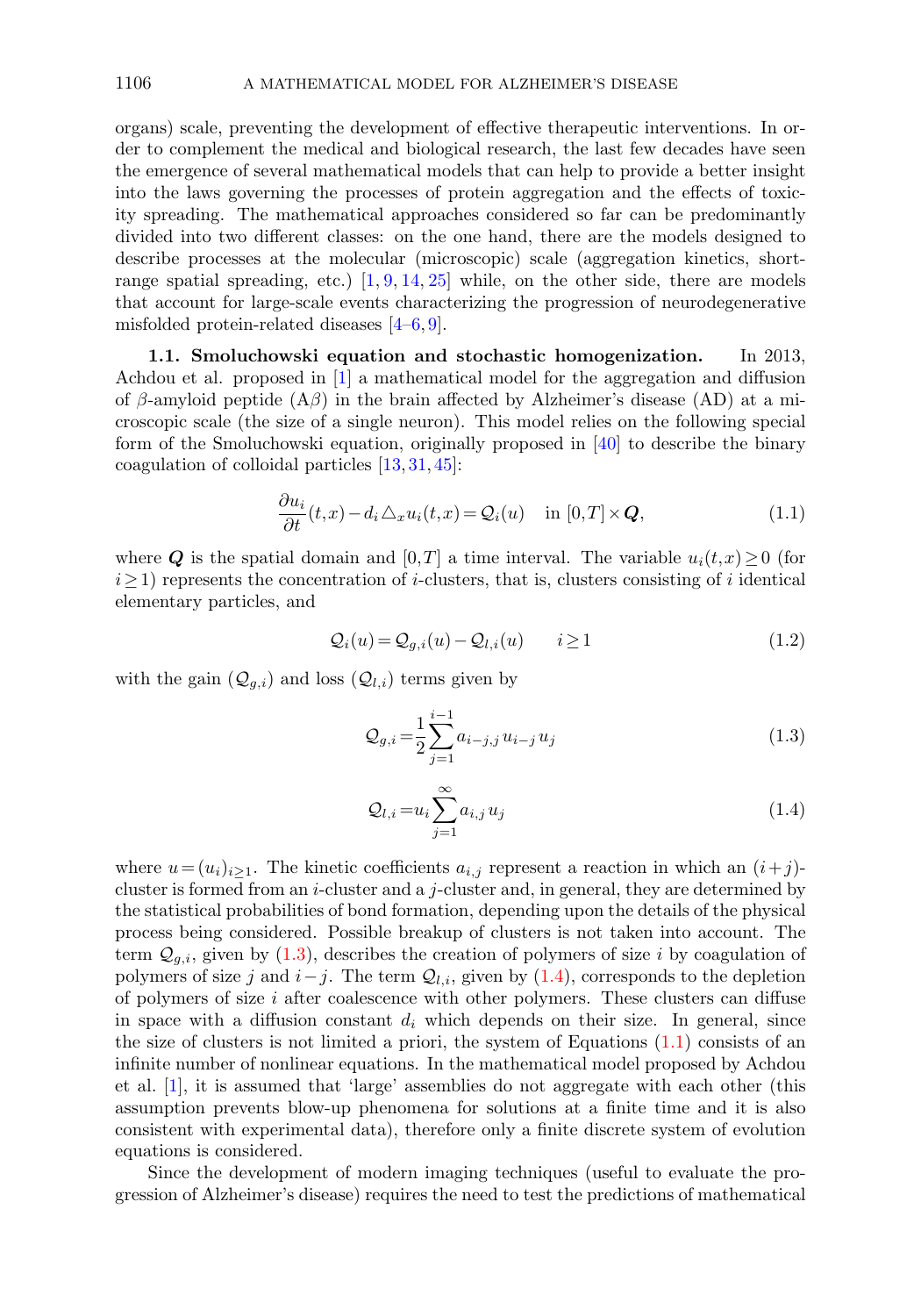modeling at the macroscale, in the present paper we have applied the homogenization method to the model presented by Achdou et al. [\[1\]](#page-27-1), in order to describe the effects of the production and agglomeration of the  $A\beta$  at the macroscopic level. The homogenization theory, introduced by the mathematicians in the seventies to perform a sort of averaging procedure on the solutions of partial differential equations with rapidly varying coefficients or describing media with microstructures, has been already successfully applied in  $[14, 15]$  $[14, 15]$  to derive a limiting model from that proposed by Achdou et al.  $[1]$ , in the context of a periodically perforated domain. In particular, in [\[14,](#page-28-4) [15\]](#page-28-8) we have constructed our set  $Q^{\varepsilon}$ , starting from a fixed bounded domain  $Q$  (which represents a portion of cerebral tissue) and removing from it many small holes of characteristic size  $\varepsilon$  (the neurons) distributed periodically. Then, we have rewritten the model problem derived in [\[1\]](#page-27-1) as a family of equations in  $Q^{\varepsilon}$  and we have performed the limit  $\varepsilon \to 0$ in the framework of the two-scale convergence, first introduced by Nguetseng [\[35\]](#page-28-9) and Allaire [\[2\]](#page-27-5). The peculiarity of the two-scale convergence method, used in [\[14,](#page-28-4)[15\]](#page-28-8), is that one can simultaneously find the homogenized equations and prove the convergence of a sequence of solutions to the solution of the limit problem. The notion of "two-scale limit" refers to a separation between microscopic and macroscopic effects, both in the limit problem and in the limit function which depends on two variables. Thus, the two-scale limit contains, on the one hand, the same information as the usual weak limit and, on the other, it can also reveal the rapid oscillations of the sequence in question. Therefore, in the limit, the original problem automatically splits into a problem on the macroscale and a microscopic cell problem. Since the picture presented in our previous works [\[14,](#page-28-4) [15\]](#page-28-8) is a too crude oversimplification of the biomedical reality, in the present paper we have chosen to resort to a stochastic parametrization of the model equations: that is, we account for the non-periodic cellular structure of the brain. In particular, the distribution of neurons is modeled in the following way: there exists a family of predominantly genetic causes, not wholly deterministic, which influences the position of neurons and the microscopic structure of the parenchyma in a portion of the brain tissue Q. Also, we consider non-periodic random diffusion coefficients and a random production of  $A\beta$  in the monomeric form at the level of neuronal membranes. This together defines a probability space  $(\Omega, \mathcal{F}, \mathbb{P})$ .

Denoting by  $\omega \in \Omega$  the random variable in our model, the set of random holes in  $\mathbb{R}^m$  (representing the neurons) is labeled by  $G(\omega)$ . The production of  $\beta$ -amyloid at the boundary  $\Gamma(\omega)$  of  $G(\omega)$  is described by a random scalar function  $\eta(x,\omega)$  and the diffusivity, in the brain parenchyma, of clusters of different sizes s is modeled by random matrices  $D_s(x,\omega)$  on  $\Omega$ . For technical reasons, we assume that the randomness of the medium is stationary, that is, the probability distribution of the random variables observed in a set  $A \subset \mathbb{R}^m$  is shift invariant (all variables share the same distribution in A and  $A+x, x \in \mathbb{R}^m$ ). As shown by Papanicolaou and Varadhan [\[37\]](#page-28-10) (who introduced this concept), the assumption of stationarity provides a family of mappings  $(\tau_x)_{x\in\mathbb{R}^m}$  :  $\Omega \to \Omega$ such that  $\eta(x,\omega) = \eta(\tau_x\omega)$  and  $D_s(x,\omega) = D_s(\tau_x\omega)$ . The periodic homogenization can be recovered in this frame considering  $\Omega = [0,1)^m$  with  $\tau_x \omega = x + \omega \mod [0,1)^m$ , where one canonically chooses  $\omega = 0$  (see also [\[22\]](#page-28-11)).

The above mentioned findings can be interpreted in the sense that the stationarity of the coefficients and the resulting dynamical system  $\tau_x$  transfer some structural properties from  $\mathbb{R}^m$  to  $\Omega$  such that we could formally identify  $\Omega \approx \mathbb{R}^m$ . Accordingly, a stationary random set in  $\mathbb{R}^m$  corresponds to a subset of  $\Omega$  and a random Hausdorff measure on  $\mathbb{R}^m$  corresponds to a measure on  $\Omega$ . In order to prevent confusion, let us note that, all the similarities we mention here are of algebraic and measure-theoretic nature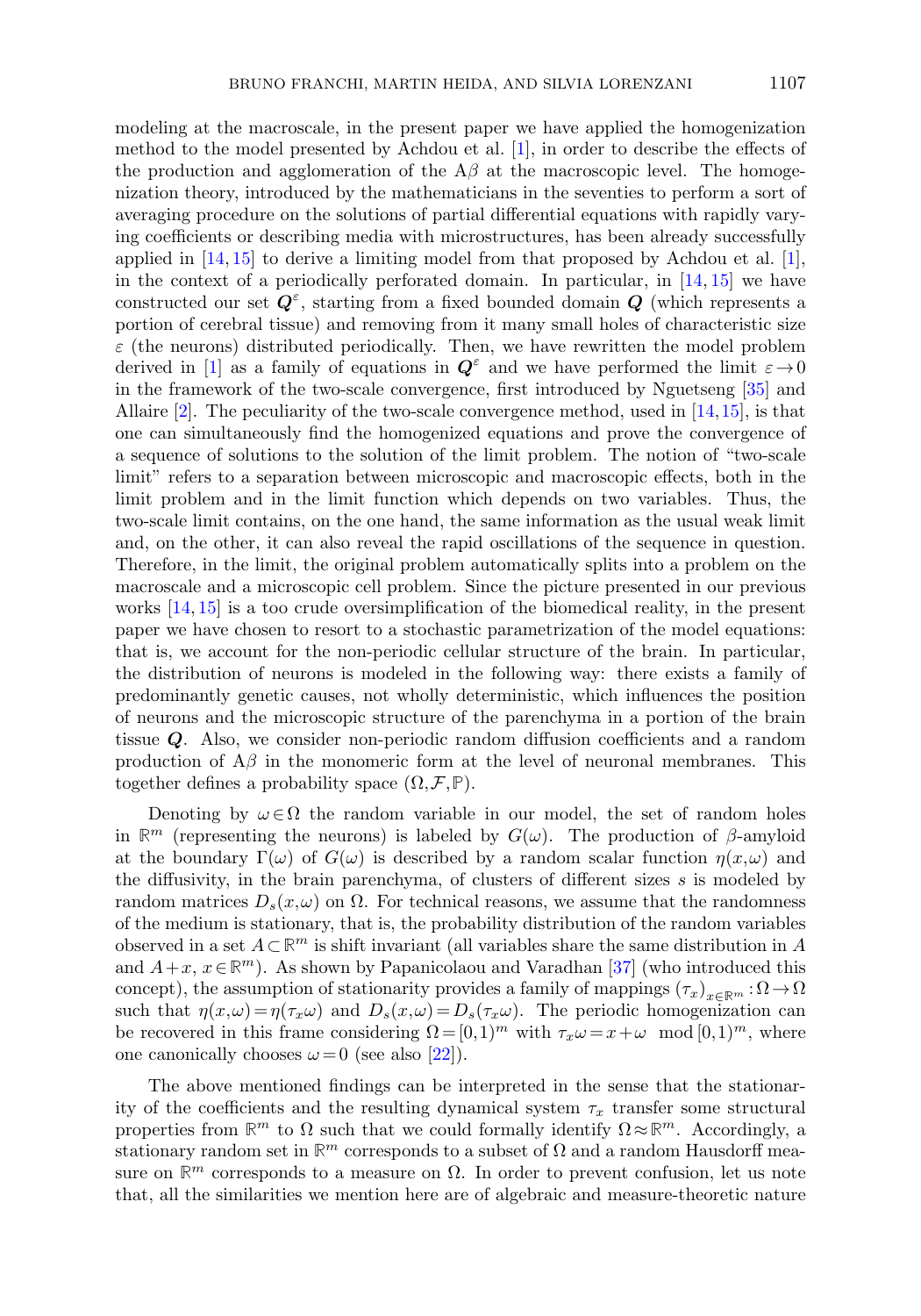and not in the sense of a vector space isomorphism. With the above short overview, we just want to point out that many useful tools in periodic homogenization find their counterpart in the stochastic setting. The stochastic homogenization theorems can be formulated in a very similar way to their periodic version, if we rely on the above connections and similarities, though the mathematics behind differs sometimes significantly. In this framework, we have studied the limiting behavior of the system of nonlinear Smoluchowski-type equations describing our model by using a sort of stochastic version of the two-scale convergence method (where the meaning of 'two-scale' is the same as in the setting of periodic homogenization, that is, it refers to the information contained in the limit).

<span id="page-3-2"></span>1.2. A mathematical model for the aggregation of  $\beta$ -amyloid. We consider in the following a system of anisotropic diffusion-coagulation Smoluchowskitype equations which describes the dynamics of cluster growth. Throughout this paper,  $\varepsilon$  will denote the general term of a sequence of positive reals which converges to zero. In particular, we introduce the vector-valued random function  $u^{\varepsilon}$ :  $[0,T] \times \mathbf{Q}^{\varepsilon} \to \mathbb{R}^{M}$ ,  $u^{\varepsilon} =$  $(u_1^{\varepsilon},...,u_M^{\varepsilon})$  (with  $M \in \mathbb{N}$  being fixed) where the variable  $u_s^{\varepsilon} \geq 0$   $(1 \leq s \leq M)$  represents the concentration of s-clusters, that is, clusters consisting of  $s$  identical elementary particles (monomers), while  $u_M^{\varepsilon} \geq 0$  takes into account aggregations of more than  $M-1$ monomers. We assume that the only reaction allowing clusters to coalesce to form larger clusters is a binary coagulation mechanism, while the movement of clusters results only from a diffusion process described by a stationary ergodic random matrix

$$
\left(d_{i,j}^s(t, x, \tau_{\frac{x}{\varepsilon}}\omega)\right)_{i,j=1,\ldots,m} =: D_s(t, x, \tau_{\frac{x}{\varepsilon}}\omega) \qquad 1 \le s \le M,
$$

where  $(t, x) \in [0, T] \times Q$ . Here  $D_s(t, x, \tau_{\frac{x}{\epsilon}} \omega)$  is the realization (see Remark [2.1\)](#page-7-0) of a random matrix. Indeed, aging (as well as the AD itself) yields atrophy of the cerebral parenchyma, inducing changes in the diffusion rate of the amyloid agglomerates. In addition, this rate may vary for different regions of the brain. Finally, we have to take into account that  $A\beta$  aggregates do not diffuse freely in an uniform fluid: the cerebral tissue consists of large non-neuronal support cells (the macroglia) and the  $A\beta$  polymers move within the cerebrospinal fluid along the interstices between these cells that, in turn, are stochastically distributed.

With these notations, our system reads:

<span id="page-3-1"></span>
$$
\begin{cases} \frac{\partial u_1^{\varepsilon}}{\partial t} - div(D_1(t, x, \tau_{\frac{x}{\varepsilon}}\omega) \nabla_x u_1^{\varepsilon}) + u_1^{\varepsilon} \sum_{j=1}^M a_{1,j} u_j^{\varepsilon} = 0 & \text{in } [0, T] \times \mathbf{Q}^{\varepsilon} \\ [D_1(t, x, \tau_{\frac{x}{\varepsilon}}\omega) \nabla_x u_1^{\varepsilon}] \cdot n = 0 & \text{on } [0, T] \times \partial \mathbf{Q} \\ [D_1(t, x, \tau_{\frac{x}{\varepsilon}}\omega) \nabla_x u_1^{\varepsilon}] \cdot \nu_{\Gamma_Q^{\varepsilon}} = \varepsilon \eta(t, x, \tau_{\frac{x}{\varepsilon}}\omega) & \text{on } [0, T] \times \Gamma_Q^{\varepsilon} \\ u_1^{\varepsilon}(0, x) = U_1 & \text{in } \mathbf{Q}^{\varepsilon} \end{cases}
$$
(1.5)

if  $1 < s < M$ 

<span id="page-3-0"></span>
$$
\begin{cases} \frac{\partial u_s^{\varepsilon}}{\partial t} - div(D_s(t, x, \tau_{\frac{x}{\varepsilon}} \omega) \nabla_x u_s^{\varepsilon}) + u_s^{\varepsilon} \sum_{j=1}^M a_{s,j} u_j^{\varepsilon} = f^{\varepsilon} & \text{in } [0, T] \times \mathbf{Q}^{\varepsilon} \\ [D_s(t, x, \tau_{\frac{x}{\varepsilon}} \omega) \nabla_x u_s^{\varepsilon}] \cdot n = 0 & \text{on } [0, T] \times \partial \mathbf{Q} \\ [D_s(t, x, \tau_{\frac{x}{\varepsilon}} \omega) \nabla_x u_s^{\varepsilon}] \cdot \nu_{\Gamma_Q^{\varepsilon}} = 0 & \text{on } [0, T] \times \Gamma_Q^{\varepsilon} \\ u_s^{\varepsilon}(0, x) = 0 & \text{in } \mathbf{Q}^{\varepsilon} \end{cases}
$$
(1.6)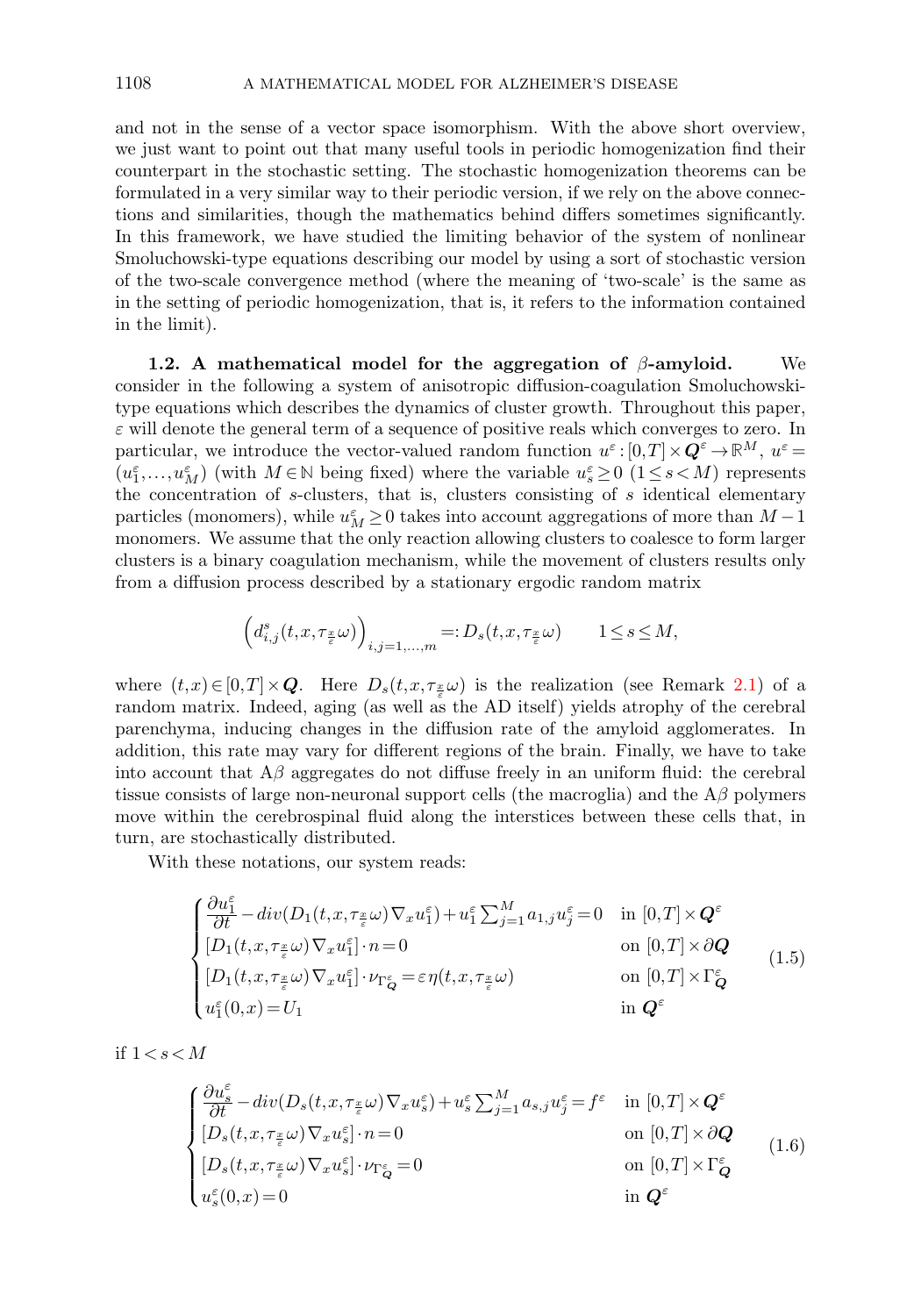and eventually

<span id="page-4-0"></span>
$$
\begin{cases} \frac{\partial u_M^{\varepsilon}}{\partial t} - div(D_M(t, x, \tau_{\frac{x}{\varepsilon}}\omega) \nabla_x u_M^{\varepsilon}) = g^{\varepsilon} & \text{in } [0, T] \times \mathbf{Q}^{\varepsilon} \\ [D_M(t, x, \tau_{\frac{x}{\varepsilon}}\omega) \nabla_x u_M^{\varepsilon}] \cdot n = 0 & \text{on } [0, T] \times \partial \mathbf{Q} \\ [D_M(t, x, \tau_{\frac{x}{\varepsilon}}\omega) \nabla_x u_M^{\varepsilon}] \cdot \nu_{\Gamma_Q^{\varepsilon}} = 0 & \text{on } [0, T] \times \Gamma_Q^{\varepsilon} \\ u_M^{\varepsilon}(0, x) = 0 & \text{in } \mathbf{Q}^{\varepsilon} & \text{on } [0, T] \times \Gamma_Q^{\varepsilon} \end{cases}
$$
(1.7)

where n denotes the outward-normal to the fixed exterior boundary  $\partial Q$  of the randomly perforated domain  $Q^{\varepsilon}$ , while  $\nu_{\Gamma_{Q}^{\varepsilon}}$  represents the outward-normal to the boundary of the random holes  $\Gamma_Q^{\varepsilon}$  (a precise definition of these sets is reported in Section [2.2\)](#page-11-0). Furthermore, the gain terms  $f^{\varepsilon}$  and  $g^{\varepsilon}$  in [\(1.6\)](#page-3-0) and [\(1.7\)](#page-4-0) are given by

$$
f^{\varepsilon} = \frac{1}{2} \sum_{j=1}^{s-1} a_{j, s-j} u_j^{\varepsilon} u_{s-j}^{\varepsilon}
$$
 (1.8)

$$
g^{\varepsilon} = \frac{1}{2} \sum_{\substack{j+k \ge M \\ k < M(\text{if } j=M) \\ j < M(\text{if } k=M)}} a_{j,k} u_j^{\varepsilon} u_k^{\varepsilon}.
$$
 (1.9)

The kinetic coefficients  $a_{i,j}$  represent a reaction in which an  $(i+j)$ -cluster is formed from an i-cluster and a j-cluster. Therefore, they can be interpreted as "coagulation rates" and are symmetric  $a_{i,j} = a_{j,i} > 0$   $(i, j = 1, ..., M)$ , but  $a_{M,M} = 0$ . Let us remark that the meaning of  $u_M^{\varepsilon}$  differs from that of  $u_s^{\varepsilon}$  ( $s < M$ ), since it describes the sum of the densities of all the 'large' assemblies. It is assumed that large assemblies exhibit all the same coagulation properties and do not coagulate with each other.

The production of  $\beta$ -amyloid peptide by the malfunctioning neurons is described imposing a non-homogeneous Neumann condition on the boundary of the holes, randomly selected within our domain. To this end, we consider on  $\Gamma_Q^{\varepsilon}$  in Equation [\(1.5\)](#page-3-1) a stationary ergodic random function  $\eta = \eta(t, x, \tau_{\frac{x}{\varepsilon}}\omega)$ . Here  $\eta(t, x, \tau_{\frac{x}{\varepsilon}}\omega)$  is the realization (see Remark [2.1\)](#page-7-0) of a random function:

$$
\eta: [0, T] \times \overline{Q} \times \Omega \to [0, 1] \tag{1.10}
$$

where the value '0' is assigned to 'healthy' neurons while all the other values in  $[0,1]$ indicate different degrees of malfunctioning. Moreover, we assume that  $\eta$  is an increasing function of time, since once the neuron has become 'ill', it can no longer regain its original state of health.

Further hypotheses are listed below (a precise definition of the symbols and the spaces of functions on  $\Omega$  will be given in Sections [2.1](#page-7-1) and [2.2\)](#page-11-0):

(H.1) The diffusion coefficients satisfy  $d_{i,j}^s \in C^1([0,T] \times \mathbf{Q}; C_b^1(\Omega))$  for  $i,j=1,\ldots,m$ ,  $s = 1, \ldots, M$ . We put

$$
\Lambda^{\star} \! := \! \sup_{i,j,s} \big\| d_{i,j}^s \big\|_{C^1\big([0,T]\times \boldsymbol{Q};C_b^1(\Omega)\big)}.
$$

In particular, the map  $(t, x, \omega) \to D_s(t, x, \tau_{\xi} \omega)$  is continuously differentiable;

(H.2)  $d_{i,j}^s = d_{j,i}^s$ , for  $i,j = 1,...,m$ ,  $s = 1,...,M$ ;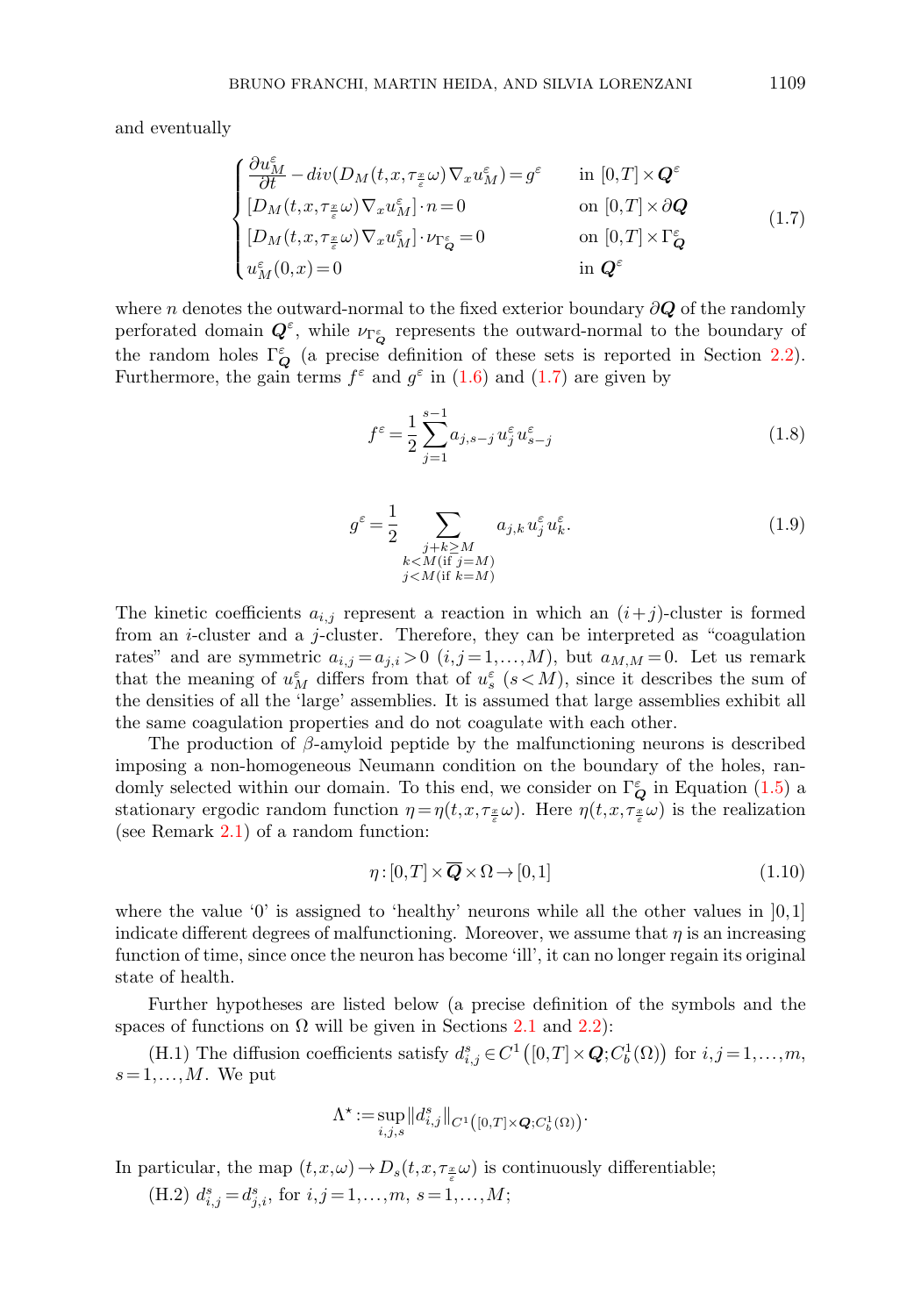(H.3) there exists  $0 < \lambda \leq \Lambda$  such that

$$
\lambda |\xi|^2 \le \sum_{i,j=1}^m d_{i,j}^s(t, x, \tau_{\frac{x}{\varepsilon}} \omega) \xi_i \xi_j \le \Lambda |\xi|^2
$$

for all  $s = 1,...,M$ ,  $\xi \in \mathbb{R}^m$ ,  $(t,x) \in [0,T] \times \overline{Q}$  and for **P**-a.e.  $\omega \in \Omega$ .

Moreover, the function  $\eta$ , appearing in [\(1.5\)](#page-3-1), is a given bounded function satisfying the following conditions:

(H.4) 
$$
\eta \in C^1([0,T] \times \mathbf{Q}; C_b^1(\Omega));
$$

(H.5)  $\eta(0,\cdot,\cdot)=0$  and  $U_1$  is a positive constant such that

$$
U_1 \le ||\eta||_{L^{\infty}([0,T] \times \overline{Q} \times \Omega)}.
$$
\n(1.11)

<span id="page-5-1"></span>1.3. Main statement. Our main statement shows that it is possible to homog-enize the set of Equations [\(1.5\)](#page-3-1)-[\(1.7\)](#page-4-0) as  $\varepsilon \rightarrow 0$ .

<span id="page-5-0"></span>THEOREM 1.1.  $\sum_{s}^{\varepsilon}(t,x)$  (1  $\leq$  s  $\leq$  M) be a family of nonnegative classical solu-tions to the system [\(1.5\)](#page-3-1)-[\(1.7\)](#page-4-0). Denote by a tilde the extension by zero outside  $\mathbf{Q}^{\varepsilon}(\omega)$ and let  $\chi_{G}$  represent the characteristic function of the random set  $G^{\complement}(\omega)$  (where  $G^{\complement}$ is the complement of  $G$ , representing the set of random holes in  $\mathbb{R}^m$ ). Then, the  $sequence \widetilde{u_s^{\varepsilon}}_{\varepsilon>0}, \widetilde{(\nabla_u u_s^{\varepsilon})}_{\varepsilon>0}$  and  $(\widetilde{\partial_t u_s^{\varepsilon}})_{\varepsilon>0}$  (1  $\leq s \leq M$ ) stochastically two-scale converge to:  $[\chi_{G} \mathfrak{c} u_s(t,x)], [\chi_{G} \mathfrak{c} (\nabla_x u_s(t,x)+v_s(t,x,\omega))], [\chi_{G} \mathfrak{c} \partial_t u_s(t,x)]$  ( $1 \leq s \leq M$ ), respectively. The limiting functions  $[(t,x)\mapsto u_s(t,x),(t,x,\omega)\mapsto v_s(t,x,\omega)]$   $(1\leq s\leq M)$  are the unique solutions lying in  $L^2(0,T;H^1(\mathbf{Q})) \times L^2([0,T] \times \mathbf{Q};L^2_{\text{pot}}(\Omega))$  of the following two-scale homogenized systems:

If  $s=1$ :

$$
\begin{cases}\n\theta \frac{\partial u_1}{\partial t}(t,x) - div_x \left[ D_1^*(t,x) \nabla_x u_1(t,x) \right] \\
+ \theta u_1(t,x) \sum_{j=1}^M a_{1,j} u_j(t,x) = \int_{\Omega} \chi_{\Gamma_{G^c}} \eta(t,x,\omega) d\mu_{\Gamma,\mathcal{P}}(\omega) & \text{in } [0,T] \times \mathbf{Q} \\
[D_1^*(t,x) \nabla_x u_1(t,x)] \cdot n = 0 & \text{on } [0,T] \times \partial \mathbf{Q} \\
u_1(0,x) = U_1 & \text{in } \mathbf{Q}\n\end{cases}
$$
\n(1.12)

If  $1 < s < M$ :

$$
\begin{cases}\n\theta \frac{\partial u_s}{\partial t}(t,x) - div_x \bigg[ D_s^{\star}(t,x) \nabla_x u_s(t,x) \bigg] \\
+ \theta u_s(t,x) \sum_{j=1}^M a_{s,j} u_j(t,x) \\
= \frac{\theta}{2} \sum_{j=1}^{s-1} a_{j,s-j} u_j(t,x) u_{s-j}(t,x) & \text{in } [0,T] \times Q \\
[D_s^{\star}(t,x) \nabla_x u_s(t,x)] \cdot n = 0 & \text{on } [0,T] \times \partial Q \\
u_s(0,x) = 0 & \text{in } Q\n\end{cases}
$$
\n(1.13)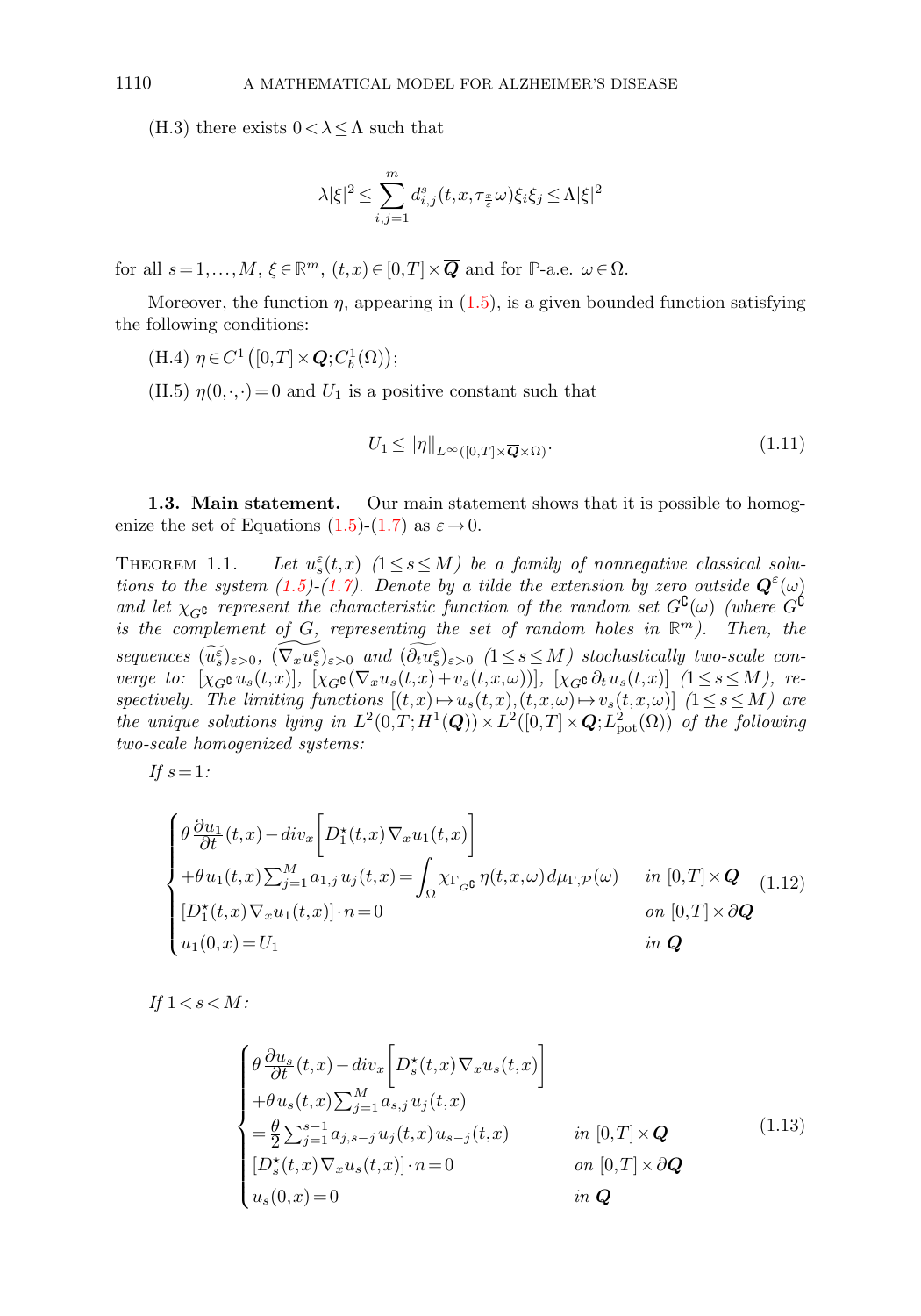$$
If s = M:
$$
\n
$$
\begin{cases}\n\theta \frac{\partial u_M}{\partial t}(t, x) - div_x \left[ D_M^{\star}(t, x) \nabla_x u_M(t, x) \right] \\
= \frac{\theta}{2} \sum_{\substack{j+k \ge M \\ k < M \ (if \ j = M) \\ j < M \ (if \ k = M) \\ j < M \ (if \ k = M) \\ u_M(0, x) = 0}\n\end{cases}
$$
\n
$$
(1.14)
$$
\n
$$
(1.14)
$$
\n
$$
[D_M^{\star}(t, x) \nabla_x u_M(t, x)] \cdot n = 0
$$
\n
$$
on [0, T] \times \partial \mathbf{Q}
$$

where

$$
\theta = \int_{\Omega} \chi_{G} \mathfrak{e} \, d\mu_{\mathcal{P}}(\omega) = \mathbb{P}(G^{\complement})
$$

represents the fraction of volume occupied by  $G^{\complement}$  and, for every  $1 \leq s \leq M$ ,  $D_s^{\star}(t,x)$  is a deterministic matrix, called "effective diffusivity", defined by

$$
(D_s^{\star})_{ij}(t,x) = \int_{\Omega} \chi_G \mathbf{G} \, D_s(t,x,\omega) (w_i(t,x,\omega) + \hat{e}_i) \cdot (w_j(t,x,\omega) + \hat{e}_j) \, d\mathbb{P}(\omega)
$$

with  $\hat{e}_i$  being the *i*-th canonical unit vector in  $\mathbb{R}^m$ , and  $(w_i)_{1 \leq i \leq m} \in L^2([0,T] \times$  $\mathbf{Q}; L^2_{\text{pot}}(G^{\complement})$  the family of solutions of the following microscopic problem

$$
\begin{cases}\n-\operatorname{div}_{\omega}[D_s(t, x, \omega)(w_i(t, x, \omega) + \hat{e}_i)] = 0 & \text{in } G^{\complement} \\
D_s(t, x, \omega)[w_i(t, x, \omega) + \hat{e}_i] \cdot \nu_{\Gamma_{G^{\complement}}} = 0 & \text{on } \Gamma_{G^{\complement}}.\n\end{cases} \tag{1.15}
$$

Finally,

$$
v_s(t, x, \omega) = \sum_{i=1}^m w_i(t, x, \omega) \frac{\partial u_s}{\partial x_i}(t, x) \ (1 \le s \le M).
$$

1.4. Structure of the rest of the paper. The paper is organized as follows. In Section [2,](#page-6-0) we give a brief survey of the probabilistic background behind the theory of stochastic homogenization and in Section [3](#page-15-0) we present all the main definitions and theorems related to the stochastic two-scale convergence method. In Section [4,](#page-18-0) we first derive all the a priori estimates needed to apply the two-scale homogenization technique, then we prove our main results on the stochastic homogenization of the nonlinear Smoluchowski coagulation-diffusion equations in a randomly perforated domain. Some concluding remarks, mainly aimed at highlighting the significance and the novelty of our approach, are included in Section [5.](#page-21-0) Finally, the Appendix is introduced to summarize some basic concepts on the realization of random sets.

#### 2. Random media

<span id="page-6-0"></span>The method of stochastic two-scale convergence introduced by Zhikov and Piatnitsky [\[47\]](#page-29-3) is based on a setting that originally appeared in Papanicolaou and Varad-han [\[37\]](#page-28-10). The connection between the abstract setting on random singular measures in [\[47\]](#page-29-3) and the theory of random sets was worked out in [\[22\]](#page-28-11). Hence, we will first introduce the setting of [\[37\]](#page-28-10) and explain the ideas pointed out in [\[22\]](#page-28-11) before we move on to the definition of two-scale convergence.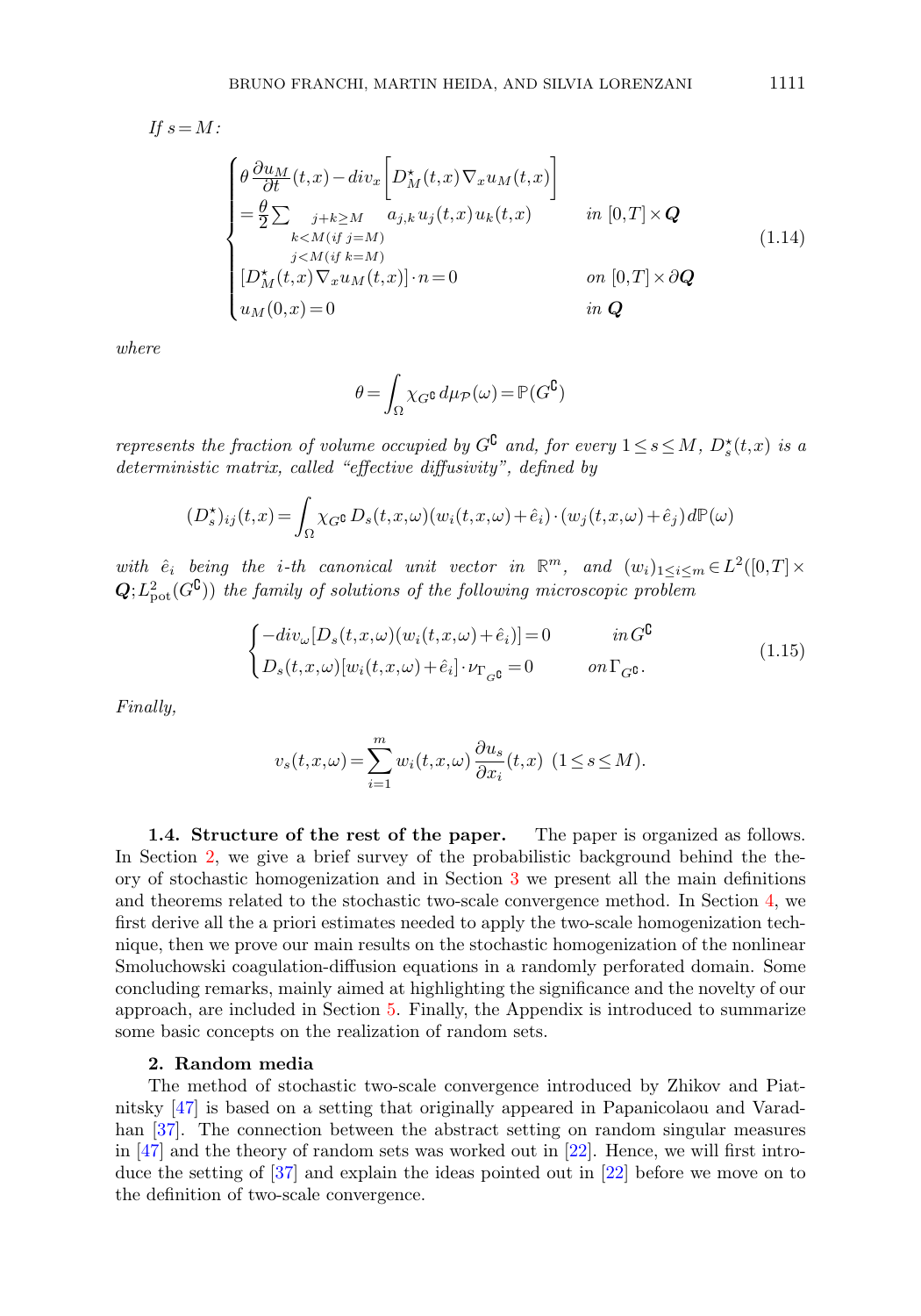<span id="page-7-1"></span>2.1. Stationary ergodic dynamical systems. This section has the intention to provide a probabilistic background for the theory of stochastic homogenization, and more particularly for stochastic two-scale convergence. We follow the formulation given by Papanicolaou and Varadhan [\[37\]](#page-28-10), enriched by the ideas presented in [\[27,](#page-28-12) [47\]](#page-29-3) and [\[22,](#page-28-11) [23\]](#page-28-13).

The whole theory is based on the concept of dynamical systems.

<span id="page-7-2"></span>DEFINITION 2.1 (Dynamical system). Let  $(\Omega, \mathcal{F}, \mathbb{P})$  be a probability space. An mdimensional dynamical system is defined as a family of measurable bijective mappings  $\tau_x : \Omega \to \Omega$ ,  $x \in \mathbb{R}^m$ , satisfying the following conditions:

(i) The group property:  $\tau_0 = \mathbb{1}$  ( $\mathbb{1}$  is the identity mapping),  $\tau_{x+y} = \tau_x \circ \tau_y \ \forall x, y \in \mathbb{R}^m$ ;

(ii) The mappings  $\tau_x : \Omega \to \Omega$  preserve the measure **P** on  $\Omega$ , i.e., for every  $x \in \mathbb{R}^m$ , and every  $\mathbb{P}\text{-}measurable set  $F \in \mathcal{F}$ , we have  $\mathbb{P}(\tau_x F) = \mathbb{P}(F)$ ;$ 

(iii) The map  $\mathcal{T}:\Omega\times\mathbb{R}^m\to\Omega\colon(\omega,x)\mapsto\tau_x\omega$  is measurable (for the standard  $\sigma$ -algebra on the product space, where on  $\mathbb{R}^m$  we take the Borel  $\sigma$ -algebra).

Note that (i) and (iii) imply that, for every  $x \in \mathbb{R}^m$  and measurable  $F \subset \Omega$ , the set  $\tau_x F$  is measurable: since  $\tau_{-x}(\tau_x F) = F$  we find that  $\tau_x F$  is the projection of  $\mathcal{T}^{-1}(F) \cap \{-x\} \times \Omega$ onto Ω. We define the notion of ergodicity for the dynamical system.

<span id="page-7-3"></span>DEFINITION 2.2 (Ergodicity). A dynamical system is called ergodic if one of the following equivalent conditions is fulfilled:

(i) Given a measurable and invariant function f in  $\Omega$ , that is

$$
\forall x \in \mathbb{R}^m \quad f(\omega) = f(\tau_x \omega)
$$

almost everywhere in  $\Omega$ , then

$$
f(\omega)=const.\quad for\ \ \mathbb{P}-a.e.\ \omega\,{\in}\,\Omega;
$$

(ii) If 
$$
F \in \mathcal{F}
$$
 is such that  $\tau_x F = F \ \forall x \in \mathbb{R}^m$ , then  $\mathbb{P}(F) = 0$  or  $\mathbb{P}(F) = 1$ .

DEFINITION 2.3 (Stationarity). Given a probability space  $(\Omega, \mathcal{F}, \mathbb{P})$ , a real valued process is a measurable function  $f : \mathbb{R}^m \times \Omega \to \mathbb{R}$ . We will say f is stationary if the distribution of the random variable  $f(y, \cdot): \Omega \to \mathbb{R}$  is independent of y, i.e., for all  $a \in \mathbb{R}$ ,  $P({\{\omega: f(y,\omega)>a\}})$  is independent of y. This is qualified by assuming the existence of a dynamical system  $\tau_y : \Omega \to \Omega$  ( $y \in \mathbb{R}^m$ ) and saying that  $f : \mathbb{R}^m \times \Omega \to \mathbb{R}$  is stationary if

$$
f(y+y',\omega) = f(y,\tau_{y'}\omega)
$$
 for all  $y,y' \in \mathbb{R}^m$  and  $\omega \in \Omega$ .

Finally, we say that a random variable  $f : \mathbb{R}^m \times \Omega \to \mathbb{R}$  is stationary ergodic if it is stationary and the underlying dynamical system is ergodic. Naturally, if  $f$  is taking values in a finite dimensional space, we will say it is stationary if all of its components in a given basis are stationary with respect to the same dynamical system. This property is also called jointly stationary.

<span id="page-7-0"></span>REMARK 2.1 ( $[37]$ ). A function f is stationary ergodic if and only if there is some measurable function  $f : \Omega \to \mathbb{R}$  such that

$$
f(x,\omega) = \tilde{f}(\tau_x \omega).
$$

For a fixed  $\omega \in \Omega$  the function  $x \mapsto \tilde{f}(\tau_x \omega)$  of argument  $x \in \mathbb{R}^m$  is said to be a realization of function  $f$ .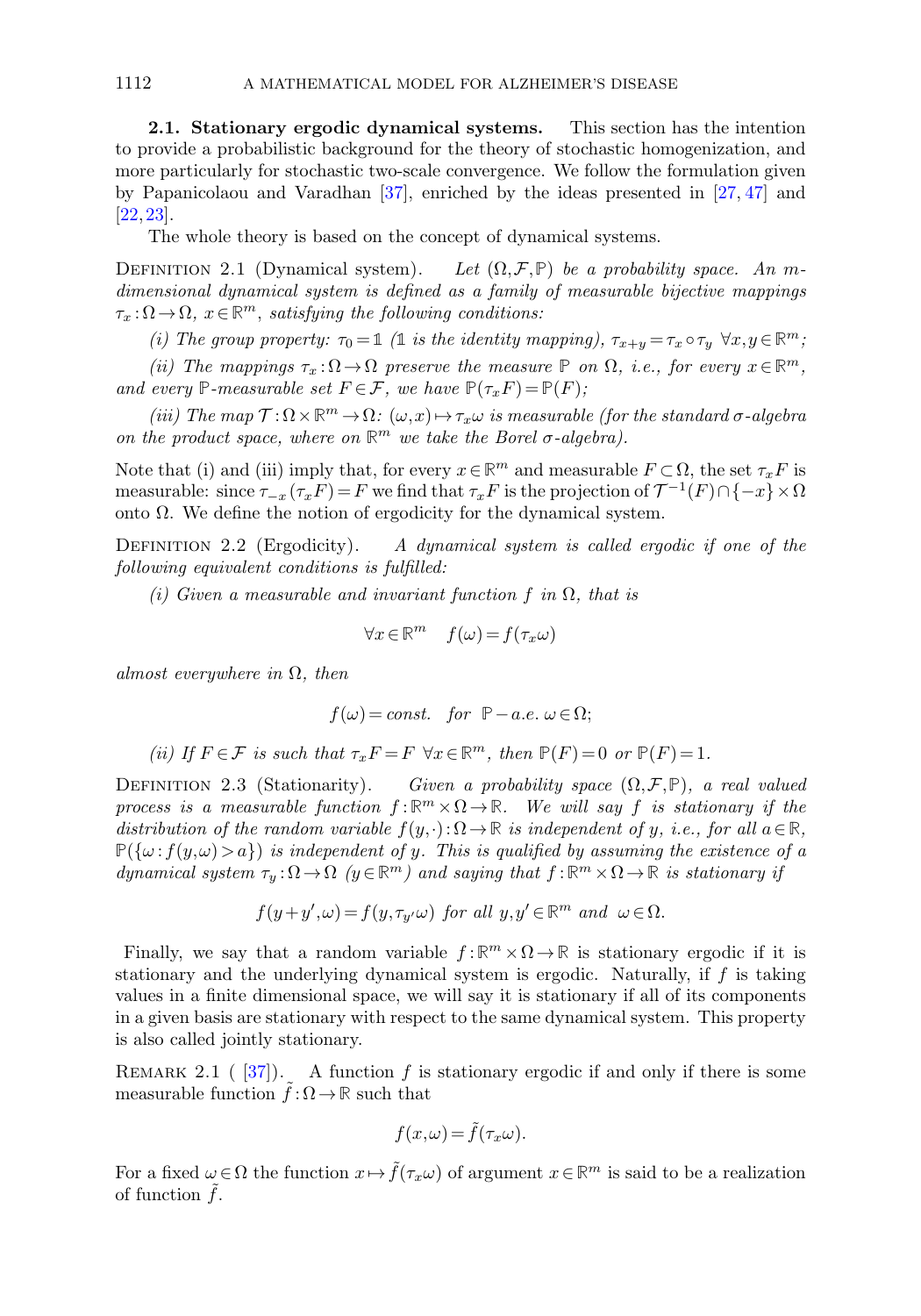Let  $L^p(\Omega)$   $(1 \leq p < \infty)$  denote the space formed by (the equivalence classes of) measurable functions that are **P**-integrable with exponent p and  $L^{\infty}(\Omega)$  be the space of measurable essentially bounded functions. If  $f \in L^p(\Omega)$ , then **P**-almost all realizations  $f(\tau_x \omega)$  belong to  $L^p_{\text{loc}}(\mathbb{R}^m)$  [\[27\]](#page-28-12).

We define the following m-parameter group of operators in the space  $L^2(\Omega)$ :

$$
U(x): L^{2}(\Omega) \to L^{2}(\Omega), \qquad f \mapsto [U(x)f](\omega) := f(\tau_{x}\omega).
$$

It is known [\[27\]](#page-28-12) that the operator  $U(x)$  is unitary for each  $x \in \mathbb{R}^m$  and the group  $U(x)$ is strongly continuous, i.e.

$$
\forall f \in L^2(\Omega): \qquad \lim_{x \to 0} \|U(x)f - f\|_{L^2(\Omega)} = 0.
$$

For  $x = \{0, 0, \ldots, x_i, 0, \ldots, 0\}$  we obtain a one-parameter group whose infinitesimal generator will be denoted by  $D_i$  with domain  $\mathcal{D}_i(\Omega)$ . The unitarity of the group  $U(x)$  implies that the operators  $D_i$  are skew-symmetric:

$$
\forall f, g \in \mathcal{D}_i(\Omega): \qquad \int_{\Omega} (\mathcal{D}_i f) g \, d\mathbb{P} = -\int_{\Omega} f(\mathcal{D}_i g) \, d\mathbb{P},\tag{2.1}
$$

and by definition of the generators we have

<span id="page-8-0"></span>
$$
D_i f = \lim_{x_i \neq 0, x_i \to 0} \frac{f(\tau_{x_i}\omega) - f(\omega)}{x_i}
$$
\n(2.2)

in the sense of convergence in  $L^2(\Omega)$ . As Papanicolaou and Varadhan [\[37\]](#page-28-10) have shown, almost every realization possesses a weak derivative and it holds

$$
\frac{\partial}{\partial x_i} f(\tau_x \omega) = (D_i f)(\tau_x \omega) \in L^2_{loc}(\mathbb{R}^m).
$$

Also we have that  $(iD_1,...,iD_m)$  are commuting, self-adjoint, closed, and densely defined linear operators on  $L^2(\Omega)$  [\[26\]](#page-28-14), and we may define

$$
D_{\omega}f := (D_1f, \ldots, D_mf)^{\top}.
$$

We introduce the space  $W^{1,2}(\Omega)$  with norm  $\|\cdot\|_{1,2}$  through

$$
W^{1,2}(\Omega) := \mathcal{D}_1(\Omega) \bigcap \cdots \bigcap \mathcal{D}_m(\Omega)
$$

$$
||f||_{1,2} := ||f||_{L^2(\Omega)} + \sum_{i=1}^m ||D_i f||_{L^2(\Omega)}.
$$

Further let  $L^2_{loc}(\mathbb{R}^m;\mathbb{R}^m)$  be the set of measurable functions  $f:\mathbb{R}^m\to\mathbb{R}^m$  such that  $f|_{\mathbf{U}} \in L^2(\mathbf{U}; \mathbb{R}^m)$  for every bounded domain **U** and we define

$$
L_{\text{pot,loc}}^2(\mathbb{R}^m) := \left\{ f \in L_{\text{loc}}^2(\mathbb{R}^m; \mathbb{R}^m) \mid \forall \mathbf{U} \text{ bounded domain, } \exists \varphi \in H^1(\mathbf{U}) : f = \nabla \varphi \right\},\
$$
  

$$
L_{\text{sol,loc}}^2(\mathbb{R}^m) := \left\{ f \in L_{\text{loc}}^2(\mathbb{R}^m; \mathbb{R}^m) \mid \int_{\mathbb{R}^m} f \cdot \nabla \varphi = 0 \,\forall \varphi \in C_c^1(\mathbb{R}^m) \right\}.
$$

Recalling the notion of a realization  $f_{\omega}(x) := f(\tau_x \omega)$  for  $f \in L^2(\Omega)$ , we can then define corresponding spaces on  $\Omega$  through

$$
L^2_{\text{pot}}(\Omega) := \left\{ f \in L^2(\Omega; \mathbb{R}^m) : f_\omega \in L^2_{\text{pot,loc}}(\mathbb{R}^m) \text{ for } \mathbb{P}-\text{a.e. } \omega \in \Omega \right\},\
$$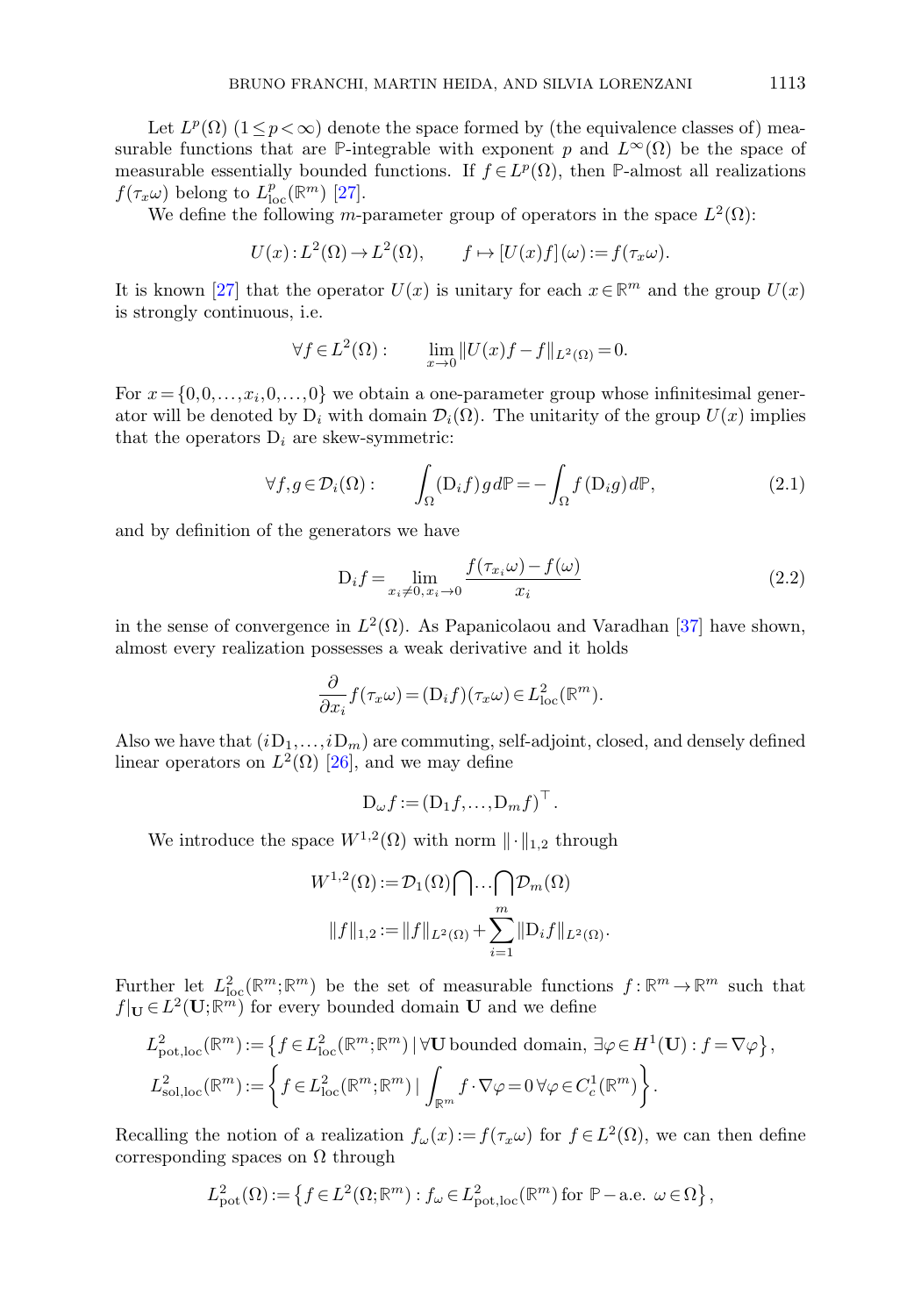$$
L_{\text{sol}}^2(\Omega) := \left\{ f \in L^2(\Omega; \mathbb{R}^m) : f_\omega \in L_{\text{sol},\text{loc}}^2(\mathbb{R}^m) \text{ for } \mathbb{P}-\text{a.e. } \omega \in \Omega \right\},\tag{2.3}
$$
  

$$
\mathcal{V}_{\text{pot}}^2(\Omega) := \left\{ f \in L_{\text{pot}}^2(\Omega) : \int_{\Omega} f d\mathbb{P} = 0 \right\}.
$$

It has been shown in Chapter 7 of [\[27\]](#page-28-12) that all of these spaces are closed and that  $L^2(\Omega;\mathbb{R}^m) = L^2_{\text{sol}}(\Omega) \oplus \mathcal{V}_{\text{pot}}^2(\Omega)$ . This has been proved using the continuous smoothing operator

<span id="page-9-2"></span>
$$
\mathscr{I}_{\delta}: L^{2}(\Omega) \to W^{1,2}(\Omega), \qquad \mathscr{I}_{\delta}f(\omega) := \int_{\mathbb{R}^{m}} \eta_{\delta}(x) f(\tau_{x}\omega) dx, \tag{2.4}
$$

where  $\eta_{\delta}$  is a Dirac-sequence of smooth functions. It can be shown that, for every  $f \in L^2(\Omega)$ , it holds  $\mathscr{I}_{\delta} f \to f$  as  $\delta \to 0$  and the continuity of  $\mathscr{I}_{\delta}$  implies  $D_i \mathscr{I}_{\delta} f = \mathscr{I}_{\delta} D_i f$ for all  $f \in W^{1,2}(\Omega)$ . Thus, if we consider

<span id="page-9-3"></span>
$$
\tilde{\mathcal{V}} := \operatorname{closure}_{L^2(\Omega)} \left\{ \mathcal{D}_{\omega} f : f \in W^{1,2}(\Omega) \right\}
$$

we first obtain  $\tilde{\mathcal{V}} \subseteq \mathcal{V}_{pot}^2(\Omega)$  and for  $g \in \tilde{\mathcal{V}}^{\perp}$ , we have for every  $\delta > 0$ 

$$
\forall f \in W^{1,2}(\Omega): \quad 0 = \langle g, D_{\omega} \mathscr{I}_{\delta} f \rangle = \langle \mathscr{I}_{\delta} g, D_{\omega} f \rangle = -\sum_{i} \langle D_{i} \mathscr{I}_{\delta} g, f \rangle,
$$

and hence  $\sum_i D_i \mathscr{I}_{\delta} g = 0$ . In particular,  $\mathscr{I}_{\delta} g \in L^2_{sol}(\Omega)$  and since  $L^2_{sol}(\Omega)$  is closed we find  $\tilde{\mathcal{V}}^{\perp} \subseteq L^2_{sol}(\Omega)$ . This implies  $\tilde{\mathcal{V}} \supseteq \mathcal{V}_{pot}^2(\Omega)$  and hence

$$
\tilde{\mathcal{V}} = \text{closure}_{L^2(\Omega)} \left\{ D_{\omega} f : f \in W^{1,2}(\Omega) \right\} = \mathcal{V}_{\text{pot}}^2(\Omega). \tag{2.5}
$$

In what follows, we will often impose the following assumption:

<span id="page-9-0"></span>ASSUMPTION 2.1. Assume that  $\Omega$  is a separable metric space and  $(\Omega, \mathcal{F}, \mathbb{P})$  is a probability space with countably generated  $\sigma$ -algebra and let  $\tau_x$ ,  $x \in \mathbb{R}^m$ , be a dynamical system in the sense of Definition [2.1](#page-7-2) that is ergodic in the sense of Definition [2.2.](#page-7-3)

It was discussed in [\[22\]](#page-28-11) that the latter assumption is not a restriction to our choice of parameters.

By  $\mathcal{M}(\mathbb{R}^m)$  we denote the space of finitely bounded Borel measures on  $\mathbb{R}^m$  equipped with the vague topology, which makes  $\mathcal{M}(\mathbb{R}^m)$  a separable metric space [\[10\]](#page-27-6). The  $\sigma$ -field defined by this topology is denoted by  $\mathcal{B}(\mathcal{M})$  since it is a Borel  $\sigma$ -field on  $\mathcal{M}$ . A random measure is a measurable mapping

$$
\mu_{\bullet}: \Omega \to \mathcal{M}(\mathbb{R}^m), \qquad \omega \mapsto \mu_{\omega}
$$

which is equivalent to the measurability of all mappings  $\omega \mapsto \mu_{\omega}(A)$ , where  $A \subset \mathbb{R}^m$  are arbitrary bounded Borel sets. A random measure is stationary if the distribution of  $\mu_{\omega}(A)$  is invariant under translations of A. In particular, random measures satisfy  $\mu_{\tau_x\omega}(A) = \mu_{\omega}(A+x)$ . For stationary random measures we find the following important property.

<span id="page-9-1"></span>THEOREM 2.1 ( [\[10\]](#page-27-6) Existence of Palm measure and Campbell's Formula). Let  $\mathcal L$ be the Lebesgue-measure on  $\mathbb{R}^m$  with  $dx:=d\mathcal{L}(x)$  and  $(\Omega,\mathcal{F},\mathbb{P})$  and  $\tau$  as in Assumption [2.1.](#page-9-0) Then there exists a unique measure  $\mu_{\mathcal{P}}$  on  $\Omega$  such that

$$
\int_{\Omega} \int_{\mathbb{R}^m} f(x, \tau_x \omega) d\mu_{\omega}(x) d\mathbb{P}(\omega) = \int_{\mathbb{R}^m} \int_{\Omega} f(x, \omega) d\mu_{\mathcal{P}}(\omega) dx
$$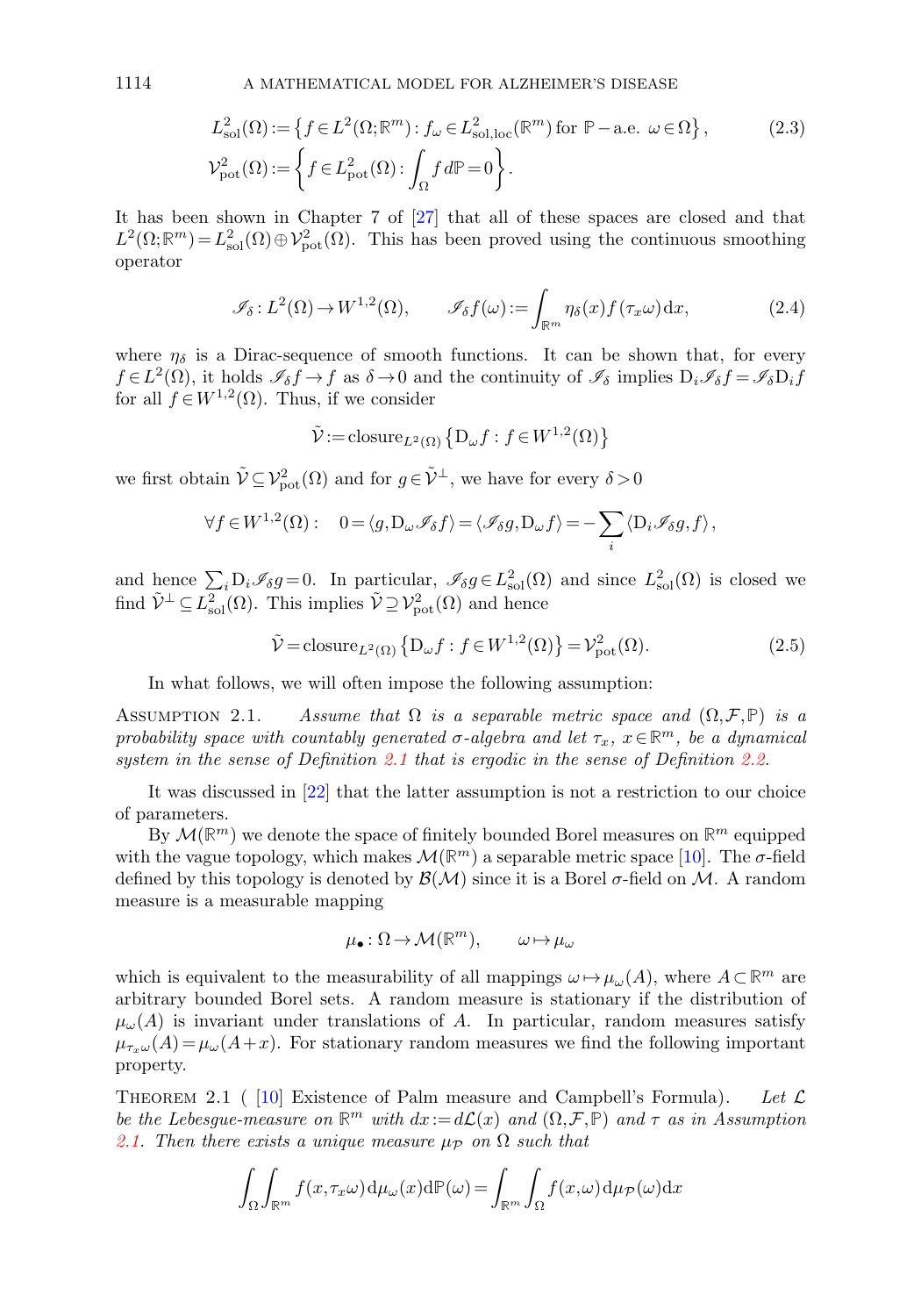for all  $\mathcal{B}(\mathbb{R}^m)\times\mathcal{B}(\Omega)$ -measurable nonnegative functions and all  $\mu_{\mathcal{P}}\times\mathcal{L}$ - integrable functions. Furthermore

<span id="page-10-0"></span>
$$
\mu_{\mathcal{P}}(A) = \int_{\Omega} \int_{\mathbb{R}^m} g(s) \chi_A(\tau_s \omega) \mathrm{d} \mu_{\omega}(s) \mathrm{d} \mathbb{P}(\omega), \tag{2.6}
$$

$$
\int_{\Omega} f(\omega) d\mu_{\mathcal{P}} = \int_{\Omega} \int_{\mathbb{R}^m} g(s) f(\tau_s \omega) d\mu_{\omega}(s) d\mathbb{P}(\omega)
$$
\n(2.7)

for an arbitrary  $g \in L^1(\mathbb{R}^m, \mathcal{L})$  with  $\int_{\mathbb{R}^m} g(x) dx = 1$  and  $\mu_{\mathcal{P}}$  is  $\sigma$ -finite.

The measure  $\mu_{\mathcal{P}}$  from Theorem [2.1](#page-9-1) is called Palm measure. By [\(2.6\)](#page-10-0)  $\mu_{\mathcal{P}}$  can be interpreted as the push-forward measure of  $g(x)d\mu_{\omega}(x)d\mathbb{P}(\omega)$  under  $(x,\omega)\mapsto\tau_x\omega$ . Stationarity implies that this push-forward is independent of the choice of  $g$ . We say that the random measure  $\mu_{\omega}$  has finite intensity if

$$
+\infty > \int_{\Omega} \int_{\mathbb{R}^m} \chi_{\Omega \times [0,1]^m}(\tau_x \omega, x) d\mu_{\omega}(x) d\mathbb{P}(\omega) = \mu_{\mathcal{P}}(\Omega). \tag{2.8}
$$

DEFINITION 2.4. Given a stationary random measure  $\mu_{\omega}$ , we introduce the scaled measure  $\mu_{\omega}^{\varepsilon}$  through

$$
\mu_{\omega}^{\varepsilon}(A) := \varepsilon^{m} \mu_{\omega}(\varepsilon^{-1} A). \tag{2.9}
$$

One important property of random measures is the following generalization of the Birkhoff ergodic theorem.

<span id="page-10-4"></span>LEMMA 2.1 ( [\[23\]](#page-28-13), Lemma [2.1](#page-9-0)4). Let Assumption 2.1 hold for  $(\Omega, \mathcal{F}, \mathbb{P}, \tau)$ . Let  $Q \subset \mathbb{R}^m$ be a bounded domain,  $\phi \in C(\overline{Q})$  and  $f \in L^1(\Omega; \mu_{\mathcal{P}})$ . Then, for almost every  $\omega \in \Omega$ 

$$
\lim_{\varepsilon \to 0} \int_{\mathbf{Q}} \phi(x) f(\tau_{\frac{x}{\varepsilon}} \omega) d\mu_{\omega}^{\varepsilon}(x) = \int_{\mathbf{Q}} \int_{\Omega} \phi(x) f(\tilde{\omega}) d\mu_{\mathcal{P}}(\tilde{\omega}) dx.
$$
 (2.10)

A further useful result towards this direction is the following.

<span id="page-10-1"></span>LEMMA 2.2 ( [\[23\]](#page-28-13), Lemma [2.1](#page-9-0)5). Let Assumption 2.1 hold for  $(\Omega, \mathcal{F}, \mathbb{P}, \tau)$ . Let  $Q\subset\mathbb{R}^m$  be a bounded domain and let  $f\in L^\infty(Q\times\Omega; \mathcal{L}\otimes\mu_\mathcal{P})$ . Then, f has a  $\mathcal{B}(\mathbf{Q})\otimes\mathcal{F}$ measurable representative which is an ergodic function in the sense that for almost every  $\omega \in \Omega$ 

$$
\lim_{\varepsilon \to 0} \int_{Q} f(x, \tau_{\frac{x}{\varepsilon}} \omega) d\mu_{\omega}^{\varepsilon}(x) = \int_{Q} \int_{\Omega} f(x, \tilde{\omega}) d\mu_{\mathcal{P}}(\tilde{\omega}) dx,
$$
\n
$$
\lim_{\varepsilon \to 0} \int_{Q} \left| f(x, \tau_{\frac{x}{\varepsilon}} \omega) \right|^{p} d\mu_{\omega}^{\varepsilon}(x) = \int_{Q} \int_{\Omega} \left| f(x, \tilde{\omega}) \right|^{p} d\mu_{\mathcal{P}}(\tilde{\omega}) dx
$$
\n(2.11)

for every  $1 \leq p < \infty$ .

Based on the previous lemma, we can get the following result:

<span id="page-10-3"></span>LEMMA 2.3. Let Assumption [2.1](#page-9-0) hold for  $(\Omega, \mathcal{F}, \mathbb{P}, \tau)$ . Let  $Q \subset \mathbb{R}^m$  be a bounded domain and let  $f \in L^{\infty}(\mathbf{Q} \times \Omega; \mathcal{L} \otimes \mu_{\mathcal{P}})$ . Then, f has a  $\mathcal{B}(\mathbf{Q}) \otimes \mathcal{F}$ -measurable representative which is an ergodic function in the sense that for almost every  $\omega \in \Omega$  and for all  $\varphi \in C(Q)$  it holds

<span id="page-10-2"></span>
$$
\lim_{\varepsilon \to 0} \int_{\mathbf{Q}} f(x, \tau_{\frac{x}{\varepsilon}} \omega) \varphi(x) d\mu_{\omega}^{\varepsilon}(x) = \int_{\mathbf{Q}} \int_{\Omega} f(x, \tilde{\omega}) \varphi(x) d\mu_{\mathcal{P}}(\tilde{\omega}) dx,
$$
\n
$$
\lim_{\varepsilon \to 0} \int_{\mathbf{Q}} \left| f(x, \tau_{\frac{x}{\varepsilon}} \omega) \right|^{p} \varphi(x) d\mu_{\omega}^{\varepsilon}(x) = \int_{\mathbf{Q}} \int_{\Omega} \left| f(x, \tilde{\omega}) \right|^{p} \varphi(x) d\mu_{\mathcal{P}}(\tilde{\omega}) dx
$$
\n(2.12)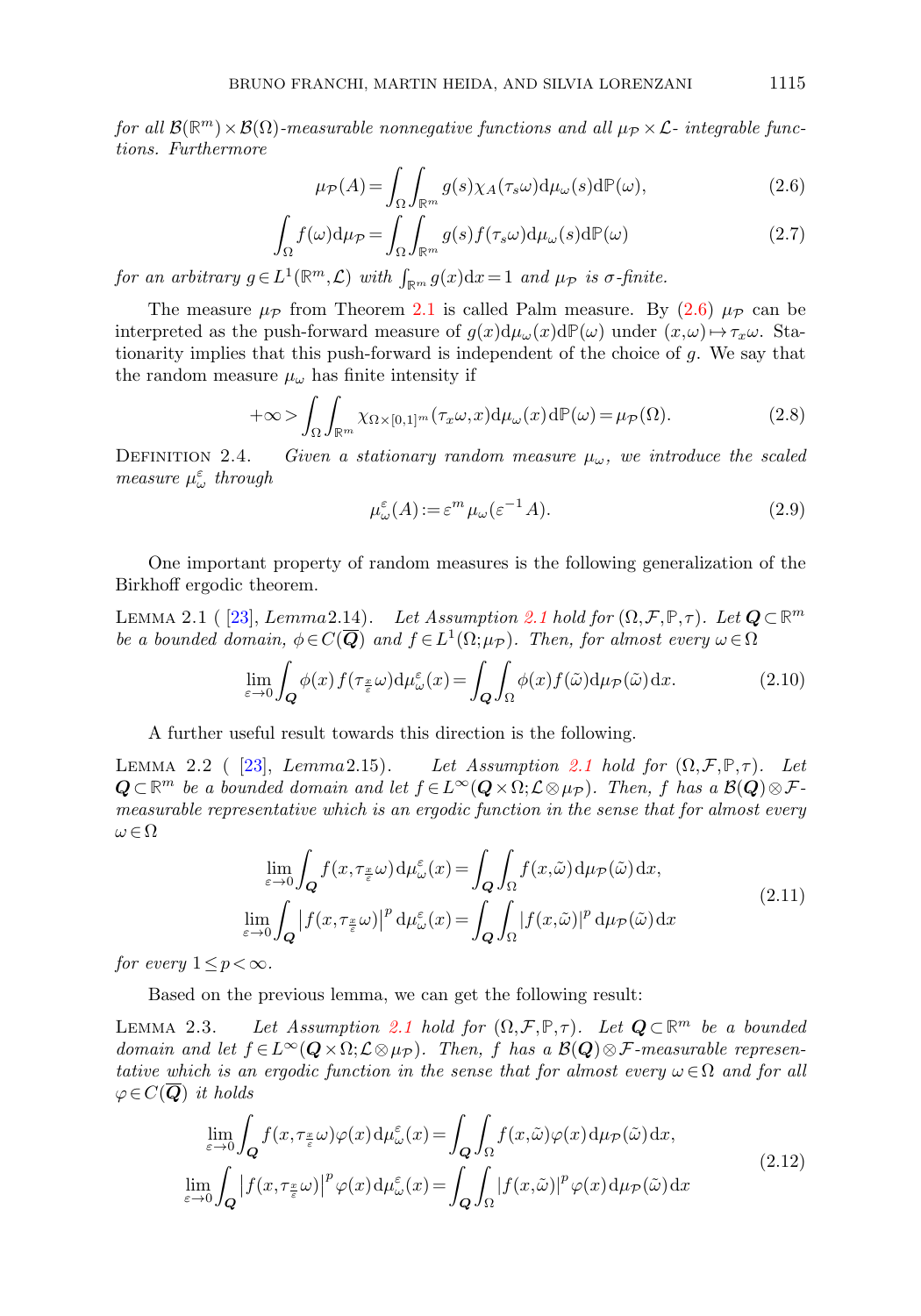for every  $1 \leq p < \infty$ .

*Proof.* This follows from the fact that  $C(Q)$  is separable and Lemma [2.2](#page-10-1) yields  $(2.12)$  for a countable subset of  $C(Q)$  and a set of full measure  $\Omega \subset \Omega$ . By an approximation  $\|\varphi-\varphi_{\delta}\|_{\infty} < \delta$  and Lemma [2.2](#page-10-1) we obtain the claim.  $\Box$ 

<span id="page-11-0"></span>2.2. Random measures and random sets. In this paper, we consider random sets of the following form. For every  $\omega \in \Omega$  the set  $G(\omega)$  is an open subset of  $\mathbb{R}^m$ . The boundary  $\Gamma(\omega) = \partial G(\omega)$  is a  $(m-1)$ -dimensional piece-wise Lipschitz manifold. Furthermore, we assume that the measures

$$
\mu_{\omega}(A) := \int_{A \cap G^{\complement}(\omega)} \mathrm{d}x, \qquad \mu_{\Gamma(\omega)}(A) := \mathcal{H}^{m-1}(A \cap \Gamma(\omega))
$$

are stationary. Hence, by Theorem [2.1](#page-9-1) there exist corresponding Palm measures  $\mu_{\mathcal{P}}$  for  $\mu_{\omega}$  and  $\mu_{\Gamma,\mathcal{P}}$  for  $\mu_{\Gamma(\omega)}$  and by Lemma 2.14 of [\[22\]](#page-28-11) there exists a measurable set  $\Gamma \subset \Omega$ with  $\chi_{\Gamma(\omega)}(x) = \chi_{\Gamma}(\tau_x \omega)$  for  $\mathcal{L} + \mu_{\Gamma(\omega)}$ -almost every x for **P**-almost every  $\omega$  and  $\mathbb{P}(\Gamma) = 0$ ,  $\mu_{\Gamma,\mathcal{P}}(\Omega\backslash\Gamma)=0$ . Also it was observed there that, if for every  $\omega$  we have  $\mu_{\omega}=\mathcal{L}$ , then also  $\mu_{\mathcal{P}} = \mathbb{P}$ . From the corresponding proofs in [\[22\]](#page-28-11), as well as the fact that  $\mu_{\omega}$  has a Radon-Nikodym derivative with respect to L, we find  $G \subset \Omega$  such that  $\mu_{\mathcal{P}}(A) = \mathbb{P}(A \cap G^{\complement})$ ,  $\chi_{G}$ c<sub>(ω)</sub> $(x) = \chi_{G}$ c( $\tau_x \omega$ ) and

<span id="page-11-2"></span>
$$
\chi_{G} \mathbf{d} \mu_{\mathcal{P}} = d \mu_{\mathcal{P}} = \chi_{G} \mathbf{d} \mathbb{P}.
$$
\n(2.13)

REMARK 2.2. If A is a bounded Borel set, then

$$
\mu_{\Gamma(\omega)}^{\varepsilon}(A) := \varepsilon^m \mu_{\Gamma(\omega)}(\varepsilon^{-1}A) = \varepsilon \mathcal{H}^{m-1}(A \cap \Gamma^{\varepsilon}(\omega)).
$$
\n(2.14)

It was shown in [\[22\]](#page-28-11) that for random measures such as  $\mu_{\omega}$  or  $\mu_{\Gamma(\omega)}$  the underlying probability space can be assumed to be separable and metric, since the boundedly finite Borel measures equipped with the vague topology form a separable metric space [\[10\]](#page-27-6). It was also pointed out in [\[22\]](#page-28-11) that  $\tau : (x, \omega) \mapsto \tau_x \omega$  is continuous.

<span id="page-11-1"></span>REMARK 2.3. If  $\Omega$  is separable and metric, this implies that  $L^2(\Omega; \mathbb{P})$  and  $L^2(\Omega; \mu_{\Gamma, \mathcal{P}})$ are separable and that the bounded continuous functions  $C_b(\Omega)$  are dense in both spaces. Therefore, there exists a countable set  $\Psi := (\psi_i)_{i \in \mathbb{N}}$  such that  $\psi_i \in C_b(\Omega)$  for every i and such that  $\Psi$  lies dense in  $L^2(\Omega; \mathbb{P})$  and  $L^2(\Omega; \mu_{\Gamma, \mathcal{P}})$ . Furthermore, recalling [\(2.4\)](#page-9-2) and approximating  $\psi_i$  with the sequence  $\mathscr{I}_{\frac{1}{n}}\psi$ ,  $n \in \mathbb{N}$ , we can assume that  $\psi_i \in W^{1,2}(\Omega) \cap$  $C_b(\Omega)$ . The space  $\mathcal{V}_{\text{pot}}^2(\Omega)$  is a subspace of a separable space and hence has to be separable, too. In particular  $\nabla \psi_i$  can be assumed to be dense in  $\mathcal{V}_{\text{pot}}^2(\Omega)$ . We then define

$$
\Psi = (\psi_i)_{i \in \mathbb{N}} \bigcup_{j=1}^m (\mathcal{D}_j \psi_i)_{i \in \mathbb{N}}.
$$

Since  $\Omega$  is assumed to be separable metric, we can also make the following definition. DEFINITION 2.5. The space of bounded continuously differentiable functions on  $\Omega$  is

$$
C_b^1(\Omega) := \{ f \in C_b(\Omega) : \mathrm{D}f \in C_b(\Omega) \}
$$
  

$$
||f||_{C_b^1(\Omega)} := ||f||_{\infty} + ||\mathrm{D}f||_{\infty}.
$$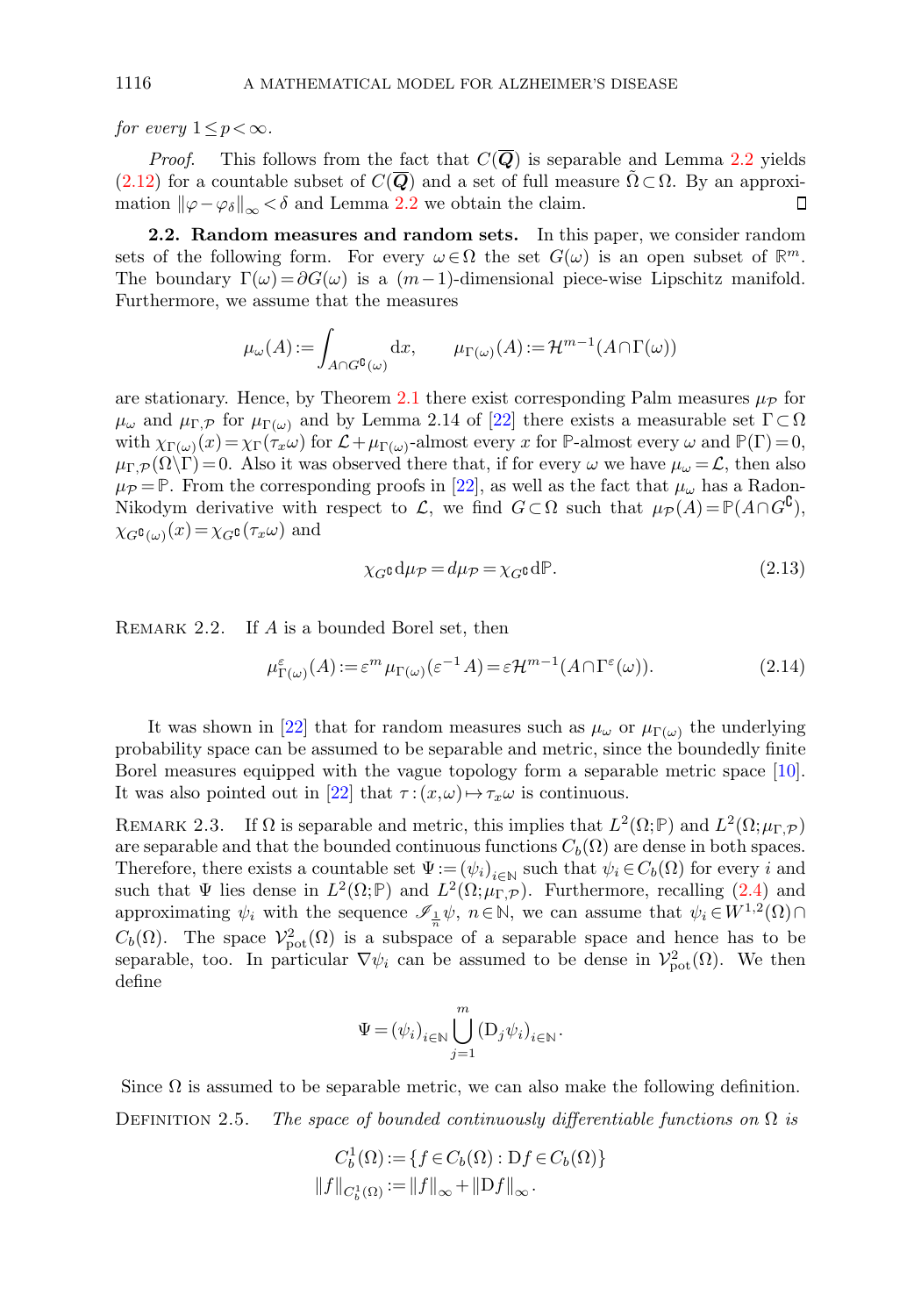Let us remark that, since  $(x,\omega) \mapsto \tau_x\omega$  is continuous,  $f \in C_b^1(\Omega)$  implies  $f(\tau_x\omega) \in$  $C_b^1(\mathbb{R}^m)$   $\forall \omega \in \Omega$ . Concerning the random geometries considered in this work, we make the assumptions listed below.

<span id="page-12-0"></span>DEFINITION 2.6 (See [\[19\]](#page-28-15)). An open set  $G \subset \mathbb{R}^m$  is said to be minimally smooth with constants  $(\delta, N, M)$  if we may cover  $\Gamma = \partial G$  by a countable sequence of open sets  $(U_i)_{i \in \mathbb{N}}$ such that

- (1) Each  $x \in \mathbb{R}^m$  is contained in at most N of the open sets  $U_i$ .
- (2) For any  $x \in \Gamma$ , the ball  $B_{\delta}(x)$  is contained in at least one  $U_i$ .
- (3) For any i, the portion of the boundary  $\Gamma$  inside  $U_i$  agrees (in some Cartesian system of coordinates) with the graph of a Lipschitz function whose Lipschitz semi-norm is at most M.

In particular a set  $G \subset \mathbb{R}^m$  is minimally smooth if and only if  $\mathbb{R}^m \setminus G$  is minimally smooth.

Let **Q** be a bounded domain in  $\mathbb{R}^m$ . For given constants  $(\delta, N, M)$ , we consider  $G(\omega)$ a random open set which is a.s. minimally smooth with constants  $(\delta, N, M)$  (uniformly minimally smooth). We furthermore assume that  $G(\omega) := \bigcup_{i \in \mathbb{N}} G_i(\omega)$  is a countable union of disjoint open balls  $G_i(\omega)$  with a maximal diameter  $d_0$ .

We then consider  $G^{\varepsilon}(\omega) := \varepsilon G(\omega)$  and

$$
\mathbf{Q}^{\varepsilon}(\omega) := \mathbf{Q} \setminus \left( \bigcup_{i \in I_{\varepsilon}(\omega)} \varepsilon G_i(\omega) \right), \qquad \Gamma^{\varepsilon}_{\mathbf{Q}}(\omega) := \bigcup_{i \in I_{\varepsilon}(\omega)} \partial(\varepsilon G_i(\omega)), \tag{2.15}
$$

where

$$
I_{\varepsilon}(\omega) := \{i : \varepsilon G_i(\omega) \subset \mathbf{Q} \text{ and } \varepsilon d_0 < \min\{d(x,y) : x \in \partial(\varepsilon G_i(\omega)), y \in \partial \mathbf{Q}\}\}.
$$

<span id="page-12-3"></span>REMARK 2.4. Note that we constructed the micro structures  $Q \backslash Q^{\varepsilon}(\omega)$  such that they do not intersect with the boundary of  $Q$  and such that every hole in  $Q^{\varepsilon}(\omega)$  has a minimal distance  $\varepsilon d_0$  to  $\partial \mathbf{Q}$ . This is because we require in our proofs that  $\varepsilon^{-1} \mathbf{Q}^{\varepsilon}(\omega)$ is a  $(\delta, N, M)$ -minimal set (or  $\mathbf{Q}^{\varepsilon}(\omega)$  is a  $(\delta \varepsilon, N, \varepsilon^{-1}M)$ -minimal set, respectively). In particular, without the minimal distance between two disjoint parts of the boundary, the resulting set  $\mathbf{Q}^{\varepsilon}(\omega)$  would violate condition (3) from Definition [2.6,](#page-12-0) i.e.  $\partial \mathbf{Q}^{\varepsilon}(\omega)$ would not be a  $\varepsilon^{-1}M$ -Lipschitz graph inside balls of diameter  $\frac{\varepsilon}{2}d_0$ .

<span id="page-12-1"></span>ASSUMPTION 2.2. There are constants  $d_0, \delta, N, M$  (independent of  $\omega$ ) such that  $\mathbb{P}\text{-}a.s.$ the set  $G(\omega)$  consists of a countable union of bounded sets  $G_k(\omega)$  ( $k \in \mathbb{N}$ ) such that the sets  $\mathbb{R}^m \setminus G_k(\omega)$  are all connected, while

$$
d(G_k(\omega), G_j(\omega)) \ge d_0 \quad whenever \ k \neq j,
$$

and each set  $G_k(\omega)$  is minimally smooth with constants  $(\delta, N, M)$  and has a diameter smaller than  $d_0$ . The Lipschitz constant is uniformly over all  $G_k$ .

<span id="page-12-4"></span>REMARK 2.5. In particular, this guarantees that  $\mathbb{R}^m \setminus G(\omega)$  is connected and has a Lipschitz boundary  $\partial G$ , which represents the union of the boundaries of the holes. Furthermore, the distance condition ensures that the boundary of  $G(\omega)$  is locally representable as a graph.

<span id="page-12-2"></span>Lemma 2.4. Suppose that Assumption [2.2](#page-12-1) is satisfied. Then, there exists a family of linear continuous extension operators

$$
\mathcal{E}_\varepsilon : W^{1,p}(\boldsymbol{Q}^\varepsilon)\!\rightarrow\! W^{1,p}(\boldsymbol{Q})
$$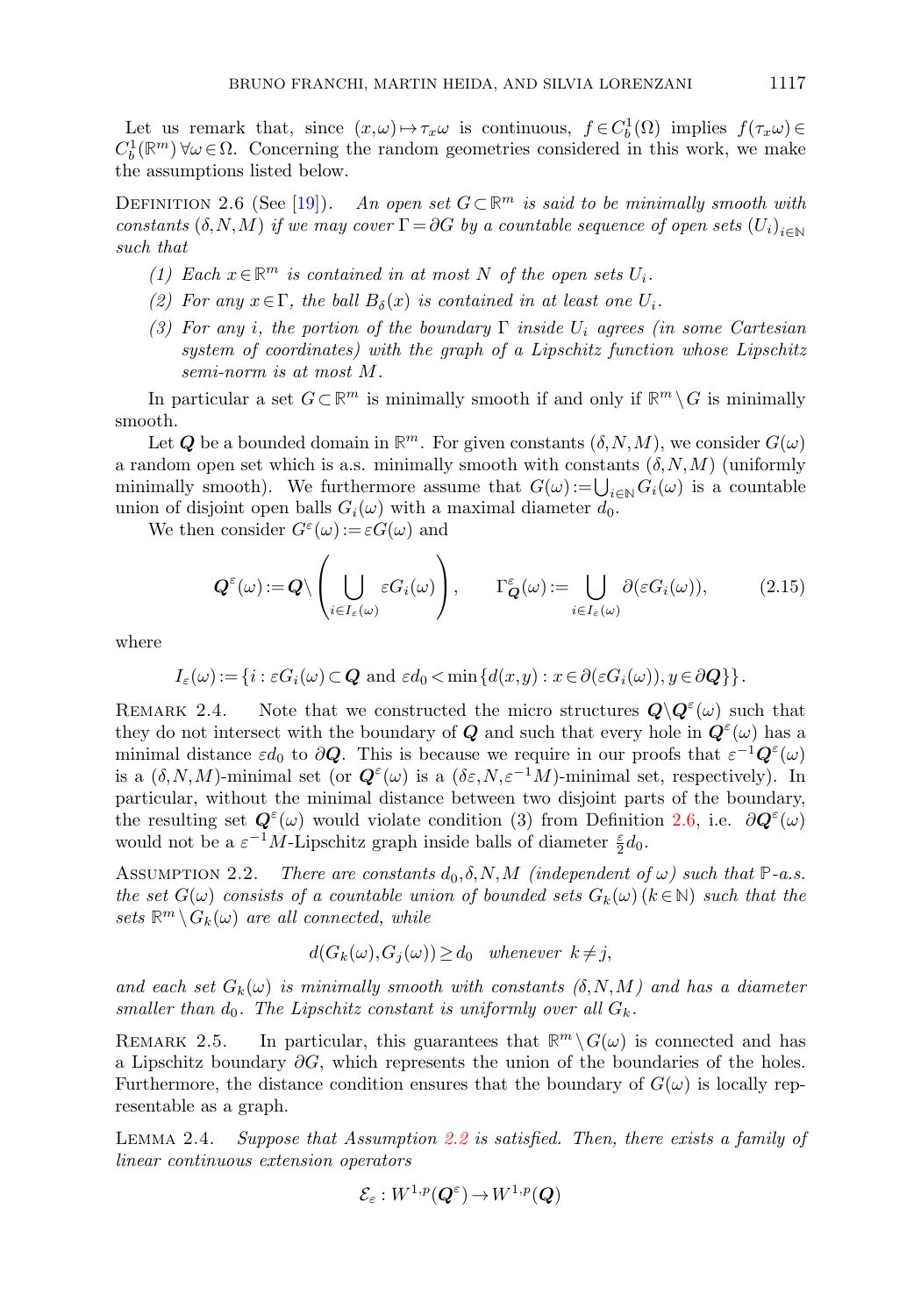and a constant  $C > 0$  independent of  $\varepsilon$  such that

<span id="page-13-4"></span><span id="page-13-3"></span>
$$
\mathcal{E}_{\varepsilon} \phi = \phi \, in \, \mathbf{Q}^{\varepsilon}(\omega)
$$

and

$$
\int_{Q} |\mathcal{E}_{\varepsilon}\phi|^{p} dx \le C \int_{Q^{\varepsilon}} |\phi|^{p} dx,
$$
\n(2.16)

$$
\int_{Q} |\nabla (\mathcal{E}_{\varepsilon} \phi)|^{p} dx \leq C \int_{Q^{\varepsilon}} |\nabla \phi|^{p} dx, \tag{2.17}
$$

**P**-a.s. for any  $\phi \in W^{1,p}(\mathbf{Q}^{\varepsilon})$  and for any  $p \in (1,+\infty)$ .

Proof. Following the line of the proof reported in [\[19\]](#page-28-15) (Proposition 3.3, p. 230), for any  $k \in \mathbb{N}$ ,  $\omega \in \Omega$ , we denote by  $\hat{G}_k(\omega)$  a  $d_0/4$ -neighborhood of  $G_k(\omega)$  (the sets  $G_k(\omega)$ ) are defined in Assumption [2.2\)](#page-12-1). Since, under our assumptions, the set  $\hat{G}_k(\omega)\backslash G_k(\omega)$ has Lipschitz boundary, then, according to Theorem 5, p. 181 in [\[41\]](#page-29-4), there exists an extension operator  $E_k$ 

$$
E_k: W^{1,p}(\hat{G}_k(\omega)\backslash G_k(\omega)) \to W^{1,p}(\hat{G}_k(\omega))
$$
\n(2.18)

such that:  $E_k \phi = \phi$  a.e. in  $\hat{G}_k(\omega) \backslash G_k(\omega)$  and, for some constant C independent of k, we have

<span id="page-13-0"></span>
$$
||E_k \phi||_{L^p(\hat{G}_k(\omega))} \leq C ||\phi||_{L^p(\hat{G}_k(\omega) \setminus G_k(\omega))}
$$
\n(2.19)

$$
||E_k \phi||_{W^{1,p}(\hat{G}_k(\omega))} \leq C ||\phi||_{W^{1,p}(\hat{G}_k(\omega) \setminus G_k(\omega))}.
$$
\n(2.20)

Let us define new extensions

$$
\hat{E}_k : W^{1,p}(\hat{G}_k(\omega) \backslash G_k(\omega)) \to W^{1,p}(G_k(\omega))
$$
\n(2.21)

<span id="page-13-2"></span>by

<span id="page-13-1"></span>
$$
\hat{E}_k \phi := E_k(\phi - (\phi)_k) + (\phi)_k
$$
\n(2.22)

where

$$
(\phi)_k := \int_{\hat{G}_k(\omega) \backslash G_k(\omega)} \phi \, dy \tag{2.23}
$$

Putting them all together, we define an extension

$$
\mathcal{E}: W^{1,p}(G^{\complement}(\omega)) \to W^{1,p}(\mathbf{Q}) \tag{2.24}
$$

given by

$$
\mathcal{E}\phi(y) := \begin{cases} \phi(y) \text{ whenever } y \in G^{\mathbf{C}}(\omega) \\ \hat{E}_k \phi(y) \text{ whenever } y \in \hat{G}_k(\omega). \end{cases}
$$
 (2.25)

Now, in  $\hat{G}_k(\omega) \backslash G_k(\omega)$  we have

$$
\hat{E}_k \phi = (\phi - (\phi)_k) + (\phi)_k = \phi.
$$
\n(2.26)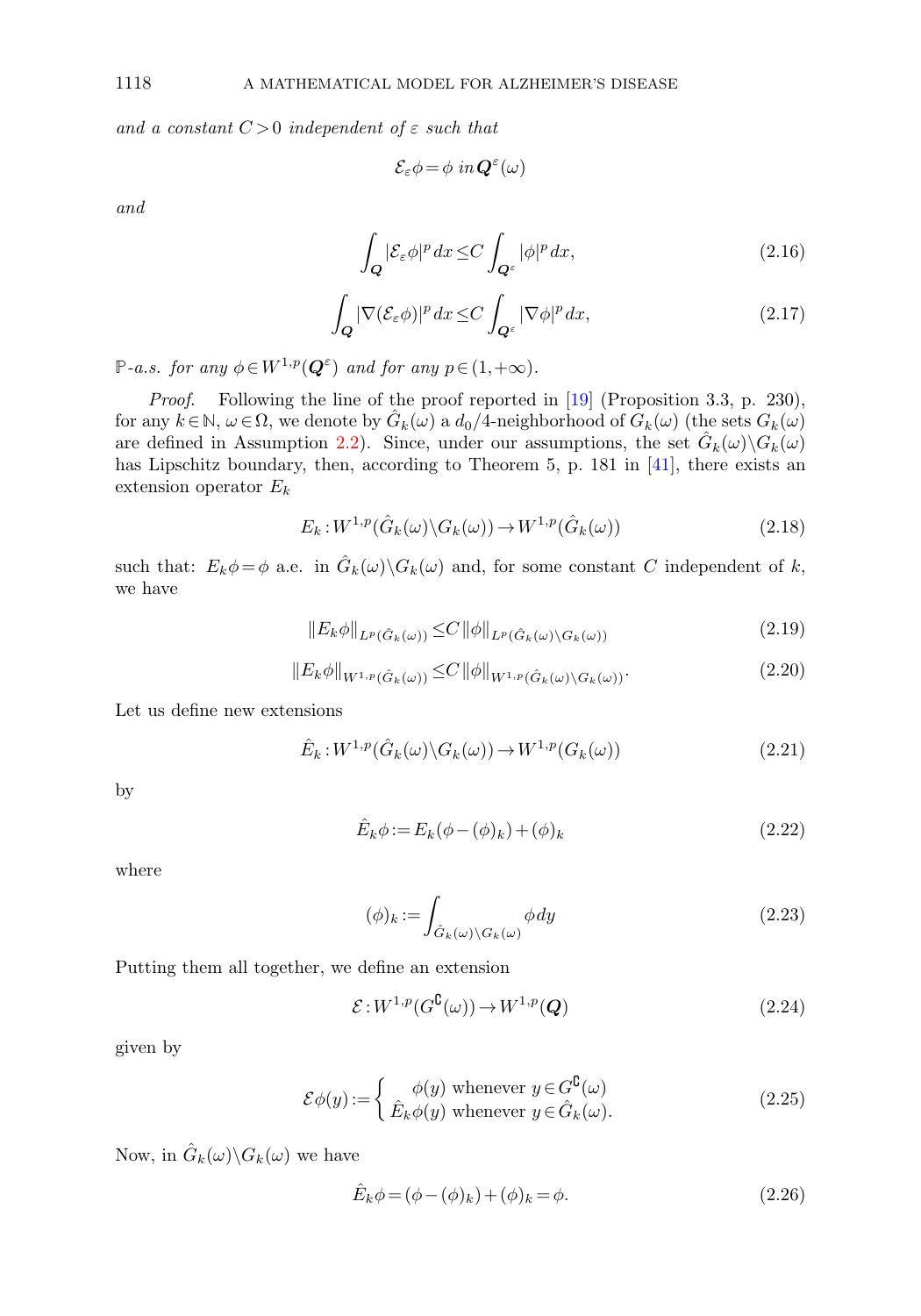Moreover, by  $(2.19)$  and Hölder's inequality, we have

$$
\int_{G_k(\omega)} |\hat{E}_k \phi|^p dy = \int_{G_k(\omega)} |E_k(\phi - (\phi)_k) + (\phi)_k|^p dy
$$
\n
$$
\leq C \int_{G_k(\omega)} |E_k(\phi - (\phi)_k)|^p dy + C \int_{G_k(\omega)} |(\phi)_k|^p dy
$$
\n
$$
\leq C \int_{\hat{G}_k(\omega) \backslash G_k(\omega)} |\phi - (\phi)_k|^p dy + C \int_{G_k(\omega)} |(\phi)_k|^p dy
$$
\n
$$
\leq C \int_{\hat{G}_k(\omega) \backslash G_k(\omega)} |\phi|^p dy + C' \int_{G_k(\omega)} |(\phi)_k|^p dy
$$
\n
$$
\leq C \int_{\hat{G}_k(\omega) \backslash G_k(\omega)} |\phi|^p dy \qquad (2.27)
$$

<span id="page-14-0"></span>where, for simplicity, the letter  $C$  denotes a positive constant (independent of  $k$ ) that can change from line to line. Due to Assumption  $2.2$ , the following Poincaré inequality holds:

$$
\int_{\hat{G}_k(\omega)\backslash G_k(\omega)} |\phi - (\phi)_k|^p \, dy \le C \int_{\hat{G}_k(\omega)\backslash G_k(\omega)} |\nabla \phi|^p \, dy. \tag{2.28}
$$

Therefore, by using  $(2.20)$ ,  $(2.22)$  and  $(2.28)$ , we get

$$
\int_{G_k(\omega)} |\nabla(\hat{E}_k \phi)|^p dy = \int_{G_k(\omega)} |\nabla(E_k(\phi - (\phi)_k))|^p dy
$$
\n
$$
\leq C \int_{\hat{G}_k(\omega) \backslash G_k(\omega)} |(\phi - (\phi)_k)|^p dy + C \int_{\hat{G}_k(\omega) \backslash G_k(\omega)} |\nabla \phi|^p dy
$$
\n
$$
\leq C \int_{\hat{G}_k(\omega) \backslash G_k(\omega)} |\nabla \phi|^p dy. \tag{2.29}
$$

Since this holds for every  $k$  with the same  $C$  we have proved that

$$
\int_{\bigcup_{k} \hat{G}_{k}(\omega)} |\mathcal{E}\phi|^{p} dy \leq C \int_{\bigcup_{k} \hat{G}_{k}(\omega) \setminus G_{k}(\omega)} |\phi|^{p} dy \tag{2.30}
$$

$$
\int_{\bigcup_{k} \hat{G}_{k}(\omega)} |\nabla (\mathcal{E}\phi)|^{p} dy \leq C \int_{\bigcup_{k} \hat{G}_{k}(\omega)\backslash G_{k}(\omega)} |\nabla \phi|^{p} dy \tag{2.31}
$$

that is,

$$
\int_{Q} |\mathcal{E}\phi|^{p} dy \le C \int_{G^{0}(\omega)} |\phi|^{p} dy \qquad (2.32)
$$

$$
\int_{Q} |\nabla (\mathcal{E}\phi)|^p dy \le C \int_{G^{\complement}(\omega)} |\nabla \phi|^p dy. \tag{2.33}
$$

By performing the change of variable  $y = x/\varepsilon$ , with  $x \in \mathbf{Q}^{\varepsilon}(\omega)$ , it is easy to obtain the corresponding re-scaled estimates [\(2.16\)](#page-13-3) and [\(2.17\)](#page-13-4), where  $\mathcal{E}_{\varepsilon}$  is the re-scaled extension operator.  $\Box$ 

As a matter of fact, we can describe a portion of the cerebral cortex as a bounded open set Q⊂**R** 3 , whereas the neurons are represented by a family of holes distributed randomly in  $Q$  and having a characteristic size  $\varepsilon$ . A detailed construction of random domains that satisfy the assumptions listed in this section is reported in the Appendix.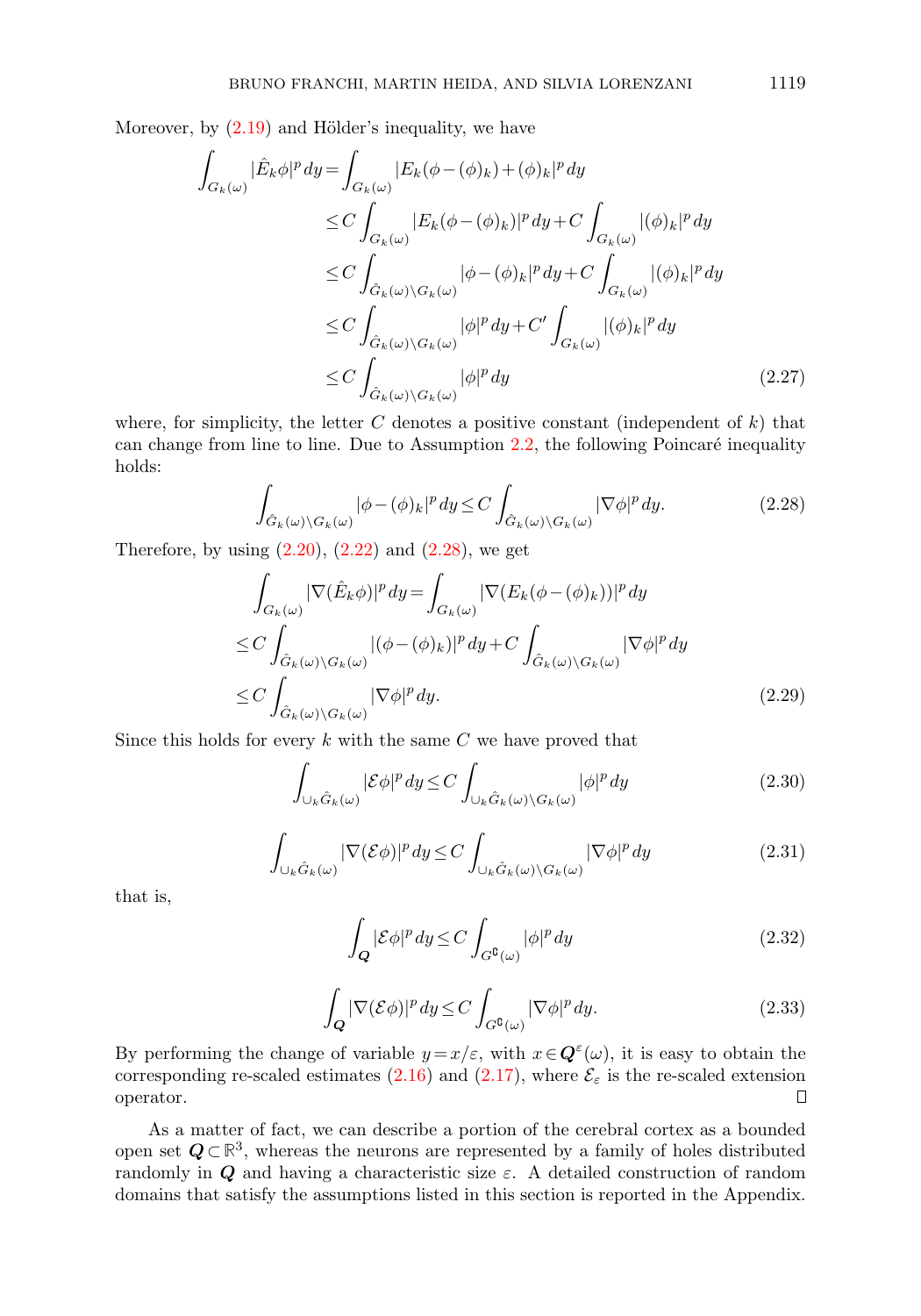#### 1120 A MATHEMATICAL MODEL FOR ALZHEIMER'S DISEASE

#### 3. Two-scale convergence

<span id="page-15-0"></span>We will use a slightly modified version of stochastic two-scale convergence compared to the one presented in [\[23\]](#page-28-13). Let  $\Psi := (\psi_i)_{i \in \mathbb{N}}$  be the countable dense family of  $C_b(\Omega)$ functions according to Remark [2.3.](#page-11-1)

<span id="page-15-3"></span>LEMMA 3.1. Let  $(f_i)_{i\in\mathbb{N}}$  be a countable family in  $L^{\infty}(\mathbf{Q}\times\Omega;\mathcal{L}\times\mathbb{P})$  and  $(g_i)_{i\in\mathbb{N}}$  be a countable family in  $L^{\infty}(\mathbf{Q}\times\Gamma;\mathcal{L}\times\mu_{\Gamma,P})$ . Then there exists a set of full measure  $\Omega_{\Psi}\subset\Omega$ such that for almost every  $\omega \in \Omega_{\Psi}$ , every  $i \in \mathbb{N}$ , every  $\psi \in \Psi$  and every  $\varphi \in C_b(\overline{\mathbf{Q}})$  the following holds:

<span id="page-15-1"></span>
$$
\lim_{\varepsilon \to 0} \int_{\mathbf{Q}} \varphi^2(x) \psi^2(\tau_{\frac{x}{\varepsilon}} \omega) f_i^2(x, \tau_{\frac{x}{\varepsilon}} \omega) dx = \int_{\mathbf{Q}} \int_{\Omega} \varphi^2(x) \psi^2(\tilde{\omega}) f_i^2(x, \tilde{\omega}) d\mathbb{P}(\tilde{\omega}) dx, \tag{3.1}
$$

<span id="page-15-2"></span>
$$
\lim_{\varepsilon \to 0} \int_{\mathbf{Q}} g_i(x, \tau_{\frac{x}{\varepsilon}} \omega) \varphi(x) \psi(\tau_{\frac{x}{\varepsilon}} \omega) d\mu_{\Gamma(\omega)}^{\varepsilon}(x) = \int_{\mathbf{Q}} \int_{\Omega} g_i(x, \tilde{\omega}) \varphi(x) \psi(\tilde{\omega}) d\mu_{\Gamma, \mathcal{P}}(\tilde{\omega}) dx. \tag{3.2}
$$

REMARK 3.1. The first equality  $(3.1)$  is needed for the proof of existence of the twoscale limits. Therefore we put the square here. The second limit [\(3.2\)](#page-15-2) is needed directly in the proof of the main homogenization theorem. Therefore we study the convergence of  $g_i$  tested with  $\varphi \psi$ .

*Proof.* (Proof of Lemma [3.1.](#page-15-3)) For fixed i the limits  $(3.1)$  and  $(3.2)$  hold for a.e.  $\omega \in \Omega$  due to Lemma [2.3.](#page-10-3) Since the family  $(f_i)_{i \in \mathbb{N}}$  is countable, we conclude.  $\Box$ 

<span id="page-15-6"></span>DEFINITION 3.1. Let  $\Psi$  be the set of Remark [2.3](#page-11-1) and let  $\omega \in \Omega_{\Psi}$ . Let  $u^{\varepsilon} \in L^2(Q)$  for all  $\varepsilon > 0$ . We say that  $(u^{\varepsilon})$  converges (weakly) in two scales to  $u \in L^2(Q; L^2(\Omega))$  and write  $u^{\varepsilon} \stackrel{2s}{\sim} u$  if  $\sup_{\varepsilon>0} \|u^{\varepsilon}\|_{L^2(Q)} < \infty$  and if for every  $\psi \in \Psi$ ,  $\varphi \in C(\overline{Q})$  there holds with  $\phi_{\omega,\varepsilon}(x) := \varphi(x)\psi(\tau_{\frac{x}{\varepsilon}}\omega)$  that

$$
\lim_{\varepsilon \to 0} \int_{\mathbf{Q}} u^{\varepsilon}(x) \phi_{\omega,\varepsilon}(x) dx = \int_{\mathbf{Q}} \int_{\Omega} u(x,\tilde{\omega}) \varphi(x) \psi(\tilde{\omega}) d\mathbb{P}(\tilde{\omega}) dx.
$$

Furthermore, we say that  $u^{\varepsilon}$  converges strongly in two scales to u, written  $u^{\varepsilon} \stackrel{2s}{\rightarrow} u$ , if for every weakly two-scale converging sequence  $v^{\varepsilon} \in L^2(Q)$  with  $v^{\varepsilon} \stackrel{2s}{\longrightarrow} v \in L^2(Q; L^2(\Omega))$ as  $\varepsilon \to 0$  there holds

$$
\lim_{\varepsilon \to 0} \int_{\mathbf{Q}} u^{\varepsilon} v^{\varepsilon} \, dx = \int_{\mathbf{Q}} \int_{\Omega} u v \, d\mathbb{P}(\tilde{\omega}) \, dx. \tag{3.3}
$$

Remark 3.2. Let us remark that the notion of two-scale convergence strongly depends on the choice of  $\omega$ . Also, let us note that  $\phi_{\omega,\varepsilon} \stackrel{2s}{\rightarrow} \varphi \psi$  strongly in two scales by definition.

<span id="page-15-5"></span>LEMMA 3.2 ( [\[23\]](#page-28-13), Lemma 4.4-1). Let  $u^{\varepsilon} \in L^2(Q)$  be a sequence of functions such that  $||u^{\varepsilon}||_{L^2(Q)} \leq C$  for some  $C > 0$  independent of  $\varepsilon$ . Then there exists a subsequence  $(u^{\varepsilon'})_{\varepsilon'\to 0}$  and  $u \in L^2(\mathbf{Q}; L^2(\Omega))$  such that  $u^{\varepsilon'} \stackrel{2s}{\rightharpoonup} u$  and

<span id="page-15-4"></span>
$$
||u||_{L^{2}(\mathbf{Q};L^{2}(\Omega))} \leq \liminf_{\varepsilon' \to 0} \left||u^{\varepsilon'}\right||_{L^{2}(\mathbf{Q})}.
$$
\n(3.4)

Furthermore, let  $(f_i)_{i\in\mathbb{N}}$  be a family of functions such as in Lemma [3.1.](#page-15-3) Then for every  $i \in \mathbb{N}, \varphi \in C(\overline{\Omega})$  and  $\psi \in \Psi$  it holds

$$
\lim_{\varepsilon \to 0} \int_{\mathbf{Q}} u^{\varepsilon}(x) \phi_{\omega,\varepsilon}(x) f_i(x, \tau_{\frac{x}{\varepsilon}} \omega) dx = \int_{\mathbf{Q}} \int_{\Omega} u(x, \tilde{\omega}) \varphi(x) \psi(\tilde{\omega}) f_i(x, \tilde{\omega}) d\mathbb{P}(\tilde{\omega}) dx.
$$
 (3.5)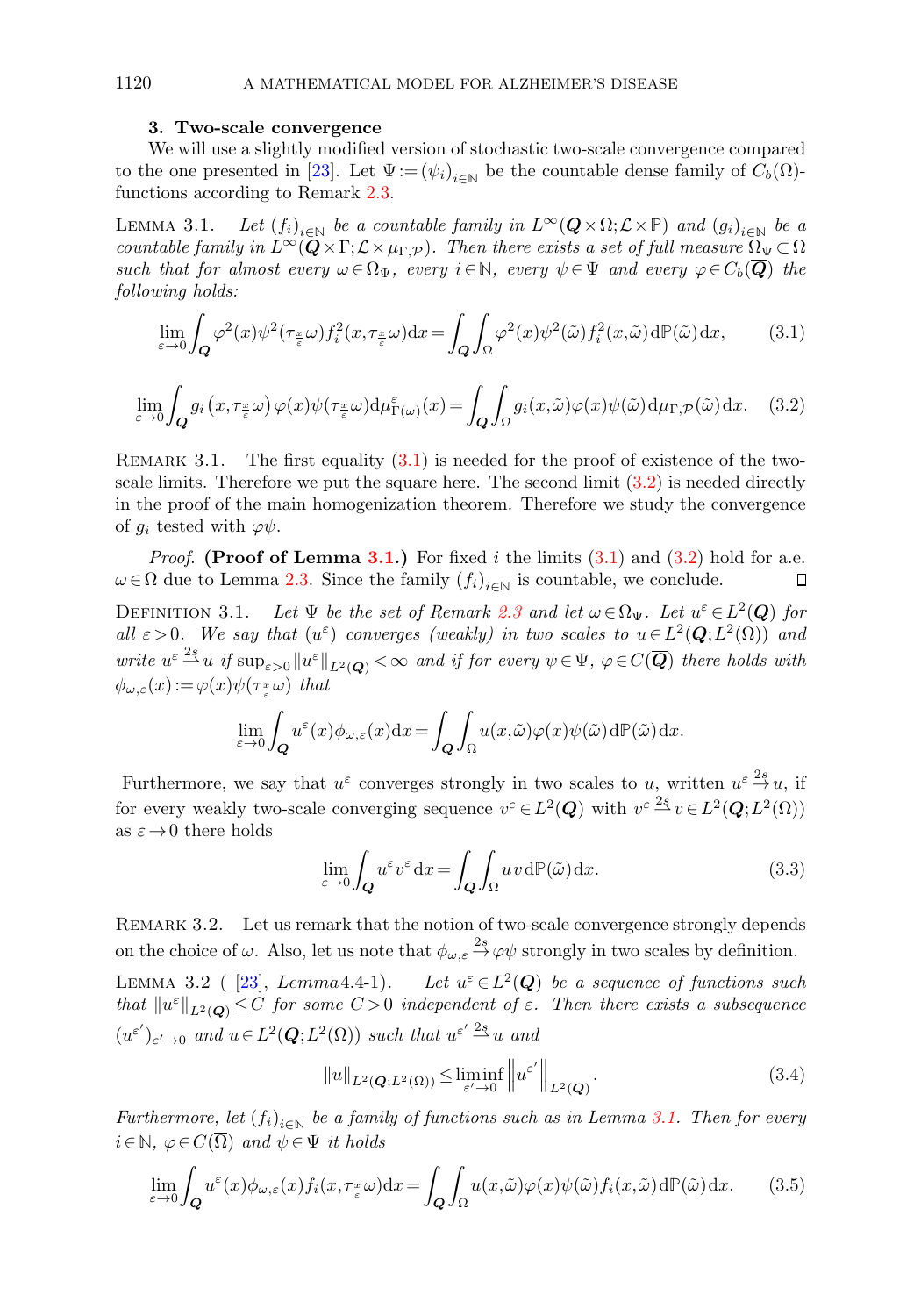*Proof.* Let  $(\varphi_j)_{j \in \mathbb{N}}$  be a countable dense subset of  $C(\overline{Q})$  and write  $\Psi = (\psi_k)_{k \in \mathbb{N}}$ . Then the span of  $\varphi_j \psi_k f_i$  is dense in  $L^2(Q \times \Omega)$  (assuming w.l.o.g. that  $1 \in (f_i)_{i \in \mathbb{N}}$ ). Thus [\(3.5\)](#page-15-4) follows from [\[23\]](#page-28-13), Lemma 4.4-1, using [\(3.1\)](#page-15-1), for all  $\varphi_j \psi_k f_i$ . The statement follows eventually from a density argument to conclude for general  $\varphi \in C(Q)$ . □

<span id="page-16-1"></span>REMARK 3.3. As already observed in [\[23\]](#page-28-13), Lemma [3.2](#page-15-5) implies that for every  $f \in$  $L^{\infty}(\Omega)$ , the class of test-functions  $\Psi$  can be enriched by a countable subset  $f\Psi \subset L^{2}(\Omega)$ changing  $\Omega_{\Psi}$  only by a set of measure 0.

We note that the definition of two-scale convergence in [\[23\]](#page-28-13) is formulated in a different way. However, due to Lemma 4.6 of [\[23\]](#page-28-13), we can recover our Definition [3.1.](#page-15-6) In particular, the original version of Lemma [3.2](#page-15-5) yields two-scale convergence in the sense of [\[23\]](#page-28-13) [Definition 4.2], and by Lemma 4.6 of [23] one infers Lemma [3.2.](#page-15-5) Finally, if  $\Omega$  is compact, we recover the statements of [\[47\]](#page-29-3) by separability of  $C_b(\Omega) = C(\Omega)$ .

<span id="page-16-2"></span>LEMMA 3.3. There exists  $\tilde{\Omega} \subset \Omega_{\Psi}$  of full measure such that for all  $\omega \in \tilde{\Omega}$  the following holds: If  $u^{\varepsilon} \in H^1(Q;\mathbb{R}^m)$  for all  $\varepsilon$ , with  $\|\nabla u^{\varepsilon}\|_{L^2(Q)} < C$  for C independent from  $\varepsilon > 0$ , then there exists a subsequence denoted by  $u^{\varepsilon}$ , functions  $u \in H^{1}(\mathbf{Q};\mathbb{R}^{m})$  and  $v \in L^2(\mathbf{Q}; L^2_{pot}(\Omega))$  such that  $u^{\varepsilon} \to u$  weakly in  $H^1(\mathbf{Q})$  and

$$
\nabla u^{\varepsilon} \stackrel{2s}{\rightharpoonup} \nabla u + v \qquad \text{as } \varepsilon \to 0.
$$

The original version of the above Lemma in [\[23\]](#page-28-13) was formulated in  $H_0^1(\mathbf{Q})$ . However, the proof applies for all sequences in  $H^1(\mathbf{Q})$ .

We are also interested in the convergence behavior of functions  $u^{\varepsilon}:[0,T] \to L^2(Q)$ . In particular, we provide the following definition:

<span id="page-16-0"></span>DEFINITION 3.2. Let  $\Psi$  be the set of Remark [2.3,](#page-11-1)  $\Lambda = (\varphi_i)_{i \in \mathbb{N}}$  be a countable dense subset of  $C(\overline{Q})$ ,  $\omega \in \Omega_{\Psi}$  and  $u^{\varepsilon} \in L^2(0,T;L^2(Q))$  for all  $\varepsilon > 0$ . We say that  $(u^{\varepsilon})$  converges (weakly) in two scales to  $u \in L^2(0,T;L^2(\mathbf{Q};L^2(\Omega,\mathbb{P}))),$  and write  $u^{\varepsilon} \stackrel{2s}{\longrightarrow} u$ , if for all continuous and piece-wise affine functions  $\phi: [0,T] \to \text{span}\Psi \times \Lambda$  there holds, with  $\phi_{\omega,\varepsilon}(t,x) := \phi(t,x,\tau_{\frac{x}{\varepsilon}}\omega),$ 

$$
\lim_{\varepsilon \to 0} \int_0^T \int_Q u^{\varepsilon} \phi_{\omega, \varepsilon} dx dt = \int_0^T \int_Q \int_\Omega u(t, x, \tilde{\omega}) \phi(t, x, \tilde{\omega}) d\mathbb{P}(\tilde{\omega}) dx dt.
$$

Note that the test functions now have values in the vector space span $\Psi$  since they are affine. Similar to the stationary case, we obtain the following lemma.

<span id="page-16-3"></span>LEMMA 3.4 (  $[23]$ , Lemma 4.16). Let  $T>0$ . Then, every sequence  $(u^{\varepsilon})_{\varepsilon>0}$ with  $u^{\varepsilon} \in L^2(0,T;L^2(\boldsymbol{Q}))$  satisfying  $||u^{\varepsilon}||_{L^2(0,T;L^2(\boldsymbol{Q}))} \leq C$  for some  $C > 0$  independent from  $\varepsilon$  has a weakly two-scale convergent subsequence with limit function  $u \in$  $L^2(0,T;L^2(\mathbf{Q};L^2(\Omega,\mathbb{P})))$ . Furthermore, if  $\|\partial_t u^{\varepsilon}\|_{L^2(0,T;L^2(\mathbf{Q}))} \leq C$  uniformly for  $1 < p \leq C$  $\infty$ , then also  $\partial_t u \in L^2(0,T;L^2(\mathbf{Q};L^2(\Omega,\mathbb{P})))$  and  $\partial_t u^{\varepsilon} \stackrel{2s}{\longrightarrow} \partial_t u$  in the sense of Definition [3.2](#page-16-0) as well as  $u^{\varepsilon}(t) \stackrel{2s}{\longrightarrow} u(t)$  for all  $t \in [0,T]$ .

As a special case of the last result, we have

<span id="page-16-4"></span>LEMMA 3.5 ( [\[23\]](#page-28-13), Lemma 4.17). Let  $\Psi$  and  $\Omega_{\Psi}$  be given by Remark [2.3](#page-11-1) and  $\omega \in \Omega_{\Psi}$ . Let  $u^{\varepsilon} \in C^{Lip}(0,T;L^2(\boldsymbol{Q}))$  for all  $\varepsilon > 0$  such that  $||u^{\varepsilon}||_{C^{Lip}(0,T;L^2(\boldsymbol{Q}))} \leq C$  for some C independent from  $\varepsilon > 0$ . Then, there exists  $u \in C^{Lip}(0,T;L^2(\mathbf{Q};L^2(\Omega,\mathbb{P})))$  and a subsequence  $u^{\varepsilon'}$  of  $u^{\varepsilon}$  such that  $u^{\varepsilon'}(t) \stackrel{2s}{\rightharpoonup} u(t)$  for all  $t \in [0,T]$ .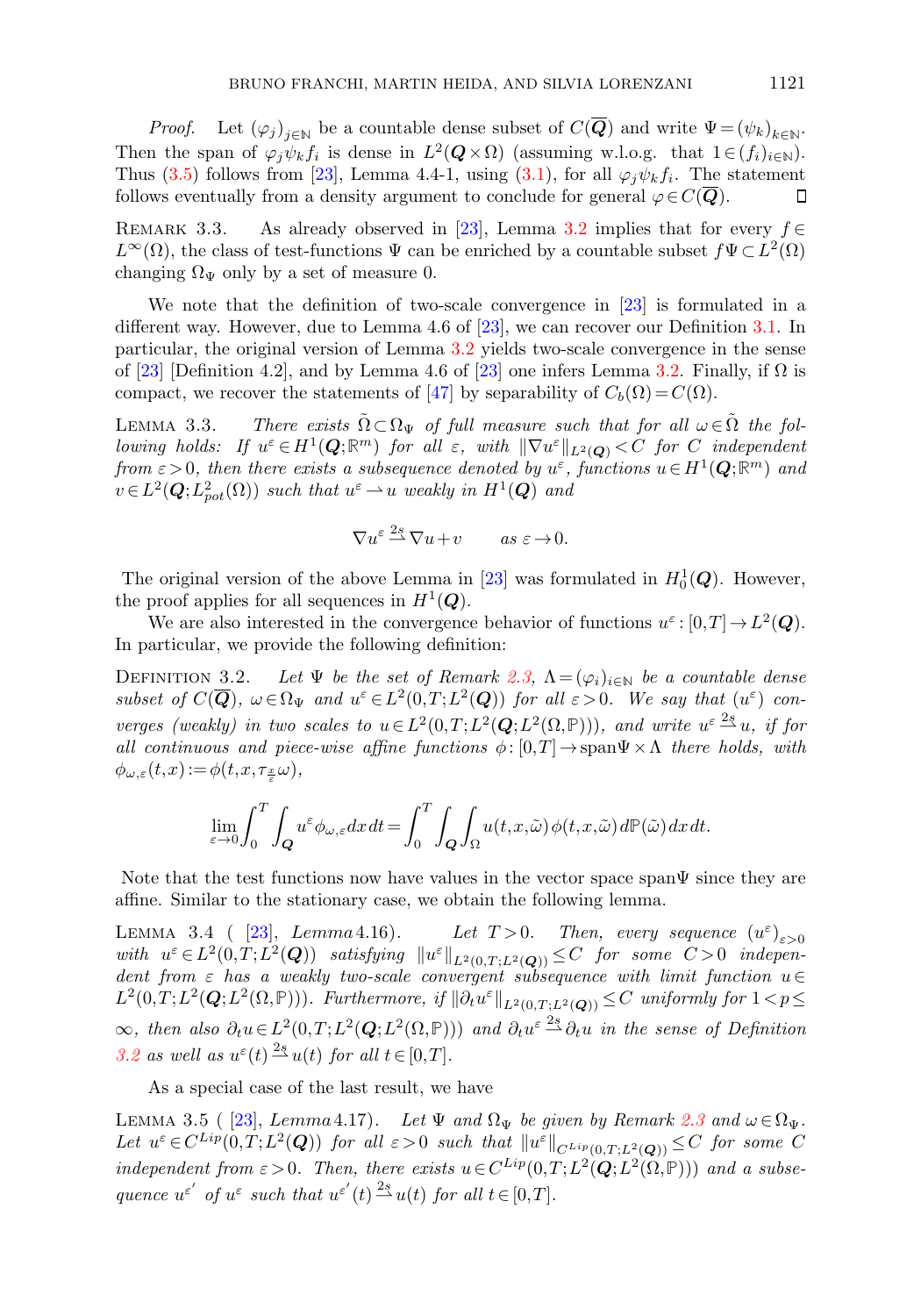**3.1. Domains with holes.** Since  $G(\omega)$  is a random set, there exists, by the considerations in Section [2.2,](#page-11-0) a set  $G \subset \Omega$  such that  $\chi_{G(\omega)}(x) = \chi_G(\tau_x \omega)$ . Based on G, respectively its complement  $G^{\complement}$ , we obtain the following generalized concept of two-scale convergence.

<span id="page-17-0"></span>LEMMA 3.6. Let  $u^{\varepsilon} \in L^2(Q)$  be a sequence of functions such that  $\sup_{\varepsilon>0} ||u^{\varepsilon}||_{L^2(Q)}$  $\infty$ . If  $(u^{\varepsilon'})_{\varepsilon' \to 0}$  is a subsequence such that  $u^{\varepsilon'} \stackrel{2s}{\to} u$  for some  $u \in L^2(Q; L^2(\Omega))$ , then  $u^{\varepsilon} \chi_{\mathbf{Q}^{\varepsilon}} \stackrel{2s}{\rightharpoonup} u \chi_{G} \mathfrak{o}$  .

*Proof.* Let  $(u^{\varepsilon'})_{\varepsilon' \to 0}$  be a subsequence such that  $u^{\varepsilon'} \stackrel{2s}{\to} u$ . Then the definition of two-scale convergence in  $L^2(Q)$  together with Remark [3.3](#page-16-1) implies that, for every  $\varphi \in C(Q)$  and  $\psi \in \Psi$ , it holds

$$
\lim_{\varepsilon \to 0} \int_{\mathbf{Q}} u^{\varepsilon}(x) \chi_{G^{\mathbf{G}}}(\tau_{\frac{x}{\varepsilon}} \omega) \varphi(x) \psi(\tau_{\frac{x}{\varepsilon}} \omega) dx = \int_{\mathbf{Q}} \int_{\Omega} u(x, \tilde{\omega}) \chi_{G^{\mathbf{G}}}(\tilde{\omega}) \varphi(x) \psi(\tilde{\omega}) d\mathbb{P}(\tilde{\omega}) dx.
$$

Furthermore, for  $\delta > 0$ , let us consider the ball  $B_{\delta}(x)$  of radius  $\delta$  and center x. For  $\varepsilon > 0$ small enough and with  $\phi_{\omega,\varepsilon}(x) := \varphi(x) \psi(\tau_{\frac{x}{\varepsilon}}\omega)$  it holds that

$$
\left| \int_{\mathbf{Q}} u^{\varepsilon}(x) \left( \chi_{G^{\complement}}(\tau_{\frac{x}{\varepsilon}} \omega) - \chi_{\mathbf{Q}^{\varepsilon}}(x) \right) \phi_{\omega, \varepsilon}(x) dx \right|
$$
  
\n
$$
\leq \left( \int_{B_{\delta}(\partial \mathbf{Q})} |u^{\varepsilon}|^{2} dx \right)^{\frac{1}{2}} \left( \int_{B_{\delta}(\partial \mathbf{Q})} \varphi^{2}(x) \psi^{2}(\tau_{\frac{x}{\varepsilon}} \omega) dx \right)^{\frac{1}{2}}
$$
  
\n
$$
\leq \left( \int_{B_{\delta}(\partial \mathbf{Q})} \varphi^{2}(x) \psi^{2}(\tau_{\frac{x}{\varepsilon}} \omega) dx \right)^{\frac{1}{2}} \sup_{\varepsilon > 0} ||u^{\varepsilon}||_{L^{2}(\mathbf{Q})}
$$
  
\n
$$
\to \left( \int_{B_{\delta}(\partial \mathbf{Q})} \int_{\Omega} \varphi^{2}(x) \psi^{2}(\omega) d\mathbb{P}(\omega) dx \right)^{\frac{1}{2}} \sup_{\varepsilon > 0} ||u^{\varepsilon}||_{L^{2}(\mathbf{Q})}.
$$

In the last step, we have used the ergodic limit defined in Lemma [2.1.](#page-10-4) Since  $\delta > 0$  is arbitrary, the statement follows.  $\Box$ 

LEMMA  $3.7$ .  $\epsilon \in H^1(\mathbf{Q}^{\epsilon}(\omega))$  be a sequence of functions such that  $\sup_{\varepsilon>0}||u^{\varepsilon}||_{H^{1}(\mathbf{Q}^{\varepsilon}(\omega))}<\infty$ . Then there exist functions  $u\in H^{1}(\mathbf{Q})$  and  $v\in L^{2}(\mathbf{Q};L_{\text{pot}}^{2}(\Omega))$ such that  $\mathcal{E}_{\varepsilon}u^{\varepsilon} \rightharpoonup u$  weakly in  $H^{1}(\mathbf{Q})$  as well as  $u^{\varepsilon} \stackrel{2s}{\rightharpoonup} \chi_{G}v$  and  $\nabla u^{\varepsilon} \stackrel{2s}{\rightharpoonup} \chi_{G}v \nabla u + \chi_{G}v$ .

*Proof.* Lemma [2.4](#page-12-2) implies that  $\sup_{\varepsilon>0} ||\mathcal{E}_{\varepsilon}u^{\varepsilon}||_{H^1(Q)} < \infty$ . Hence, due to Lemma [3.3](#page-16-2) there exists  $u \in H^1(Q)$  and  $v \in L^2(Q; L^2_{pot}(\Omega))$  such that  $\mathcal{E}_{\varepsilon}u^{\varepsilon} \to u$  weakly in  $H^1(Q)$ and  $\nabla (\mathcal{E}_{\varepsilon} u^{\varepsilon}) \stackrel{2s}{\sim} \nabla u + v$ . Lemma [3.6](#page-17-0) now implies  $u^{\varepsilon} \stackrel{2s}{\sim} \chi_{G} \mathfrak{e} u$  and  $\nabla u^{\varepsilon} \stackrel{2s}{\sim} \chi_{G} \mathfrak{e} \nabla u + \chi_{G} \mathfrak{e} v$ .

<span id="page-17-1"></span>LEMMA 3.8. Let  $u^{\varepsilon} \in L^2(0,T;H^1(\mathbf{Q}^{\varepsilon}(\omega)))$  be a sequence of functions such that

$$
\sup_{\varepsilon>0}\|u^\varepsilon\|_{L^2(0,T;H^1({\bold Q}^\varepsilon(\omega)))}+\|\partial_t u^\varepsilon\|_{L^2(0,T;L^2({\bold Q}^\varepsilon(\omega)))}<\infty.
$$

Then there exist functions  $u \in L^2(0,T;H^1(Q))$  with  $\partial_t u \in L^2(0,T;L^2(Q))$  and  $v \in$  $L^2(0,T;L^2(\mathbf{Q};L^2_{pot}(\Omega)))$  such that  $\mathcal{E}_{\varepsilon}u^{\varepsilon} \to u$  weakly in  $L^2(0,T;H^1(\mathbf{Q}))$  and  $\mathcal{E}_{\varepsilon}u^{\varepsilon} \to u$ strongly in  $L^2(0,T;L^2(Q))$  as well as

$$
u^{\varepsilon} \stackrel{2s}{\longrightarrow} \chi_{G^{\mathbb{G}}} u
$$
,  $\partial_t u^{\varepsilon} \stackrel{2s}{\longrightarrow} \chi_{G^{\mathbb{G}}} \partial_t u$ , and  $\nabla u^{\varepsilon} \stackrel{2s}{\longrightarrow} \chi_{G^{\mathbb{G}}} \nabla u + \chi_{G^{\mathbb{G}}} v$ .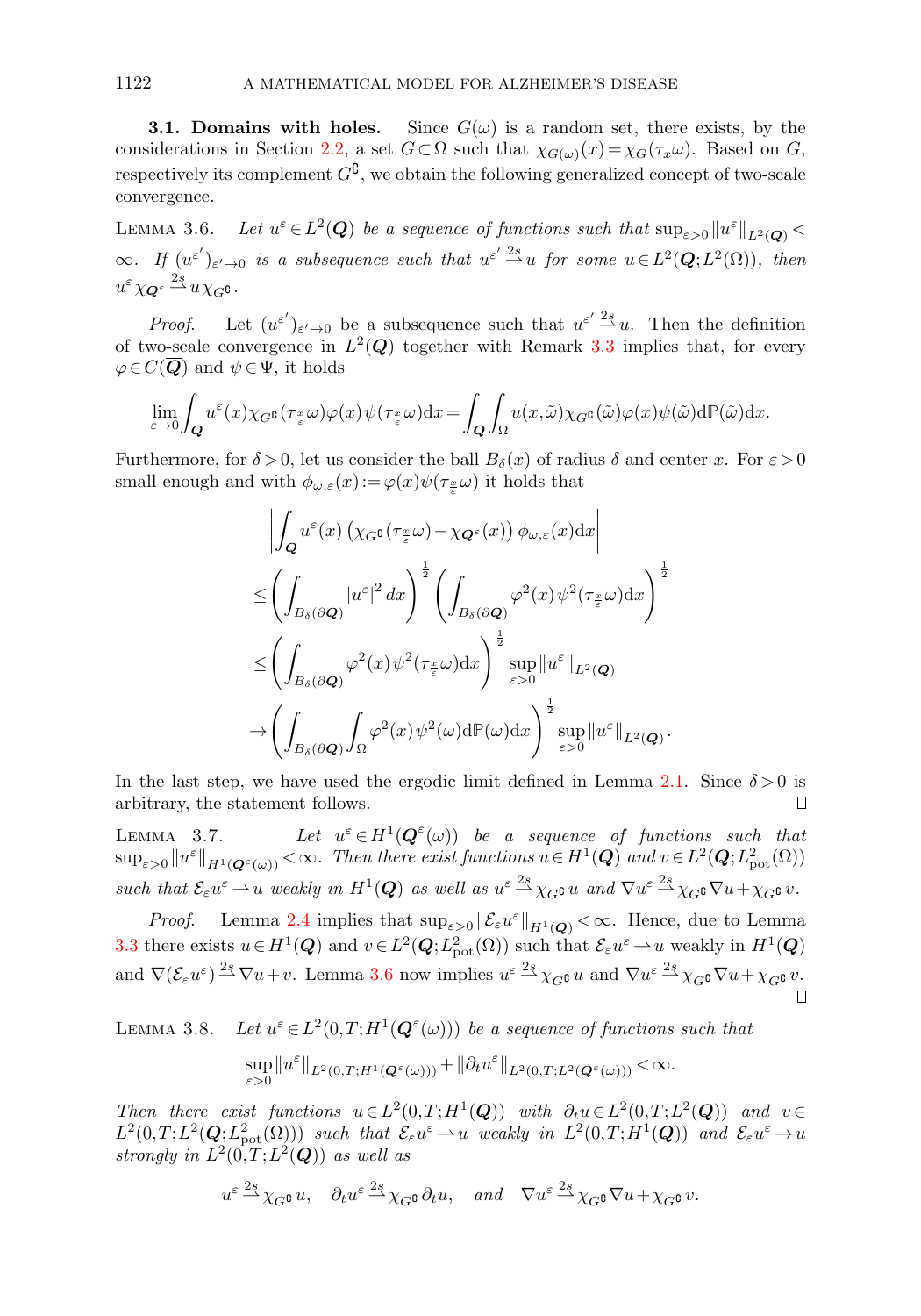*Proof.* We only have to prove  $\mathcal{E}_{\varepsilon}u^{\varepsilon} \to u$  strongly in  $L^2(0,T;L^2(\mathbf{Q}))$  since the remaining part of the statement has either been demonstrated above or can be obtained by generalizing previous considerations.

We first observe that, for all times  $t_1, t_2 \in [0,T]$ , it holds by Lemma [2.4](#page-12-2) that

$$
\left\| \int_{t_1}^{t_2} \mathcal{E}_{\varepsilon} u^{\varepsilon}(t) dt \right\|_{H^1(\mathbf{Q})} \leq \left\| \mathcal{E}_{\varepsilon} \int_{t_1}^{t_2} u^{\varepsilon}(t) dt \right\|_{H^1(\mathbf{Q})}
$$
  

$$
\leq C \left\| \int_{t_1}^{t_2} u^{\varepsilon}(t) dt \right\|_{H^1(\mathbf{Q}^{\varepsilon})}
$$
  

$$
\leq C T^{\frac{1}{2}} \| u^{\varepsilon} \|_{L^2(0,T;H^1(\mathbf{Q}^{\varepsilon}))}
$$

and hence  $\left\{ \int_{t_1}^{t_2} \mathcal{E}_{\varepsilon} u^{\varepsilon}(t) dt \right\}$ is precompact in  $L^2(Q)$ . Next, one can write by using again Lemma [2.4:](#page-12-2)

$$
\int_{0}^{T-h} \|\mathcal{E}_{\varepsilon}(u^{\varepsilon}(t) - u^{\varepsilon}(t+h))\|_{L^{2}(\mathbf{Q})}^{2} dt \leq C \int_{0}^{T-h} \|u^{\varepsilon}(t) - u^{\varepsilon}(t+h)\|_{L^{2}(\mathbf{Q}^{\varepsilon})}^{2} dt
$$
  

$$
\leq C \int_{0}^{T-h} \left\| \int_{t}^{t+h} \partial_{t} u^{\varepsilon}(s) ds \right\|_{L^{2}(\mathbf{Q}^{\varepsilon})}^{2} dt
$$
  

$$
\leq C \int_{0}^{T-h} h \|\partial_{t} u^{\varepsilon}\|_{L^{2}(t,t+h;L^{2}(\mathbf{Q}^{\varepsilon}))}^{2} dt
$$
  

$$
\leq C h \|\partial_{t} u^{\varepsilon}\|_{L^{2}(0,T;L^{2}(\mathbf{Q}^{\varepsilon}))}^{2}
$$

where the constant C changes in the last step. Since it holds  $\mathcal{E}_{\varepsilon}u^{\varepsilon} \to u$  in  $L^2(0,T;L^2(\mathbf{Q})),$ we conclude from Simon's compactness theorem (see Theorem 1 of [\[39\]](#page-28-16)). П

### 4. Homogenization

<span id="page-18-0"></span>Since the homogenization will be carried out in the framework of two-scale convergence, we first need to obtain the a priori estimates for the sequences  $u_j^{\varepsilon}$ ,  $\nabla u_j^{\varepsilon}$ ,  $\partial_t u_j^{\varepsilon}$  in  $[0,T] \times \mathbf{Q}^{\varepsilon}$ , that are independent of  $\varepsilon$ .

<span id="page-18-2"></span>4.1. Estimates. We can repeat now almost verbatim the arguments of [\[15\]](#page-28-8), Theorems 2.1, 2.2, 2.3 and 2.4 to obtain the following "deterministic" (i.e. for fixed  $\omega \in \Omega$ ) existence and regularity result.

<span id="page-18-1"></span>THEOREM 4.1. Suppose Assumption [2.2](#page-12-1) (where additionally  $G(\omega)$  has a smooth boundary) and  $(H.1)$  -  $(H.5)$  (given in Section [1.2\)](#page-3-2) hold. Then for  $\mathbb{P}\text{-}a.e.$   $\omega \in \Omega$  and for any  $\varepsilon > 0$  the system [\(1.5\)](#page-3-1) - [\(1.7\)](#page-4-0) admits a unique maximal classical solution

<span id="page-18-3"></span>
$$
u_\omega^\varepsilon\!=\!(u_{\omega,1}^\varepsilon,\!\ldots\!,u_{\omega,M}^\varepsilon)
$$

such that

(i) there exists  $\alpha \in (0,1)$ ,  $\alpha$  depending only on  $N, \lambda, \Lambda^*$ ,  $\varepsilon$  and  $\omega$ , such that  $u^{\varepsilon} \in$  $C^{1+\alpha/2,2+\alpha}([0,T]\times\mathbf{Q}^{\varepsilon},\mathbb{R}^M)$  for  $\mathbb{P}\text{-}a.e.$   $\omega \in \Omega$  and

$$
||u^{\varepsilon}_{\omega}||_{C^{1+\alpha/2,2+\alpha}([0,T]\times \mathbf{Q}^{\varepsilon},\mathbb{R}^M)} \leq C_0 = C_0(U_1, ||\eta||_{L^{\infty}([0,T]\times \overline{\mathbf{Q}} \times \Omega)}, K, \varepsilon, \omega, \alpha); \quad (4.1)
$$

(ii)  $u^{\varepsilon}_{\omega,j}(t,x) > 0$  for  $(t,x) \in [0,T] \times \mathbf{Q}^{\varepsilon}$ , **P**-a.e.  $\omega \in \Omega$  and  $j = 1,...,M$ .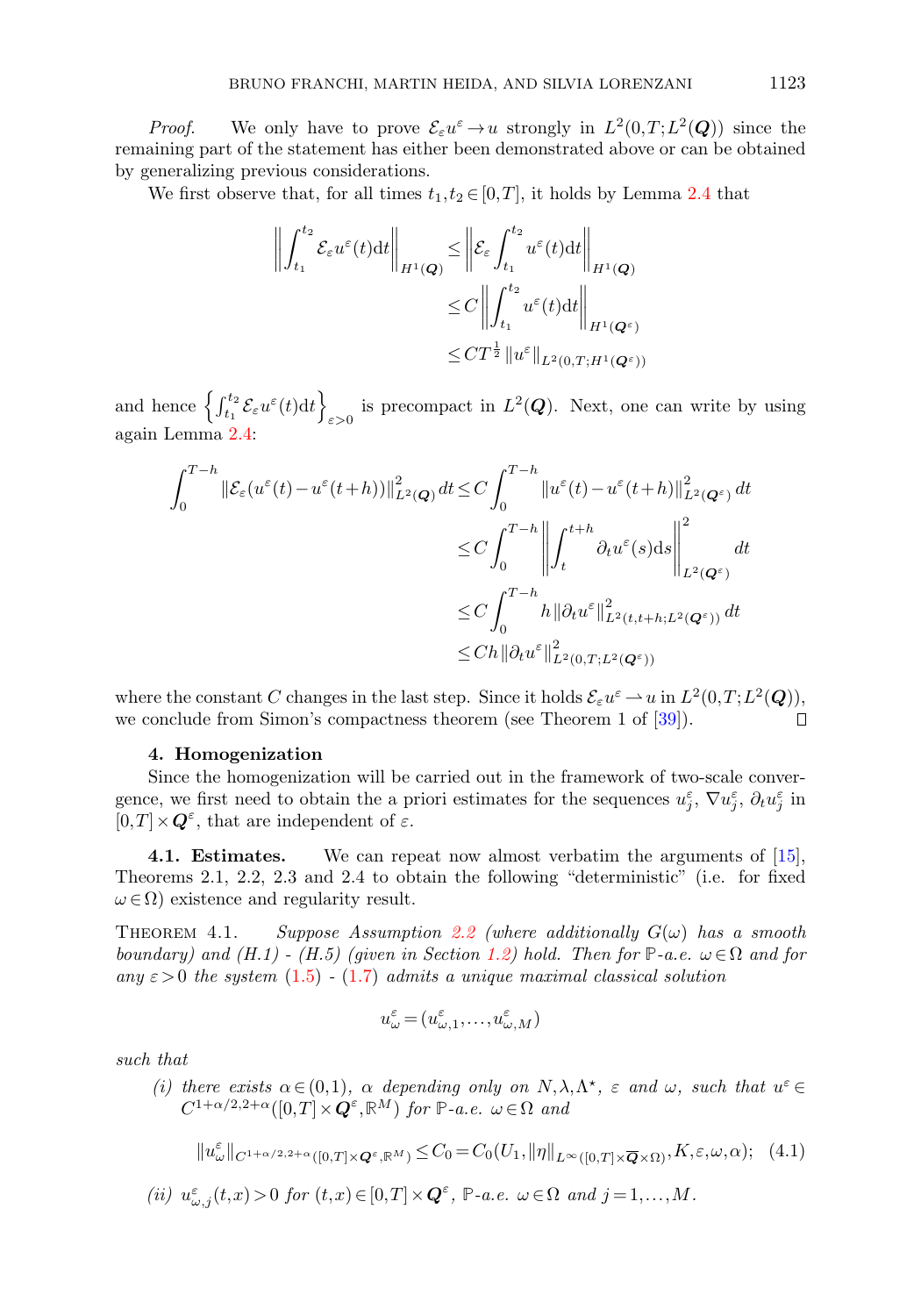In the sequel we shall rely on the fact that statements that hold **P**-a.e. can be seen as deterministic assertions, since they hold whenever  $Q^{\varepsilon}$  is a set enjoying the regularity properties described in Remark [2.4,](#page-12-3) Assumption [2.2](#page-12-1) and Remark [2.5.](#page-12-4)

Arguing as in [\[15\]](#page-28-8), the first and crucial step will consist of proving that the  $u^{\varepsilon}_{\omega,j}$  are equibounded in  $L^{\infty}([0,T] \times \mathbf{Q}^{\varepsilon})$  for **P**-a.e.  $\omega \in \Omega$  and  $j = 1, ..., M$ .

In particular, a uniform bound for  $u^{\varepsilon}_{\omega}$  in  $L^{\infty}([0,T] \times \mathbf{Q}^{\varepsilon})$  is provided by the following statement:

<span id="page-19-0"></span>THEOREM 4.2. Let 
$$
u_{\omega}^{\varepsilon} = (u_{\omega,1}^{\varepsilon},...,u_{\omega,M}^{\varepsilon})
$$
 be as in Theorem 4.1. Then

$$
||u^{\varepsilon}_{\omega,1}||_{L^{\infty}([0,T]\times\mathbf{Q}^{\varepsilon})} \leq |U_1|+c||\eta||_{L^{\infty}([0,T]\times\overline{\mathbf{Q}}\times\Omega)},
$$
\n(4.2)

for  $\mathbb{P}\text{-}a.e. \omega \in \Omega$ , where c is independent of  $\varepsilon > 0$ .

In addition, there exists  $K > 0$  such that

<span id="page-19-2"></span>
$$
||u_{\omega,j}^{\varepsilon}||_{L^{\infty}([0,T]\times\mathbf{Q}^{\varepsilon})} \leq K \quad (1 < j \leq M)
$$
\n(4.3)

for  $\mathbb{P}\text{-}a.e.$   $\omega \in \Omega$ , uniformly with respect to  $\varepsilon > 0$ .

*Proof.* Thanks to extension Lemma [2.4,](#page-12-2) the function  $u^{\varepsilon}_{\omega}$  can be continued on all  $[0,T] \times Q$ . Therefore we can repeat step by step the arguments of [\[15\]](#page-28-8), Theorems 2.2 and 2.3, that in turn rely on  $[30]$  (see also  $[36]$  and  $[45]$ ).  $\Box$ 

Therefore

<span id="page-19-1"></span>THEOREM 4.3 ( [\[15\]](#page-28-8), Theorems 3.1. and 3.2). The sequence  $(\nabla_x u_{\omega,j}^{\varepsilon})_{\varepsilon>0}$   $(1 \le j \le M)$ is bounded in  $L^2([0,T] \times \mathbf{Q}^{\varepsilon})$  for  $\mathbb{P}\text{-}a.e.$   $\omega \in \Omega$ , uniformly in  $\varepsilon$ .

In addition, the sequence  $(\partial_t u_{\omega,j}^{\varepsilon})_{\varepsilon>0}$  ( $1\leq j\leq M$ ) is bounded in  $L^2([0,T]\times\mathbf{Q}^{\varepsilon})$  for **P**-*a.e.*  $ω ∈ Ω$ , *uniformly in ε.* 

4.2. Proof of the main results. We now present the proof of our main Theorem [1.1](#page-5-0) (stated in Section [1.3\)](#page-5-1), in which we use the solutions to system  $(1.5)-(1.7)$  $(1.5)-(1.7)$ for a given  $\varepsilon > 0$  obtained in Theorem [4.1](#page-18-1) and the (uniform w.r.t  $\varepsilon$ ) a priori estimates of Section [4.1,](#page-18-2) in order to perform the homogenization process corresponding to the limit  $\varepsilon \rightarrow 0$ .

*Proof.* (Proof of Theorem [1.1.](#page-5-0)) In view of Theorems  $4.2$  and  $4.3$ , the sequences  $\widetilde{(u_s^{\varepsilon})}_{\varepsilon>0}$ ,  $\widetilde{(\nabla_x u_s^{\varepsilon})}_{\varepsilon>0}$  and  $\widetilde{\left(\frac{\partial u_s^{\varepsilon}}{\partial t}\right)}_{\varepsilon>0}$  $(1 \leq s \leq M)$  are bounded in  $L^2([0,T] \times Q)$ .

Using Lemma [3.8,](#page-17-1) they two-scale converge, up to a subsequence, respectively, to:  $[\chi_{G^{\complement}} u_s(t,x)], [\chi_{G^{\complement}} (\nabla_x u_s(t,x)+v_s(t,x,\omega))], [\chi_{G^{\complement}} \partial_t u_s(t,x)],$  where  $u_s \in L^2(0,T;H^1(\mathbf{Q}))$ and  $v_s \in L^2([0,T] \times \mathbf{Q}; L^2_{\text{pot}}(\Omega))$ . As test functions for homogenization, let us take

$$
\phi^{\varepsilon}(t, x, \omega) := \phi_0(t, x) + \varepsilon \phi(t, x)\psi(\tau_{\frac{x}{\varepsilon}}\omega)
$$
\n(4.4)

where  $\phi_0, \phi \in C^1([0,T] \times \overline{Q})$  and  $\psi \in \Psi$ , with  $\Psi$  being the set of Remark [2.3.](#page-11-1)

In the case when  $s = 1$ , let us multiply the first equation of  $(1.5)$  by the test function  $\phi^{\varepsilon}$ . Integrating, the divergence theorem yields

$$
\int_{0}^{T} \int_{\mathbf{Q}^{\varepsilon}(\omega)} \frac{\partial u_{1}^{\varepsilon}}{\partial t} \phi^{\varepsilon}(t, x, \omega) dx dt + \int_{0}^{T} \int_{\mathbf{Q}^{\varepsilon}(\omega)} \left\langle D_{1}(t, x, \tau_{\frac{x}{\varepsilon}} \omega) \nabla_{x} u_{1}^{\varepsilon}, \nabla \phi^{\varepsilon} \right\rangle dx dt + \int_{0}^{T} \int_{\mathbf{Q}^{\varepsilon}(\omega)} u_{1}^{\varepsilon} \sum_{j=1}^{M} a_{1,j} u_{j}^{\varepsilon} \phi^{\varepsilon}(t, x, \omega) dx dt = \varepsilon \int_{0}^{T} \int_{\Gamma_{\mathbf{Q}}^{\varepsilon}(\omega)} \eta(t, x, \tau_{\frac{x}{\varepsilon}} \omega) \phi^{\varepsilon}(t, x, \omega) d\mathcal{H}^{m-1} dt.
$$
\n(4.5)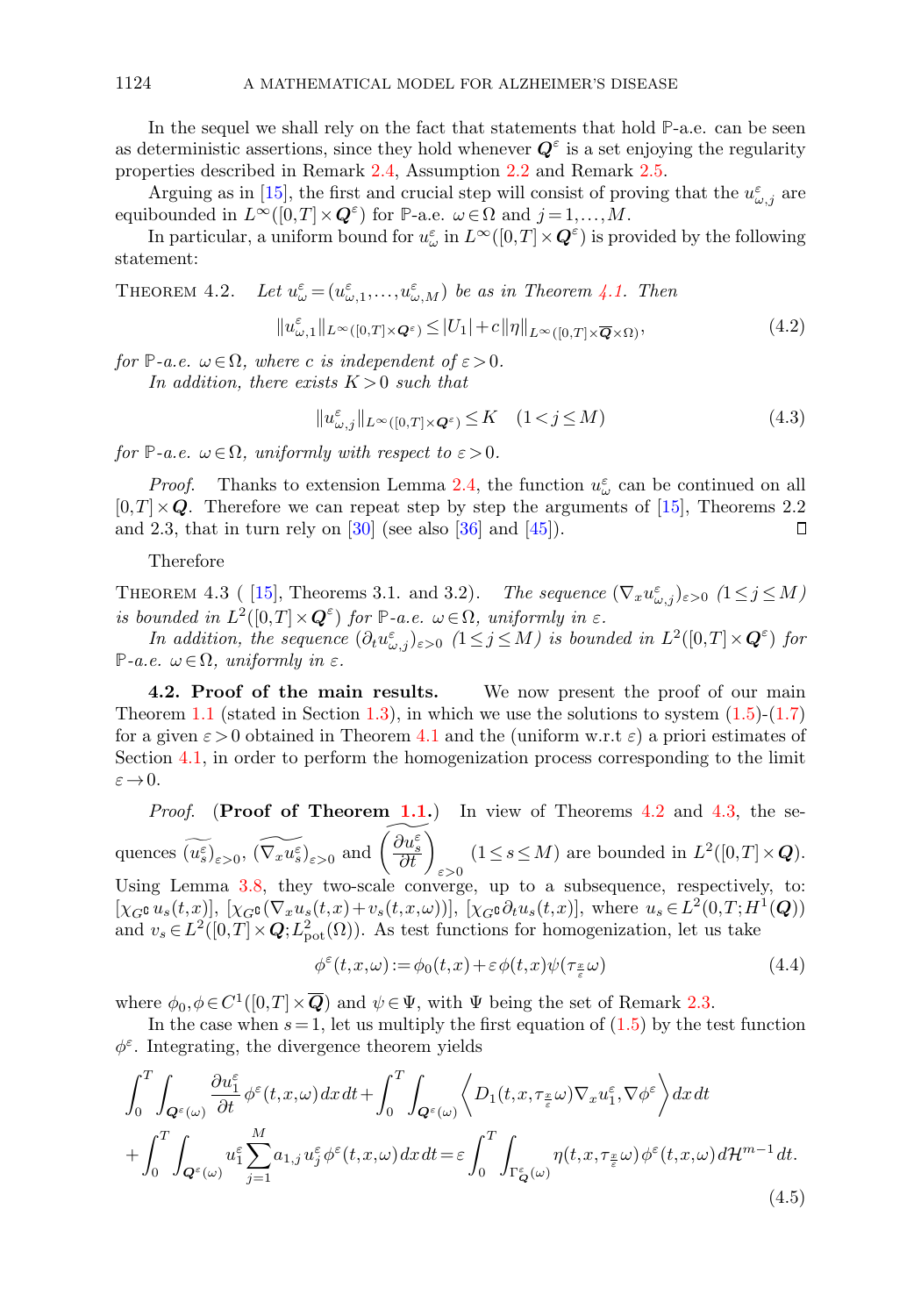Passing to the two-scale limit, as  $\varepsilon \to 0$ , we get, taking into account [\(2.14\)](#page-11-2):

<span id="page-20-0"></span>
$$
\int_{0}^{T} \int_{Q} \int_{\Omega} \chi_{G} \mathfrak{e} \frac{\partial u_{1}}{\partial t}(t,x) \phi_{0}(t,x) d\mathbb{P}(\omega) dx dt \n+ \int_{0}^{T} \int_{Q} \int_{\Omega} \chi_{G} \mathfrak{e} D_{1}(t,x,\omega) [\nabla_{x} u_{1}(t,x) + v_{1}(t,x,\omega)] \n\cdot [\nabla_{x} \phi_{0}(t,x) + \phi(t,x) \nabla_{\omega} \psi(\omega)] d\mathbb{P}(\omega) dx dt \n+ \int_{0}^{T} \int_{Q} \int_{\Omega} \chi_{G} \mathfrak{e} u_{1}(t,x) \sum_{j=1}^{M} a_{1,j} u_{j}(t,x) \phi_{0}(t,x) d\mathbb{P}(\omega) dx dt \n= \int_{0}^{T} \int_{Q} \int_{\Omega} \chi_{\Gamma_{G} \mathfrak{e}} \eta(t,x,\omega) \phi_{0}(t,x) d\mu_{\Gamma, \mathcal{P}}(\omega) dx dt.
$$
\n(4.6)

The term on the right-hand side follows from Equation [\(3.2\)](#page-15-2). The last term on the left-hand side of [\(4.6\)](#page-20-0) has been obtained by observing that  $\mathcal{E}_{\varepsilon} u_j^{\varepsilon} \to u_j$  strongly in  $L^2(0,T;L^2(Q))$  (see Lemma [3.8\)](#page-17-1) and that the two-scale convergence of  $u_1^{\varepsilon} \stackrel{2s}{\longrightarrow} \chi_{G} \mathfrak{u}_1$ implies weak convergence of  $u_1^{\varepsilon} \phi^{\varepsilon}(\cdot, \cdot, \omega) \to u_1 \phi_0 \int_{\Omega} \chi_{G} \mathfrak{d} \mathbb{P}(\omega)$  in  $L^2(0,T;L^2(\mathbf{Q}))$ .

An integration by parts shows that  $(4.6)$  can be put in the strong form associated with the following homogenized system:

$$
-div_{\omega}[D_1(t, x, \omega)(\nabla_x u_1(t, x) + v_1(t, x, \omega))] = 0 \qquad \text{in } [0, T] \times Q \times G^{\complement} \tag{4.7}
$$

$$
[D_1(t, x, \omega)(\nabla_x u_1(t, x) + v_1(t, x, \omega))] \cdot \nu_{\Gamma_G \mathfrak{g}} = 0 \qquad \text{on } [0, T] \times Q \times \Gamma_G \mathfrak{g} \tag{4.8}
$$

$$
\theta \frac{\partial u_1}{\partial t}(t,x) - div_x \left[ \int_{\Omega} \chi_{G^{\complement}} D_1(t,x,\omega) (\nabla_x u_1(t,x) + v_1(t,x,\omega)) d\mathbb{P}(\omega) \right]
$$
  
+ 
$$
\theta u_1(t,x) \sum_{j=1}^M a_{1,j} u_j(t,x) - \int_{\Omega} \chi_{\Gamma_{G^{\complement}}} \eta(t,x,\omega) d\mu_{\Gamma,\mathcal{P}}(\omega) = 0 \quad \text{in } [0,T] \times \mathbf{Q}
$$
(4.9)

$$
\left[\int_{\Omega} \chi_G \circ D_1(t, x, \omega) (\nabla_x u_1(t, x) + v_1(t, x, \omega)) d\mathbb{P}(\omega)\right] \cdot n = 0 \qquad \text{on } [0, T] \times \partial \mathbf{Q} \qquad (4.10)
$$

where

<span id="page-20-6"></span><span id="page-20-5"></span><span id="page-20-2"></span><span id="page-20-1"></span>
$$
\theta = \int_{\Omega} \chi_{G} \mathfrak{g} \, d\mathbb{P}(\omega) = \mathbb{P}(G^{\mathbb{C}})
$$
\n(4.11)

represents the fraction of volume occupied by  $G^{\mathbb{C}}$ . To conclude, by continuity, we have that

<span id="page-20-4"></span>
$$
u_1(0,x) = U_1 \qquad \text{in } \mathbf{Q}.
$$

The function  $v_1(t,x,\omega)$ , satisfying [\(4.7\)](#page-20-1) and [\(4.8\)](#page-20-2), can be expressed as follows

$$
v_1(t, x, \omega) := \sum_{i=1}^{m} w_i(t, x, \omega) \frac{\partial u_1}{\partial x_i}(t, x)
$$
\n(4.12)

where  $(w_i)_{1 \leq i \leq m} \in L^2([0,T] \times \mathbf{Q}; L^2_{\text{pot}}(G^{\mathbf{C}}))$  is the family of solutions of the microscopic problem

<span id="page-20-3"></span>
$$
\begin{cases}\n-\operatorname{div}_{\omega}[D_1(t, x, \omega)(w_i(t, x, \omega) + \hat{e}_i)] = 0 & \text{in } G^{\complement} \\
D_1(t, x, \omega)[w_i(t, x, \omega) + \hat{e}_i] \cdot \nu_{\Gamma_G \mathfrak{g}} = 0 & \text{on } \Gamma_G \mathfrak{g}\n\end{cases}
$$
\n(4.13)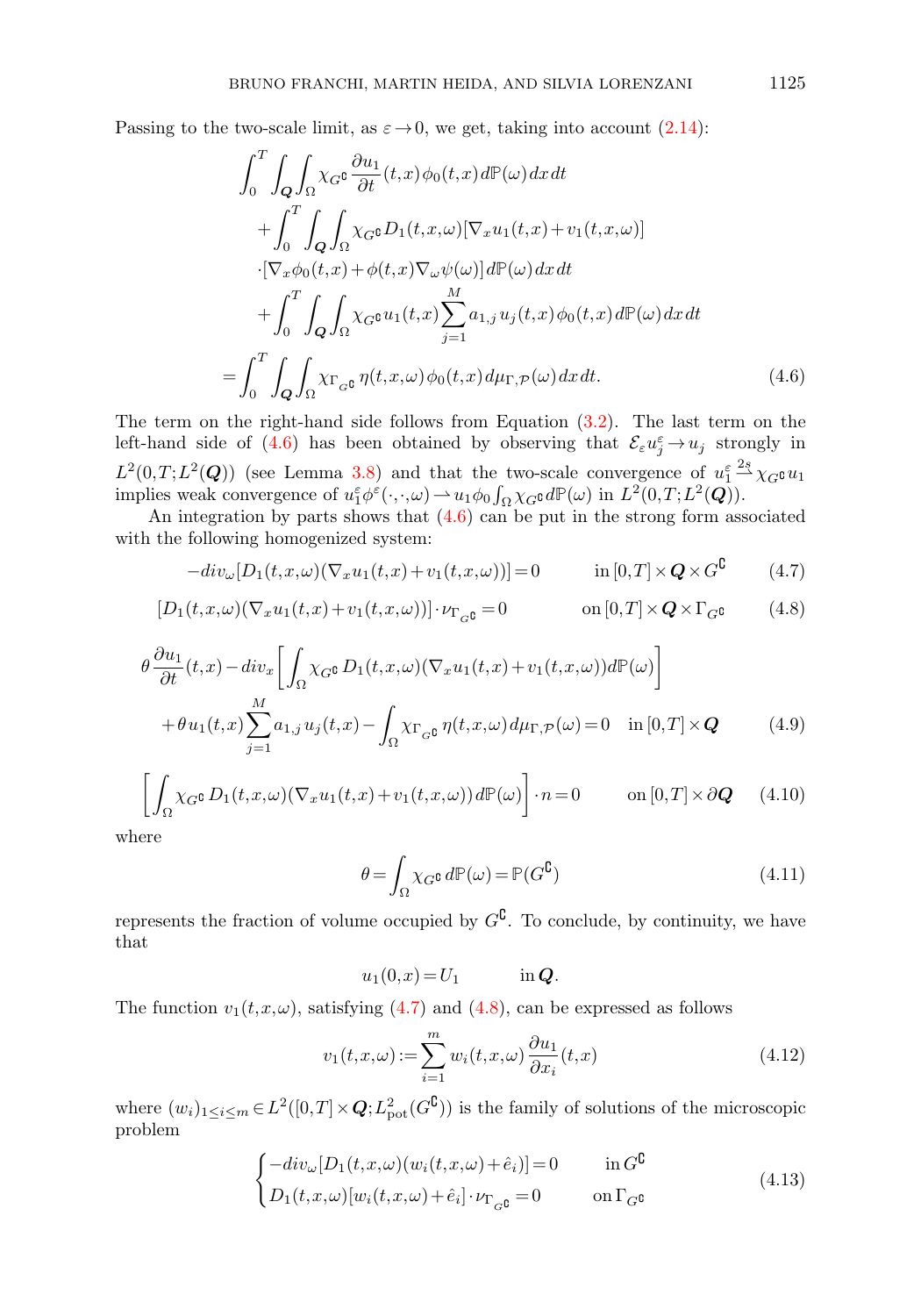and  $\hat{e}_i$  is the *i*-th unit vector of the canonical basis of  $\mathbb{R}^m$ . The system [\(4.13\)](#page-20-3) represents the stochastic version of the "cell problem" defined in periodic homogenization [\[38\]](#page-28-19). By using the relation  $(4.12)$  in Equations  $(4.9)$  and  $(4.10)$ , we get

$$
\theta \frac{\partial u_1}{\partial t}(t,x) - div_x \left[ D_1^*(t,x) \nabla_x u_1(t,x) \right] + \theta u_1(t,x) \sum_{j=1}^M a_{1,j} u_j(t,x)
$$

$$
- \int_{\Omega} \chi_{\Gamma_{G^c}} \eta(t,x,\omega) d\mu_{\Gamma,\mathcal{P}}(\omega) = 0 \quad \text{in } [0,T] \times Q \tag{4.14}
$$

$$
[D_1^{\star} \nabla_x u_1(t, x)] \cdot n = 0 \qquad \text{on } [0, T] \times \partial \mathbf{Q} \tag{4.15}
$$

where the entries of the matrix  $D_1^*$  (called "effective diffusivity") are given by

$$
(D_1^{\star})_{ij}(t,x) = \int_{\Omega} \chi_G \mathfrak{g} D_1(t,x,\omega) [w_i(t,x,\omega) + \hat{e}_i] \cdot [w_j(t,x,\omega) + \hat{e}_j] d\mathbb{P}(\omega). \tag{4.16}
$$

<span id="page-21-0"></span>The proof for the case  $1 < s \leq M$  is achieved by applying exactly the same arguments.  $\Box$ 

## 5. Final remarks

For several decades, aggregation properties of  $\beta$ -amyloid peptide  $(A\beta)$  have been extensively explored both in vitro and in vivo, but in recent years there has been also an increasing interest in mathematical modeling and computer simulations (the so-called in silico approach). Although mathematical models cannot have a curative intent, they are, undoubtedly, valuable tools to elucidate the mechanisms of a phenomenon and to predict its future course, hopefully helping to develop new drugs. In neurodegenerative misfolded protein-mediated diseases, the definition of models that explicitly account for the different microscopic processes involved in the proteins aggregation mechanisms must be considered to be of paramount importance. In fact, it has been suggested in [\[21\]](#page-28-20) that the failure of current therapies against Alzheimer's disease should be attributed to a limited understanding of the microscopic mechanisms (that is, on the molecular scale) by which the tested compounds interact with different species of protein aggregates. On the other hand, in vivo imaging techniques measure the progression of neurological diseases on a large scale. Therefore, passing from microscopic to macroscopic models, that account for the large-scale connectivity of the brain, is a natural route in the analysis of physiological and pathological phenomena, since it corresponds to the transition from cell-based modeling approaches to descriptions in terms of macroscopic averaged quantities, about which clinical data exists.

In this setting, a mathematical model which resolves small scales should be defined on a probabilistic ground due to the huge number of cells involved (the human brain contains about 100 billion neurons) and the stochastic nature of the processes characterizing the disease. The theory of stochastic homogenization provides suitable tools to average out the complicated random small scale features of a model, leading to a description in terms of macroscopic effective parameters. Although the first results in stochastic homogenization have already been obtained in the 70's and 80's for linear elliptic equations and convex functionals  $[11, 12, 29, 37]$  $[11, 12, 29, 37]$  $[11, 12, 29, 37]$  $[11, 12, 29, 37]$  $[11, 12, 29, 37]$  $[11, 12, 29, 37]$ , the theory is still less developed than in the periodic case and it is the subject of recent studies related to, for example, error estimates and regularity properties  $[3,16–18]$  $[3,16–18]$  $[3,16–18]$ . In the stochastic setting, the notion of two-scale convergence has been introduced and developed in  $[8, 22, 47]$  $[8, 22, 47]$  $[8, 22, 47]$  $[8, 22, 47]$  and it has been used in recent years to address a variety of applicative problems [\[23,](#page-28-13) [24,](#page-28-24) [26\]](#page-28-14). This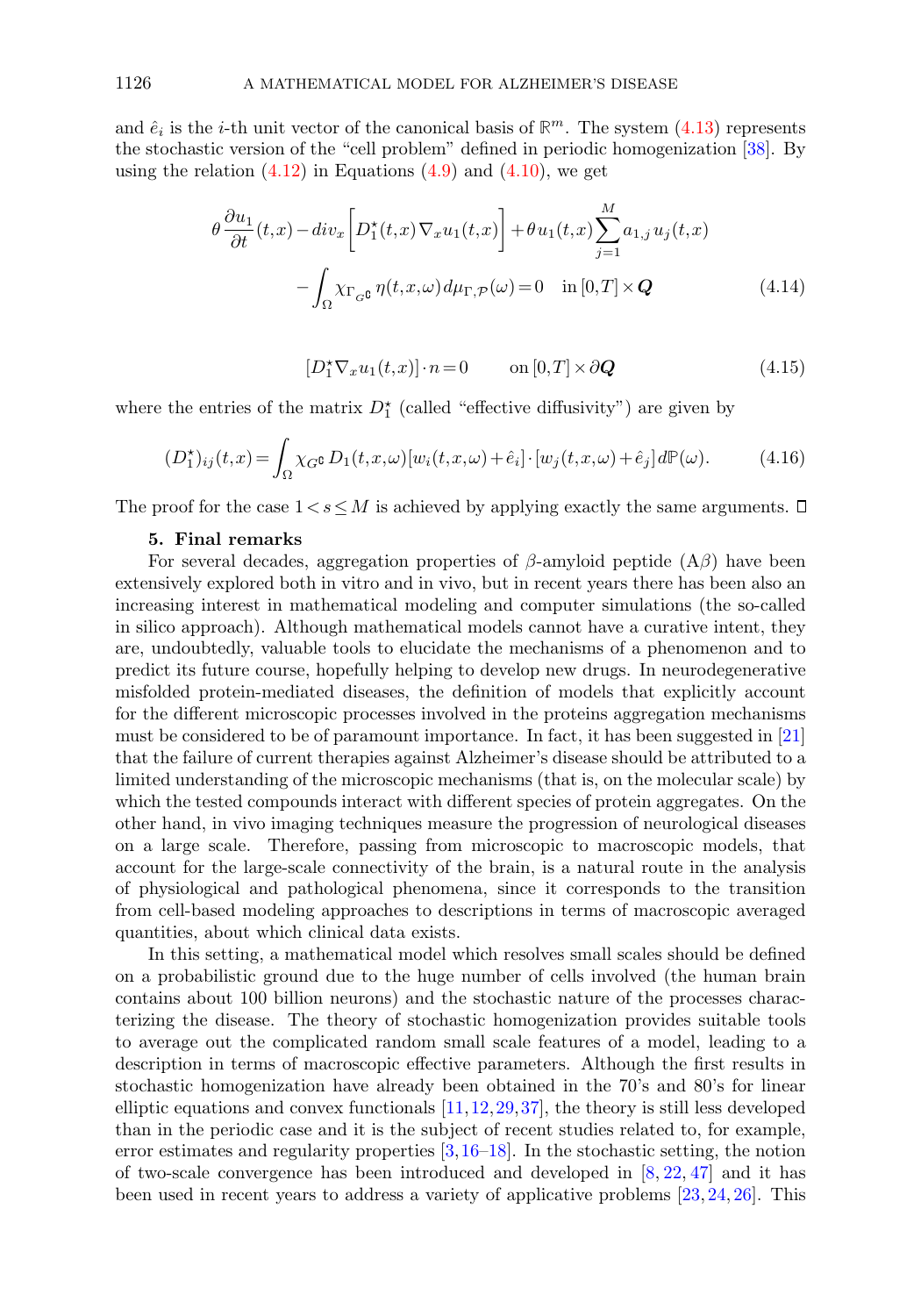technique has its roots in the original method proposed by Papanicolaou and Varadhan [\[37\]](#page-28-10), which is related to the asymptotic expansion and Tartar's method for periodic homogenization [\[42\]](#page-29-5). The periodic homogenization can be recovered in the stochastic frame considering  $\Omega = [0,1)^m$  with  $\tau_x \omega = x + \omega \mod [0,1)^m$ . The method of asymptotic expansion for the solution of a model equation is a powerful but formal method (these perturbative techniques are described in great detail in the book by Pavliotis and Stuart [\[38\]](#page-28-19)). It is often applied only to guess the form of the homogenized equation, while the energy method of Tartar is commonly used for the rigorous proof of convergence [\[42\]](#page-29-5). But this way of proceeding is not entirely satisfactory since it involves two different steps: the formal derivation of the homogenized equation and the proof of convergence. The method of two-scale convergence, introduced in 1989 by Nguetseng [\[35\]](#page-28-9) and further developed by Allaire in 1992  $|2|$ , combines these two steps into a single one and enables us to justify mathematically the formal asymptotic development. Indeed, it turns out that the two-scale homogenized problem is equivalent to the homogenized system along with the cell problem obtained by the asymptotic expansion technique [\[2\]](#page-27-5). Due to the strong similarity of the asymptotic expansion and Tartar's method as they appear in the original periodic frame and in the work of Papanicolaou and Varadhan [\[37\]](#page-28-10), the theory of two-scale convergence can be extended from the periodic  $[2,35]$  $[2,35]$  to the stochastic setting [\[47\]](#page-29-3).

In two previous papers [\[14,](#page-28-4) [15\]](#page-28-8), the asymptotic behavior of the solution of a set of Smoluchowski's discrete diffusion-coagulation equations with non-homogeneous Neumann boundary conditions, defined in a periodically perforated domain, has been analyzed by means of the method of two-scale convergence. In particular, in [\[14\]](#page-28-4) it has been assumed that the clusters of  $\beta$ -amyloid peptide  $(A\beta)$  can diffuse in space with a constant diffusion coefficient (which depends on their size), while in [\[15\]](#page-28-8) it has been analyzed a more general anisotropic diffusion process described by a matrix with nonconstant coefficients. To make the model more realistic, in the present paper we have chosen to resort to a stochastic parametrization of the problem, that is, we have studied the limiting behavior of the system of nonlinear Smoluchowski's coagulation equations with non-homogeneous Neumann boundary conditions, where the randomness appears in the coefficients of the equations as well as in the geometry of the domain. In particular, our main result (Theorem [1.1\)](#page-5-0) shows that, when the characteristic size of the randomly distributed neurons (represented by the holes of the perforated domain) vanishes, the solution of the stochastic micromodel two-scale converges to the solution of a deterministic macromodel, asymptotically consistent with the original one. Indeed, the information on the random production of  $\beta$ -amyloid peptide by the malfunctioning neurons, described at the microscopic level through a non-homogeneous Neumann condition on the boundary of the holes, is transferred, at the macroscale, into a deterministic source term, appearing in the limiting (homogenized) evolution equation for the concentration of monomers. Furthermore, on the macroscale, the geometric structure of the perforated domain induces a correction in that, the random diffusion coefficients for the amyloid aggregates, defined at the microscale, are replaced by an effective deterministic diffusivity.

Since the homogenization results presented in [\[14,](#page-28-4)[15\]](#page-28-8) are based on Nguetseng-Allaire two-scale convergence method, it seemed natural in the present paper to analyze the probabilistic generalization of the previous models by means of the stochastic extension of this technique [\[47\]](#page-29-3). But this was not the only possible choice. The lack of periodicity in the model equations can be taken into account by resorting to a class of stochastic partial differential equations driven by a white noise  $[7, 38, 44]$  $[7, 38, 44]$  $[7, 38, 44]$  $[7, 38, 44]$ . On one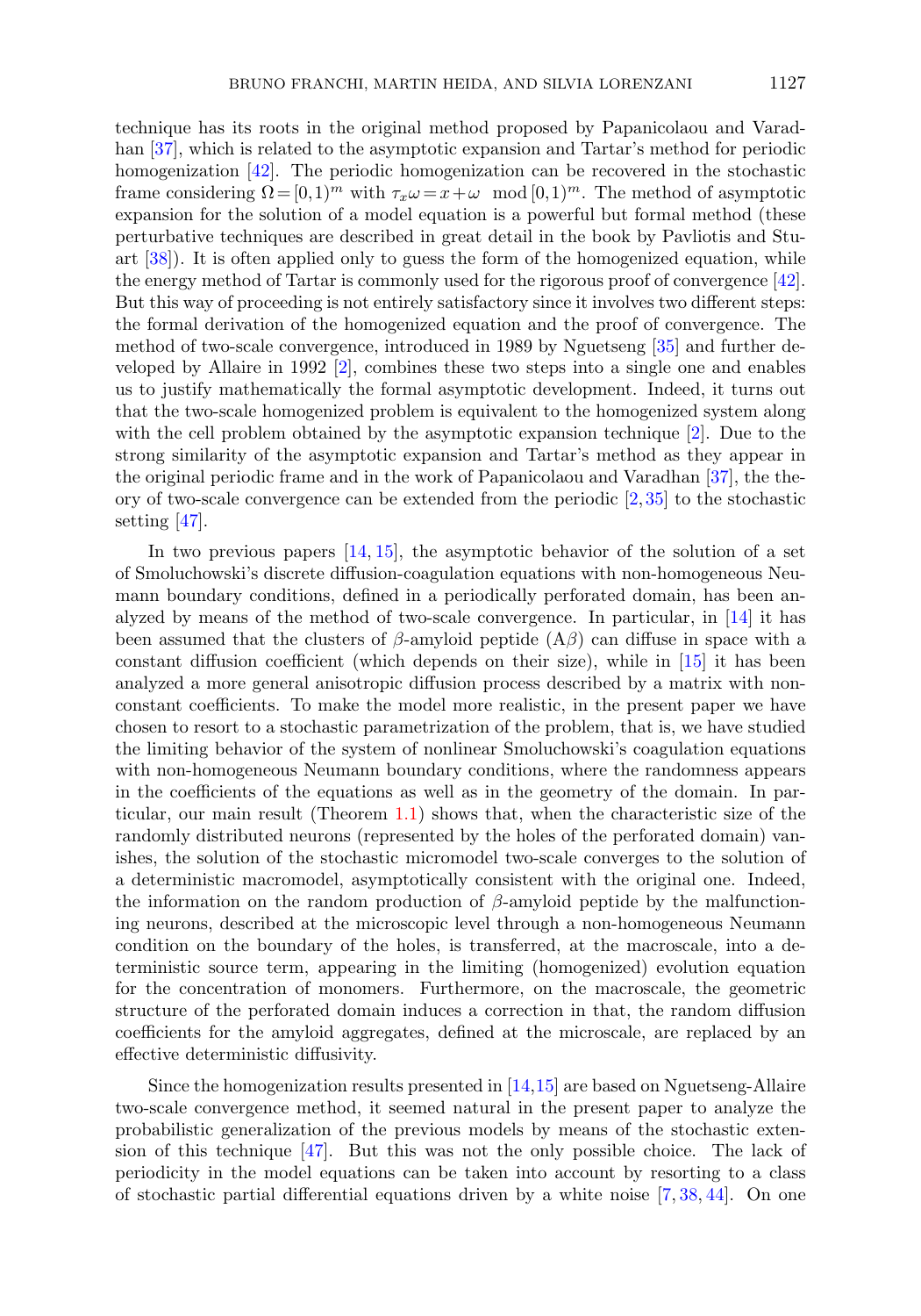side, the approach presented in [\[38\]](#page-28-19) relies on appropriate perturbation expansions and convergence theorems derived in analogy with what is done in periodic homogenization. The formal structure of the cell problems reads similar to that obtained by using the stochastic two-scale convergence method, but the range of application is disjoint from the stationary ergodic setting considered in our approach. In particular, the probability space  $(\Omega)$  does not have, in general, the algebraic structure needed to set up a stochastic differential equation on  $\Omega$ . Hence, the methods complement each other in their range of application. On the other side, a further approach consists in considering stochastic partial differential equations (SPDE) where the randomness of the coefficients and/or of the boundary conditions is taken into account by a white noise random perturbation in a periodic homogenization setting  $(7, 44)$ . In this framework, compactness results do not hold due to the appearance of the stochastic term (white noise) in the microscopic system  $[7, 44]$  $[7, 44]$ . Therefore, one possibility is to homogenize the stochastic model in the sense of probability. This means that, the solution of the microscopic system converges to that of the macroscopic or homogenized system in probability distribution [\[7,](#page-27-11) [44\]](#page-29-6).

Acknowledgement. B.F. is supported by the University of Bologna, funds for selected research topics, by MAnET Marie Curie Initial Training Network, by GNAMPA of INdAM (Istituto Nazionale di Alta Matematica "F. Severi"), Italy, and by PRIN of the MIUR, Italy.

M.H. is financed by Deutsche Forschungsgemeinschaft (DFG) through Grant CRC 1114 "Scaling Cascades in Complex Systems", Project C05 Effective models for materials and interfaces with multiple scales.

S.L. is supported by GNFM of INdAM (Istituto Nazionale di Alta Matematica "F. Severi"), Italy.

<span id="page-23-2"></span>Appendix. We review some basic results on the realization of random domains based on continuum percolation theory [\[33\]](#page-28-25).

<span id="page-23-1"></span>6.1. Stationary ergodic point processes. Since in percolation theory, random modeling is based on the occurrences of stationary point processes, in this section, we state their definition and some basic properties [\[10\]](#page-27-6).

DEFINITION 6.1. Denote the  $\sigma$ -algebra of Borel sets in  $\mathbb{R}^m$  by  $\mathcal{B}^m$ .

(i) A Borel measure  $\mu$  on  $\mathbb{R}^m$  is boundedly finite if  $\mu(A) < \infty$  for every bounded Borel set A.

(ii) Let N be the space of all boundedly finite integer-valued measures on  $\mathcal{B}^m$ , called counting measures for short.

PROPOSITION 6.1. A boundedly finite measure X on  $\mathcal{B}^m$  is a counting measure (i.e.,  $X \in N$ ) if and only if

<span id="page-23-0"></span>
$$
X = \sum_{i} k_i \delta_{x_i},\tag{6.1}
$$

where  $k_i$  are positive integers and  $\{x_i\}$  is a countable set with at most finitely many  $x_i$ in any bounded Borel set. In Equation  $(6.1)$  we use Dirac measures defined for every  $x_i \in \mathbb{R}^m$  by

$$
\delta_{x_i}(A) = \begin{cases} 1 & \text{if } x_i \in A, \\ 0 & \text{otherwise.} \end{cases}
$$
 (6.2)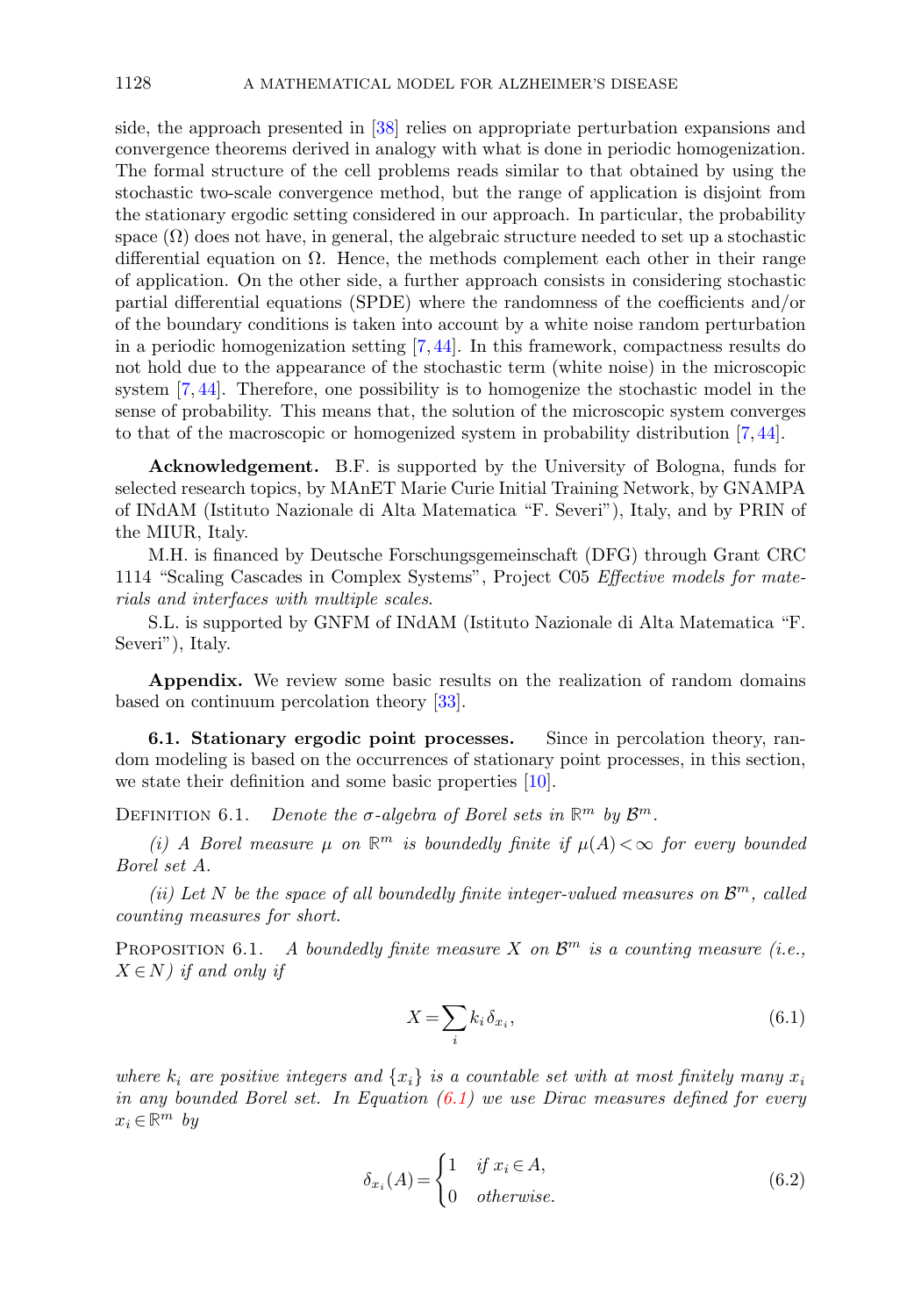We equip N with the  $\sigma$ -algebra N generated by sets of the form

<span id="page-24-1"></span>
$$
\{X \in N : X(A) = k\}
$$

where  $A \in \mathcal{B}^m$  and k is an integer. We finally introduce  $N^*$  the set of all counting measures such that for all  $i \in \mathbb{N}$  it holds that  $k_i = 1$  in [\(6.1\)](#page-23-0).

<span id="page-24-0"></span>DEFINITION 6.2. A point process X on state space  $\mathbb{R}^m$  is a measurable mapping from a probability space  $(\Omega, \mathcal{F}, \mathbb{P})$  into  $(N, \mathcal{N})$ . It is called simple if  $X(\omega) \in N^*$  a.s.. The distribution of X is the measure  $\mu$  on N induced by X, i.e.

$$
\mu(G) = \mathbb{P}(X^{-1}(G)), \quad \text{for all } G \in \mathcal{N}.
$$
\n(6.3)

The notation of Definition [6.2](#page-24-0) is intended to imply that with every sample point  $\omega \in \Omega$ , we associate a particular realization that is a boundedly finite integer-valued Borel measure on  $\mathbb{R}^m$ . We denote it by  $X(\cdot,\omega)$  or just  $X(\cdot)$  (when we have no need to draw attention to the underlying spaces). A realization of a point process  $X$  has the value  $X(A,\omega)$  (or just  $X(A)$ ) on the Borel set  $A \in \mathcal{B}^m$ . For each fixed  $A, X_A \equiv X(A,\cdot)$ is a function mapping  $\Omega$  into  $\mathbb{R}_+$ , and thus it is a candidate for a nonnegative random variable, as it is shown in the following proposition.

**PROPOSITION** 6.2. Let X be a mapping from a probability space into N and A a semiring of bounded Borel sets generating  $\mathcal{B}^m$ . Then X is a point process if and only if  $X_A$  is a random variable for each  $A \in \mathcal{A}$ .

Taking for A the semiring of all bounded sets in  $\mathcal{B}^m$  we obtain the following corollary.

COROLLARY 6.1.  $X: \Omega \mapsto N$  is a point process if and only if  $X(A)$  is a random variable for each bounded  $A \in \mathcal{B}^m$ .

We now consider invariance properties with respect to translations (or shifts). Let  $T_t$  be the translation in  $\mathbb{R}^m$  over the vector t:  $T_t(s) = t + s$ , for all  $s \in \mathbb{R}^m$ . Then  $T_t$ induces a transformation

<span id="page-24-2"></span>
$$
S_t\,{:}\,N\,{\to}\,N
$$

through the relation

$$
(S_t n)(A) = n(T_t^{-1}(A))
$$

for all  $A \in \mathcal{B}^m$ . It is easy to verify that  $(S_t)_{t \in \mathbb{R}^m}$  form a group.

DEFINITION 6.3. The point process  $X$  is said to be stationary if

$$
\forall G \in \mathcal{N} \quad \mu\left(S_t^{-1}(G)\right) = \mu(G). \tag{6.4}
$$

In other words, a process is stationary if for every  $A \subset \mathbb{R}^m$ , the distribution of  $n(A)$  is invariant under shifts  $t+A$ . This can be interpreted that  $n \in N$  has the same probability as all its shifts  $S_t$ *n*.

Since **P** induces a probability measure  $\mu$  on  $(N, \mathcal{N})$  via [\(6.3\)](#page-24-1), it is convenient to replace the space  $(\Omega, \mathcal{F}, \mathbb{P})$  by  $(N, \mathcal{N}, \mu)$  and to relabel formally  $(\Omega, \mathcal{F}, \mathbb{P}) := (N, \mathcal{N}, \mu)$  so that any element  $\omega \in \Omega$  represents a counting measure in  $\mathbb{R}^m$ . Identifying  $\tau_x := S_x$ , by [\(6.4\)](#page-24-2) we now have a measure-preserving (m.p.) dynamical system  $(\Omega, \mathcal{F}, \mu, \tau_x)$ .

DEFINITION 6.4. A stationary point process  $\mu$  is said to be ergodic if  $\{\tau_x : x \in \mathbb{R}^m\}$ acts ergodically on  $(\Omega, \mathcal{F}, \mu)$  in the sense of Definition [2.2.](#page-7-3)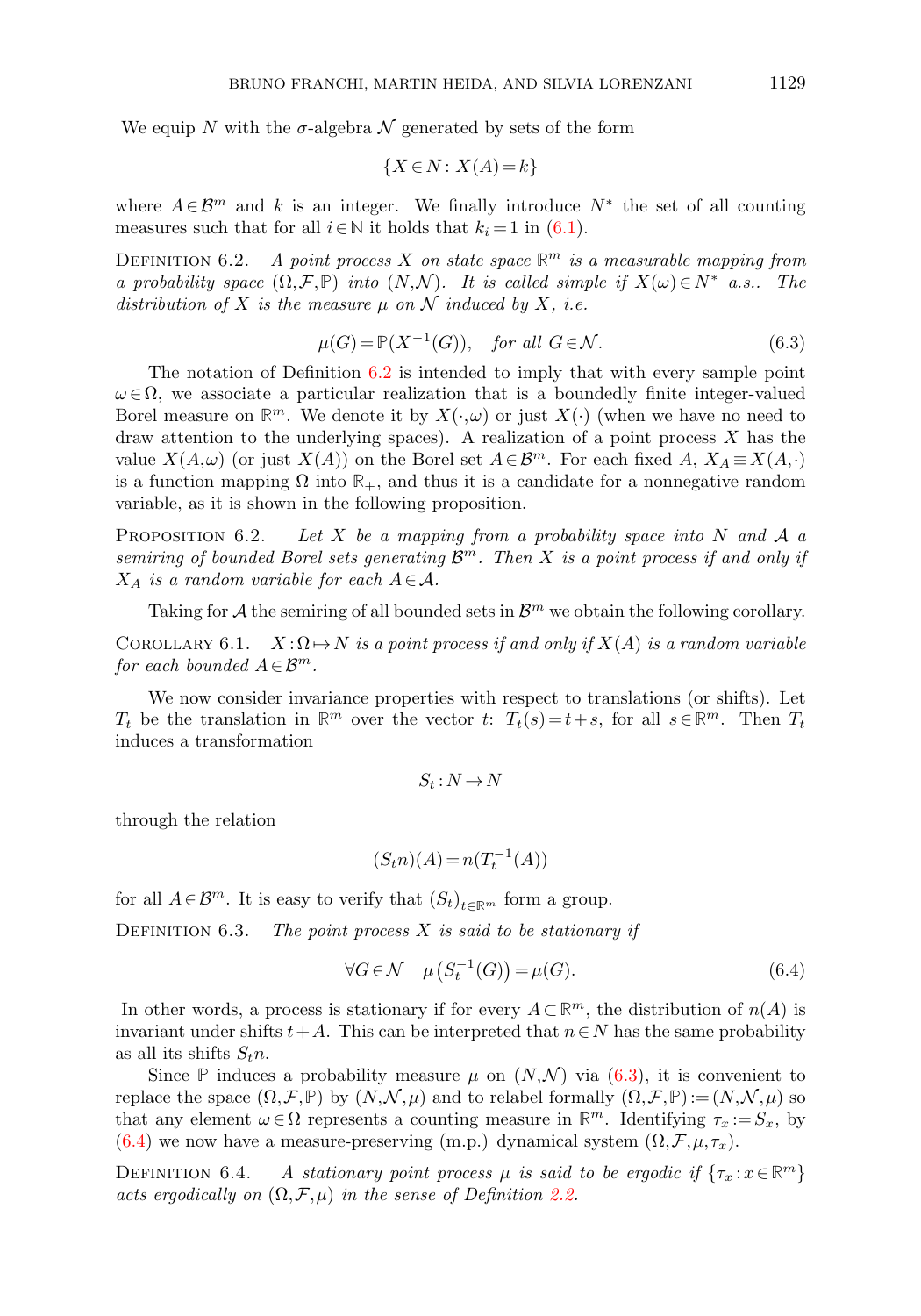6.2. Percolation theory and random modeling. The continuum percolation theory provides a general setting for the realization of random domains. In this framework, two common models are the Boolean model and the random-connection model.

**6.2.1. The Boolean model.** The Boolean model is driven by some stationary point process  $X$ . Each point of  $X$  is the centre of a closed ball (in the usual Euclidean metric) with a random radius in such a way that radii corresponding to different points are independent of each other and identically distributed. The radii are also independent of X. Additionally, we want the resulting random model to be stationary. In order to assign independent random values to the radii, we partition  $\mathbb{R}^m$  into binary cubes

$$
K(n,z) := \prod_{i=1}^{m} [z_i 2^{-n}, (z_i + 1) 2^{-n}]
$$

for all  $n \in \mathbb{N}$  and  $z \in \mathbb{Z}^m$ . We call this a binary cube of order n. Each point  $x \in X$  is contained in a unique binary cube of order n,  $K(n,z(n,x))$  and for each point  $x \in X$ there is a unique smallest number  $n_0 = n_0(x)$  such that  $K(n_0, z(n_0,x))$  contains no other points of X (recall that X is locally finite). We assign to each point  $x \in X$  a random value in  $(0, \infty)$  in the following way: For a probability measure  $\mathbb{P}_0$  on  $(0, \infty)$  we define

$$
\Omega_2\!:=\!\prod_{n\in\mathbb{N}}\prod_{z\in\mathbb{Z}^m}[0,\infty)
$$

with the corresponding product  $\sigma$ -algebra and product measure  $\mathbb{P}_2 := \mathbb{P}_0^{\mathbb{N} \times \mathbb{Z}^m}$ . Denoting by  $\omega_2 \in \Omega_2$  the elements of  $\Omega_2$  we assign to each cube  $K(n,z)$  the value  $\omega_2(n,z)$  and to every  $x \in X$  the radius  $r = \omega_2(n_0, z(n_0, x))$ .

We now set  $\Omega = \Omega_1 \times \Omega_2$  and equip  $\Omega$  with product measure  $\mathbb{P} = \mathbb{P}_1 \times \mathbb{P}_2$  and the usual product  $\sigma$ -algebra. A Boolean model is a measurable mapping from  $\Omega$  into  $N \times \Omega_2$ .

The product structure of  $\Omega$  implies that the radii are independent of the point process, and the product structure of  $\Omega_2$  implies that different points have balls with independent, identically distributed radii.

Let the unit vectors in  $\mathbb{R}^m$  be denoted by  $e_1, \ldots, e_m$ . The translation  $T_{e_i} : \mathbb{R}^m \to \mathbb{R}^m$ defined by:  $x \to x + e_i$  induces a transformation  $U_{e_i}$  on  $\Omega_2$  through the equation

$$
(U_{e_i}\omega_2)(n,z) = \omega_2(n,z-2^n e_i). \tag{6.5}
$$

As before,  $S_{e_i}$  is defined on  $\Omega_1$  via the equation

$$
(S_{e_i}\omega_1)(A) = \omega_1(T_{e_i}^{-1}A). \tag{6.6}
$$

Hence,  $T_{e_i}$  induces a transformation  $\tilde{T}_{e_i}$  on  $\Omega = \Omega_1 \times \Omega_2$  defined by

<span id="page-25-0"></span>
$$
\tilde{T}_{e_i}(\omega) = (S_{e_i}\omega_1, U_{e_i}\omega_2). \tag{6.7}
$$

The transformation  $\tilde{T}_{e_i}$  corresponds to a translation by the vector  $e_i$  of a configuration of balls in space. The Boolean model is now stationary in the sense that **P** is shift invariant w.r.t.  $(\tilde{T}_x)$  $x \in \mathbb{Z}^m$ . If we replace  $\Omega_2$  by  $\Omega_2 \times [0,1)^m$  as in Sections 2.6 and 3.2 of [\[23\]](#page-28-13) we can construct a family of mappings  $(\tau_x)_{x\in\mathbb{R}^m}$  on  $\Omega$  such that we have stationarity of  $\mathbb P$  w.r.t.  $\tau_x$ .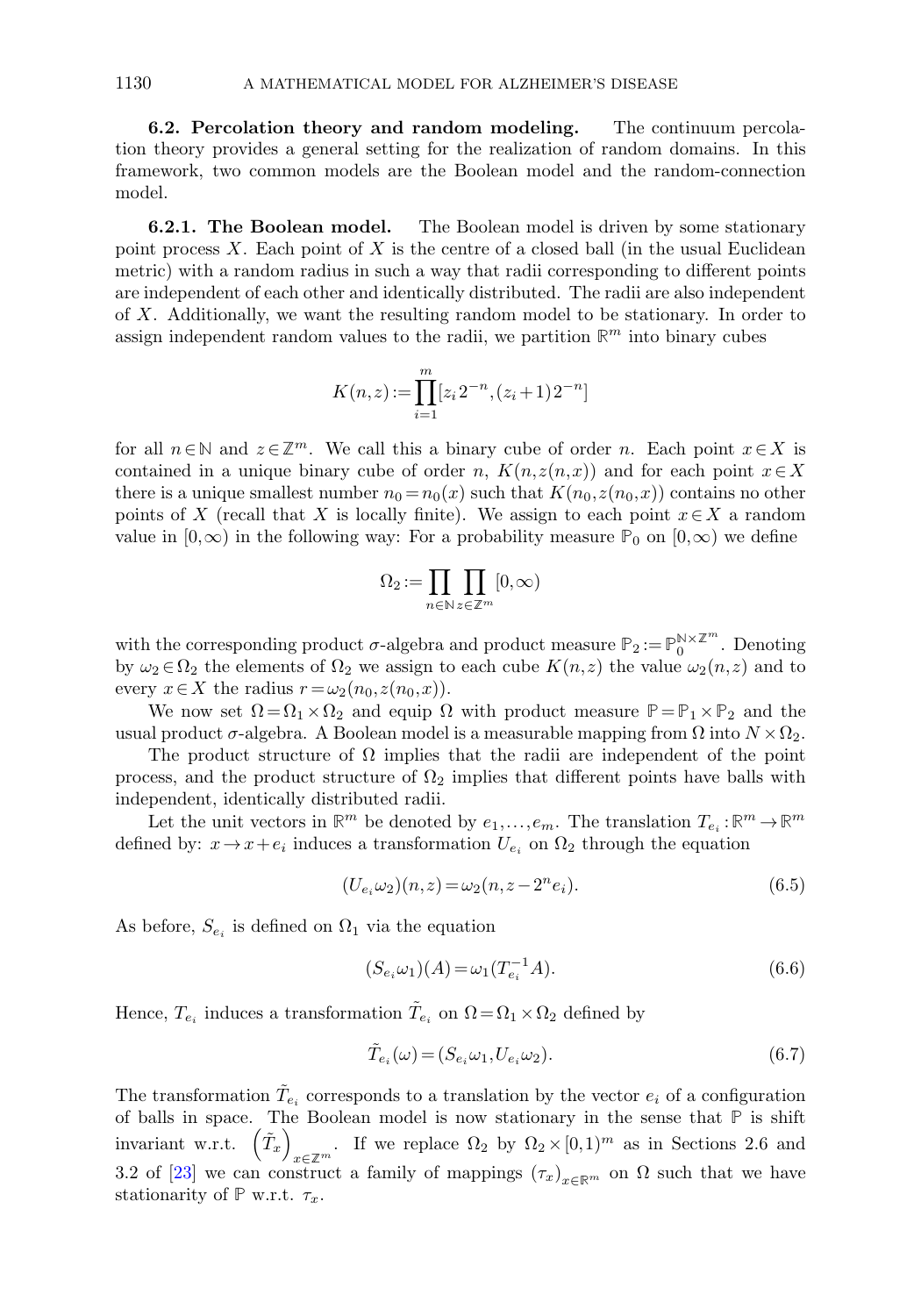6.2.2. The random-connection model. As in Boolean models, a stationary point process  $X$  is the first characteristic of the random-connection model (RCM) and it assigns points randomly in the space. The second characteristic of the model is a so-called connection function, which is a non-increasing function from the positive reals into [0,1]. Given a connection function g, the rule is as follows: For any two points  $x_1$ and  $x_2$  of the point process X, we insert an edge between  $x_1$  and  $x_2$  with probability  $g(|x_1-x_2|)$ , independently of all other pairs of points of X, where  $|\cdot|$  denotes the usual Euclidean distance. The formal mathematical construction of a random-connection model is quite similar to the one of a Boolean model. First we assume that the point process X is defined on a probability space  $(\Omega_1, \mathcal{F}_1, \mathbb{P}_1)$ . Next we consider a second probability space  $\Omega_2$  defined as

$$
\Omega_2 = \prod_{\{K(n,z), K(m,z')\}} [0,1]
$$

where the product is over all unordered pairs of binary cubes. An element  $\omega_2 \in \Omega_2$  is written as  $\omega_2(\{(n,z),(m,z')\})$ . We equip  $\Omega_2$  with product measure  $\mathbb{P}_2$ . As before, we set  $\Omega = \Omega_1 \times \Omega_2$  and we equip  $\Omega$  with product measure  $\mathbb{P} = \mathbb{P}_1 \times \mathbb{P}_2$ . A random-connection model is a measurable mapping from  $\Omega$  into  $N \times \Omega_2$  defined by

$$
(\omega_1, \omega_2) \to (X(\omega_1), \omega_2).
$$

The realisation corresponding to  $(\omega_1, \omega_2)$  is obtained as follows: For any two points x and y of  $X(\omega_1)$ , consider the binary cubes  $K(n_0(x),z(n_0(x),x))$  and  $K(n_0(y),z(n_0(y),y))$ . We connect  $x$  and  $y$  if and only if

$$
\omega_2(\{(n_0(x),z(n_0(x),x)),(n_0(y),z(n_0(y),y))\}) < g(|x-y|).
$$

The dynamical system can be constructed similar to the Boolean model.

6.2.3. The Poisson process. Usually, both the Boolean and the randomconnection models are based on occurrences of the Poisson point process.

DEFINITION 6.5. The point process  $X$  is said to be a Poisson process with density  $\lambda > 0$  if (i) and (ii) below are satisfied:

(i) For mutually disjoint Borel sets  $A_1, \ldots, A_k$ , the random variables  $X(A_1),...,X(A_k)$  are mutually independent.

(ii) For any bounded Borel set  $A \in \mathcal{B}^m$  we have for every  $k \geq 0$ 

<span id="page-26-0"></span>
$$
\mathbb{P}(X(A) = k) = e^{-\lambda \mathcal{L}(A)} \frac{\lambda^k \mathcal{L}(A)^k}{k!}
$$
\n(6.8)

where  $\mathcal{L}(\cdot)$  denotes Lebesgue measure in  $\mathbb{R}^m$ .

Equation [\(6.8\)](#page-26-0) represents the probability that the number of points inside a bounded Borel set A equals k. Condition (ii) guarantees that a Poisson process is stationary. Furthermore, one can prove [\[33\]](#page-28-25):

<span id="page-26-1"></span>PROPOSITION 6.3. A Poisson point process is ergodic.

The following result shows that ergodicity of a point process carries over to a Boolean model or to a random-connection model driven by that process [\[33\]](#page-28-25).

PROPOSITION 6.4. Suppose X is ergodic. Then, any Boolean model or randomconnection model driven by X is also ergodic.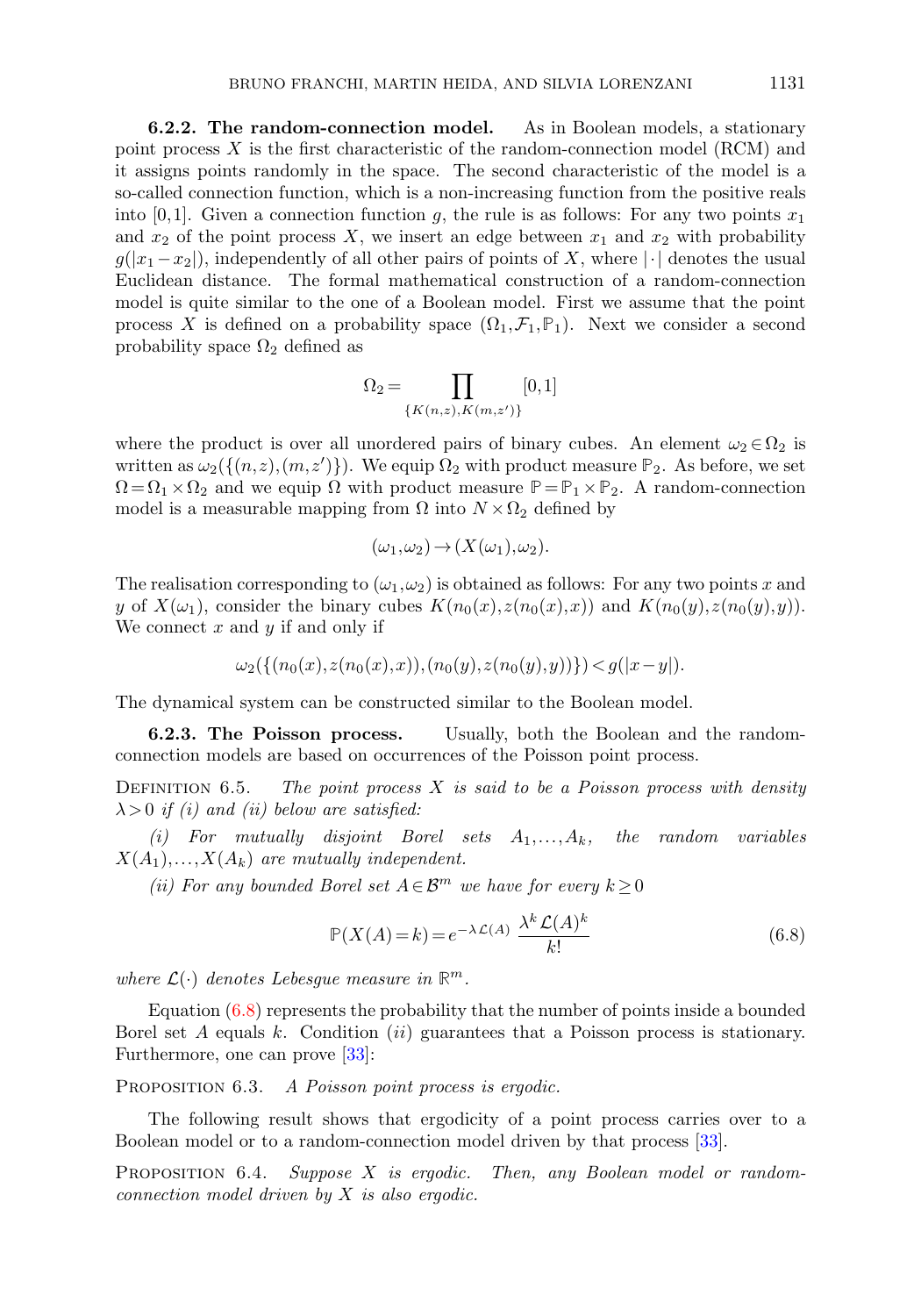<span id="page-27-12"></span>6.3. Realization of random perforated structures. In Section [2.2,](#page-11-0) we have stated the main assumptions that our perforated domain should satisfy. We have also stressed how a random spherical structure can provide a rather realistic description of neurons in the cerebral tissue. Unfortunately, a Boolean model driven by the Poisson point process allows, in general, the perforations (i.e. the balls) to be generated arbitrarily close to each other so as to form large connected clusters and small angles. In this case **Assumption [2.2](#page-12-1)** no longer holds and our method fails.

One way to construct domains in which the balls are non-intersecting and have a minimal positive distance between them is to combine the Boolean and the randomconnection model as follows. This procedure is known as Matern process (see [\[10\]](#page-27-6), Example  $10.4(d)$ ). Let us consider a random-connection model driven by a Poisson process and applied on a bounded region of **R** <sup>m</sup>. Two points are connected with probability 1 if they have distance less than some constant  $d_0$ . All connected points are then deleted from the process. In case of the Poisson process this means that a point is deleted with probability  $1-\exp(-\lambda d_0)$ , where  $\lambda$  is the intensity of the point process. Every remaining point will be assigned as the center of a ball of random radius  $\rho(\omega) < \frac{d_0}{2}$ . For simplicity, in our analysis we will consider balls with the same constant radius  $r_0 < \frac{d_0}{2}$ . According to this construction, we obtain a domain randomly perforated with balls of the same radius and with minimal distance between them, which satisfies all the assumptions stated in Section [2.2.](#page-11-0) In particular, let  $G(\omega)$  be the union of such random spheres, then our randomly perforated domain can be defined as

$$
Q(\omega) = \mathbb{R}^m \setminus G(\omega). \tag{6.9}
$$

#### REFERENCES

- <span id="page-27-1"></span>[1] Y. Achdou, B. Franchi, N. Marcello and M.C. Tesi, A qualitative model for aggregation and diffusion of  $\beta$ -amyloid in Alzheimer's disease, J. Math. Biol., [67:1369–1392, 2013.](https://link.springer.com/article/10.1007/s00285-012-0591-0) [1,](#page-0-0) [1.1,](#page-1-3) [1.1](#page-1-1)
- <span id="page-27-5"></span>[2] G. Allaire, Homogenization and two-scale convergence, SIAM J. Math. Anal., [23:1482–1518, 1992.](https://doi.org/10.1137/0523084) [1.1,](#page-1-1) [5](#page-21-0)
- <span id="page-27-9"></span>[3] S.N. Armstrong and C.K. Smart, *Quantitative stochastic homogenization of convex integral func-*tionals, Ann. Sci. Ec. Norm. Supér., 49:423-481, 2016. [5](#page-21-0)
- <span id="page-27-2"></span>[4] M. Bertsch, B. Franchi, N. Marcello, M.C. Tesi, and A. Tosin, Alzheimer's disease: a mathematical model for onset and progression, Math. Med. Biol., [34:193–214, 2017.](https://doi.org/10.1093/imammb/dqw003) [1](#page-0-0)
- [5] M. Bertsch, B. Franchi, M.C. Tesi, and A. Tosin, Microscopic and macroscopic models for the onset and progression of Alzheimer's disease, J. Phys. A: Math. Theor., [50:414003, 2017.](https://iopscience.iop.org/article/10.1088/1751-8121/aa83bd) [1](#page-0-0)
- <span id="page-27-3"></span>[6] M. Bertsch, B. Franchi, M.C. Tesi, and A. Tosin, Well-posedness of a mathematical model for Alzheimer's disease, SIAM J. Math. Anal., [50:2362–2388, 2018.](https://doi.org/10.1137/17M1148517) [1](#page-0-0)
- <span id="page-27-11"></span>[7] H. Bessaih, Y. Efendiev, and F. Maris, *Homogenization of the evolution Stokes equation in a per*forated domain with a stochastic Fourier boundary condition, Netw. Heterog. Media, [10:343–](https://ui.adsabs.harvard.edu/abs/2014arXiv1402.6374B/abstract) [367, 2015.](https://ui.adsabs.harvard.edu/abs/2014arXiv1402.6374B/abstract) [5](#page-21-0)
- <span id="page-27-10"></span>[8] A. Bourgeat, A. Mikelic, and S. Wright, Stochastic two-scale convergence in the mean and applications, J. Reine Angew. Math., [456:19–51, 1994.](https://doi.org/10.1515/crll.1994.456.19) [5](#page-21-0)
- <span id="page-27-0"></span>[9] F. Carbonell, Y. Iturria-Medina, and A.C. Evans, Mathematical modeling of protein misfolding mechanisms in neurological diseases: A historical overview, Front. Neurol., [9:37, 2018.](https://doi.org/10.3389/fneur.2018.00037) [1](#page-0-0)
- <span id="page-27-6"></span>[10] D.J. Daley and D. Vere-Jones, An Introduction to the Theory of Point Processes, Second Edition, Springer-Verlag, New York, Vol. II, [2003.](https://link.springer.com/book/10.1007/978-1-4757-2001-3) [2.1,](#page-9-0) [2.1,](#page-9-1) [2.2,](#page-11-2) [6.1,](#page-23-1) [6.3](#page-27-12)
- <span id="page-27-7"></span>[11] G. Dal Maso and L. Modica, Nonlinear stochastic homogenization and ergodic theory, J. Reine Angew. Math., [368:28–42, 1986.](https://doi.org/10.1515/crll.1986.368.28) [5](#page-21-0)
- <span id="page-27-8"></span>[12] G. Dal Maso and L. Modica, Nonlinear stochastic homogenization, Ann. Mat. Pura Appl., [144:347–389, 1986.](https://link.springer.com/article/10.1007%2FBF01760826) [5](#page-21-0)
- <span id="page-27-4"></span>[13] R.L. Drake, A general mathematical survey of the coagulation equation, in G. Hidy and J.R. Brock (eds.), Topics in Current Aerosol Research (Part 2), International Reviews in Aerosol Physics and Chemistry, Pergamon Press, Oxford, [3, 1972.](https://www.researchgate.net/publication/239066015_A_general_mathematical_survey_of_the_coagulation_equation) [1.1](#page-1-3)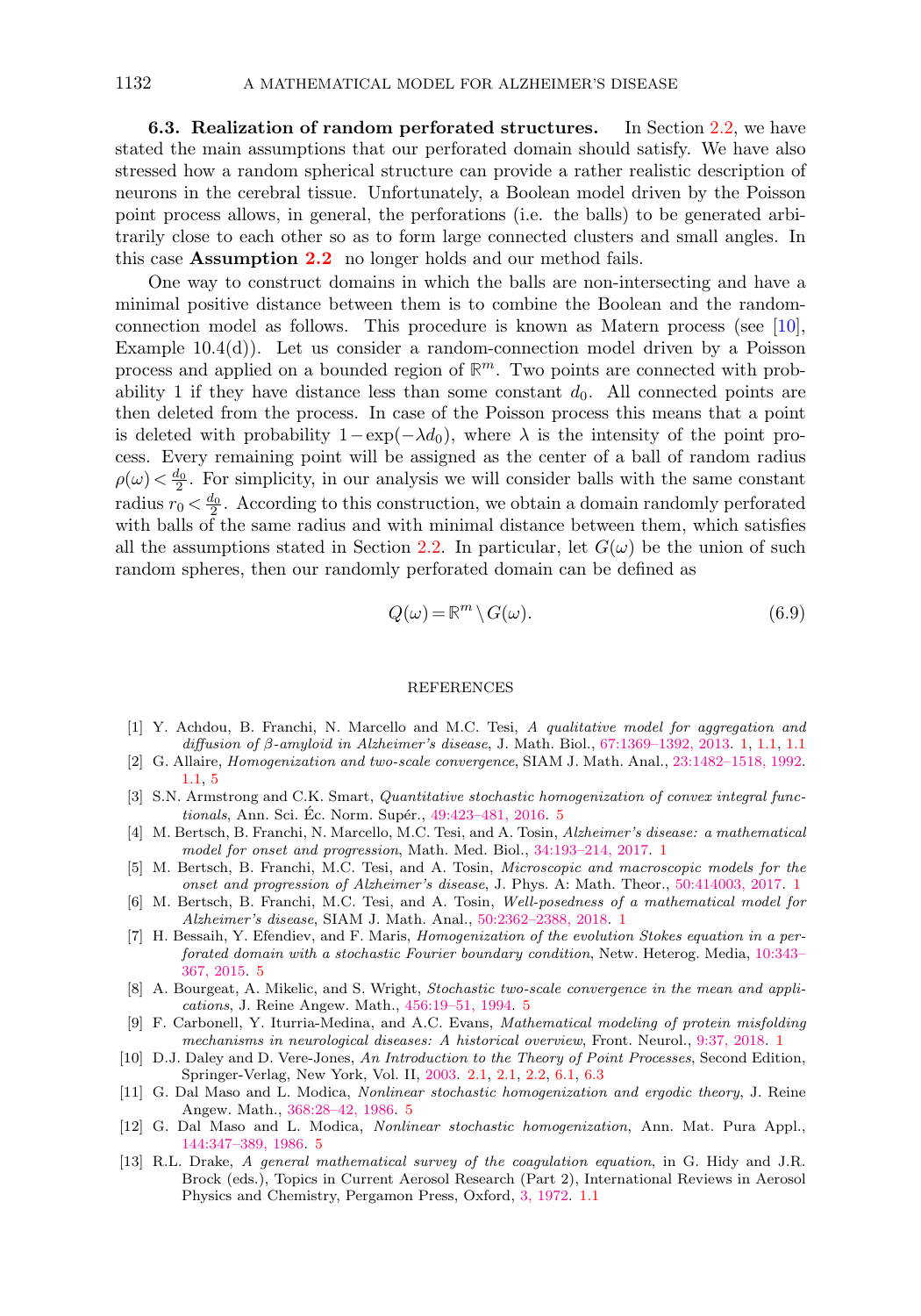- <span id="page-28-4"></span>[14] B. Franchi and S. Lorenzani, From a microscopic to a macroscopic model for Alzheimer disease: Two-scale homogenization of the Smoluchowski equation in perforated domains, J. Nonlin. Sci., [26:717–753, 2016.](https://link.springer.com/article/10.1007%2Fs00332-016-9288-7) [1,](#page-0-0) [1.1,](#page-1-1) [5](#page-21-0)
- <span id="page-28-8"></span>[15] B. Franchi and S. Lorenzani, Smoluchowski equation with variable coefficients in perforated domains: homogenization and applications to mathematical models in medicine, in S. Chanillo, B. Franchi, G. Lu, C. Perez, and E.T. Sawyer (eds.), Harmonic Analysis, Part. Diff. Eqs. Appl.,Birkhäuser, [49–67, 2017.](https://link.springer.com/chapter/10.1007%2F978-3-319-52742-0_4) [1.1,](#page-1-1) [4.1,](#page-19-2) 4.1, 4.1, [4.3,](#page-19-1) [5](#page-21-0)
- <span id="page-28-22"></span>[16] A. Gloria and F. Otto, An optimal variance estimate in stochastic homogenization of discrete elliptic equations, Ann. Probab., [39:779–856, 2011.](https://projecteuclid.org/euclid.aop/1300281725) [5](#page-21-0)
- [17] A. Gloria and F. Otto, An optimal error estimate in stochastic homogenization of discrete elliptic equations, Ann. Appl. Probab., [22:1–28, 2012.](https://projecteuclid.org/euclid.aoap/1328623694) [5](#page-21-0)
- <span id="page-28-23"></span>[18] A. Gloria, S. Neukamm, and F. Otto, *Quantification of ergodicity in stochastic homogenization*: optimal bounds via spectral gap on Glauber dynamics, Invent. Math., [199:455–515, 2015.](https://link.springer.com/article/10.1007%2Fs00222-014-0518-z) [5](#page-21-0)
- <span id="page-28-15"></span>[19] N. Guillen and I. Kim, Quasistatic droplets in randomly perforated domains, Arch. Ration. Mech. Anal., [215:211–281, 2015.](https://link.springer.com/article/10.1007%2Fs00205-014-0777-2) [2.6,](#page-12-0) [2.2](#page-13-4)
- <span id="page-28-1"></span>[20] C. Haass and D.J. Selkoe, Soluble protein oligomers in neurodegeneration: lessons from the Alzheimer's amyloid beta-peptide, Nat. Rev. Mol. Cell. Biol., [8:101–112, 2007.](https://www.nature.com/articles/nrm2101) [1](#page-0-0)
- <span id="page-28-20"></span>[21] J. Habchi, S. Chia, R. Limbocker, B. Mannini, M. Ahn, M. Perni, O. Hansson, P. Arosio, J.R. Kumita, P.K. Challa, I.A.S. Cohen, S. Linse, C.M. Dobson, P.J.T. Knowles, and M. Vendruscolo, Systematic development of small molecules to inhibit specific microscopic steps of Aβ42 aggregation in Alzheimer's disease, Proc. Natl. Acad. Sci. USA, [114:E200–E208, 2017.](https://doi.org/10.1073/pnas.1615613114) [5](#page-21-0)
- <span id="page-28-11"></span>[22] M. Heida, An extension of the stochastic two-scale convergence method and application, Asymptot. Anal., [72:1–30, 2011.](https://content.iospress.com/articles/asymptotic-analysis/asy1022) [1.1,](#page-1-1) [2,](#page-6-0) [2.1,](#page-7-1) [2.1,](#page-9-0) [2.2,](#page-11-0) [2.2,](#page-11-2) [5](#page-21-0)
- <span id="page-28-13"></span>[23] M. Heida, Stochastic homogenization of rate-independent systems and applications, Continuum Mech. Thermodyn., [29:853–894, 2017.](https://www.onacademic.com/detail/journal_1000039865348810_10a2.html) [2.1,](#page-7-1) [2.1,](#page-10-4) [2.2,](#page-10-1) [3,](#page-15-0) [3.2,](#page-15-5) [3,](#page-15-4) [3.3,](#page-16-1) [3,](#page-16-1) [3,](#page-16-2) [3.4,](#page-16-3) [3.5,](#page-16-4) [5,](#page-21-0) [6.2.1](#page-25-0)
- <span id="page-28-24"></span>[24] M. Heida and B. Schweizer, Stochastic homogenization of plasticity equations, ESAIM Control Optim. Calc. Var., [24\(1\):153–176, 2018.](https://www.esaim-cocv.org/articles/cocv/pdf/2018/01/cocv160057.pdf) [5](#page-21-0)
- <span id="page-28-5"></span>[25] M. Helal, A. Lakmeche, P. Mazzocco, A. Perrillat-Mercerot, L. Pujo-Menjouet, H. Rezaei, and L.M. Tine, Stability analysis of a steady state of a model describing Alzheimer's disease and interactions with prion proteins, J. Math. Biol., [78:57–81, 2019.](https://link.springer.com/article/10.1007/s00285-018-1267-1) [1](#page-0-0)
- <span id="page-28-14"></span>[26] P. Hornung, M. Pawelczyk, and I. Velcic, Stochastic homogenization of the bending plate model, J. Math. Anal. Appl., [458:1236–1273, 2018.](https://doi.org/10.1016/j.jmaa.2017.10.026) [2.1,](#page-8-0) [5](#page-21-0)
- <span id="page-28-12"></span>[27] V.V. Jikov, S.M. Kozlov, and O.A. Oleinik, Homogenization of Differential Operators and Integral Functionals, Springer-Verlag, Berlin, [1994.](https://link.springer.com/book/10.1007/978-3-642-84659-5) [2.1,](#page-7-1) [2.1,](#page-7-0) [2.1](#page-9-3)
- <span id="page-28-2"></span>[28] E. Karran, M. Mercken, and B. De Strooper, The amyloid cascade hypothesis for Alzheimer's disease: an appraisal for the development of therapeutics, Nat. Rev. Drug Discov., [10:698–](https://www.nature.com/articles/nrd3505) [712, 2011.](https://www.nature.com/articles/nrd3505) [1](#page-0-0)
- <span id="page-28-21"></span>[29] S.M. Kozlov, Averaging of random operators, Mat. Sb., [109\(151\):188–202, 1979.](http://dx.doi.org/10.1070/SM1980v037n02ABEH001948) [5](#page-21-0)
- <span id="page-28-17"></span>[30] O.A. Ladyzenskaja, V.A. Solonnikov, and N.N. Ural'ceva, *Linear and quasi-linear equations of* parabolic type, Amer. Math. Soc., [1968.](https://www.researchgate.net/publication/210215950_Linear_and_Quasi-Linear_Equations_of_Parabolic_Type) [4.1](#page-19-2)
- <span id="page-28-7"></span>[31] P. Laurençot and S. Mischler, Global existence for the discrete diffusive coagulation-fragmentation equations in  $L^1$ , Rev. Mat. Iberoam., 18:731-745, 2002. [1.1](#page-1-3)
- <span id="page-28-0"></span>[32] S. Mazzitelli, F. Filipello, M. Rasile, E. Lauranzano, C. Starvaggi-Cucuzza, M. Tamborini, D. Pozzi, I. Barajon, T. Giorgino, A. Natalello, and M. Matteoli, Amyloid-β 1-24 C-terminal truncated fragment promotes amyloid- $\beta$  1-42 aggregate formation in the healthy brain, Acta Neuro. Commun., [4:110, 2016.](https://actaneurocomms.biomedcentral.com/articles/10.1186/s40478-016-0381-9) [1](#page-0-0)
- <span id="page-28-25"></span>[33] R. Meester and R. Roy, Continuum Percolation, Cambridge University Press, [1996.](https://doi.org/10.1017/CBO9780511895357) [5,](#page-23-2) [6.2.3,](#page-26-0) [6.2.3](#page-26-1)
- <span id="page-28-3"></span>[34] E.S. Musiek and D.M. Holtzman, Three dimensions of the amyloid hypothesis: time, space and 'wingmen', Nat. Neurosci., [18:800–806, 2015.](https://www.nature.com/articles/nn.4018) [1](#page-0-0)
- <span id="page-28-9"></span>[35] G. Nguetseng, A general convergence result for a functional related to the theory of homogenization, SIAM J. Math. Anal., [20:608–623, 1989.](https://doi.org/10.1137/0520043) [1.1,](#page-1-1) [5](#page-21-0)
- <span id="page-28-18"></span>[36] R. Nittka, Inhomogeneous parabolic Neumann problems, Czechoslov. Math. J., [64:703–742, 2014.](https://link.springer.com/article/10.1007%2Fs10587-014-0127-4) [4.1](#page-19-2)
- <span id="page-28-10"></span>[37] G.C. Papanicolaou and S.R.S. Varadhan, Boundary value problems with rapidly oscillating ran-dom coefficients, Colloq. Math. Soc. János Bolyai, 27:835-873, 1981. [1.1,](#page-1-1) [2,](#page-6-0) [2.1,](#page-8-0) 2.1, 2.1, [5](#page-21-0)
- <span id="page-28-19"></span>[38] G.A. Pavliotis and A.M. Stuart, *Multiscale Methods. Averaging and Homogenization*, Springer, [2008.](https://www.researchgate.net/publication/259149629_Averaging_and_Homogenization) [4.2,](#page-20-3) [5](#page-21-0)
- <span id="page-28-16"></span>[39] J. Simon, Compact sets in the space  $L^p(0,T;B)$ , Ann. Mat. Pura Appl., [146:65–96, 1986.](https://mathscinet.ams.org/mathscinet-getitem?mr=916688) [3.1](#page-17-1)
- <span id="page-28-6"></span>[40] M. Smoluchowski, Versuch einer mathematischen theorie der koagulationskinetik kolloider Isungen, Z. Phys. Chem., [92:129–168, 1917.](https://doi.org/10.1515/zpch-1918-9209) [1.1](#page-1-3)